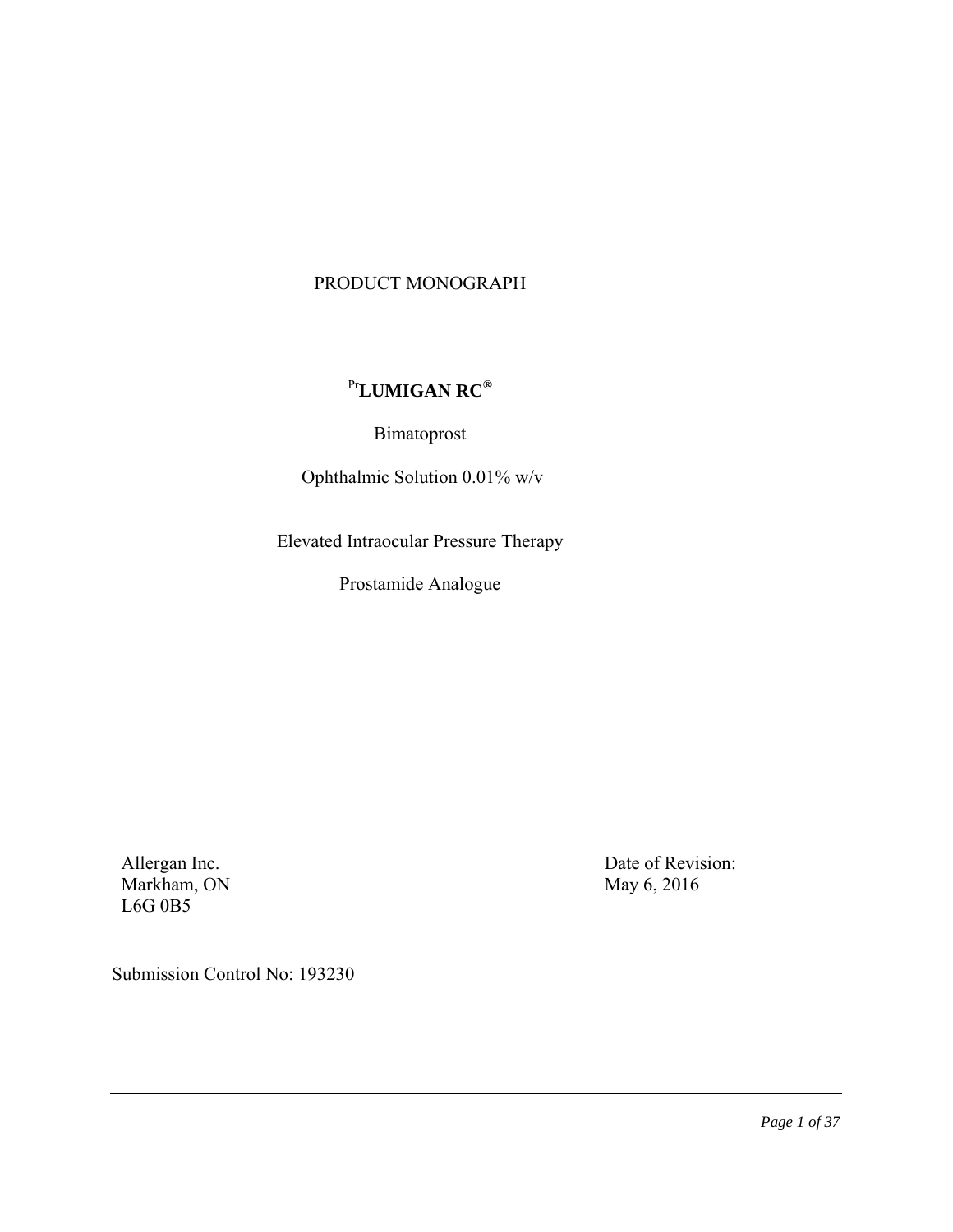# **Table of Contents**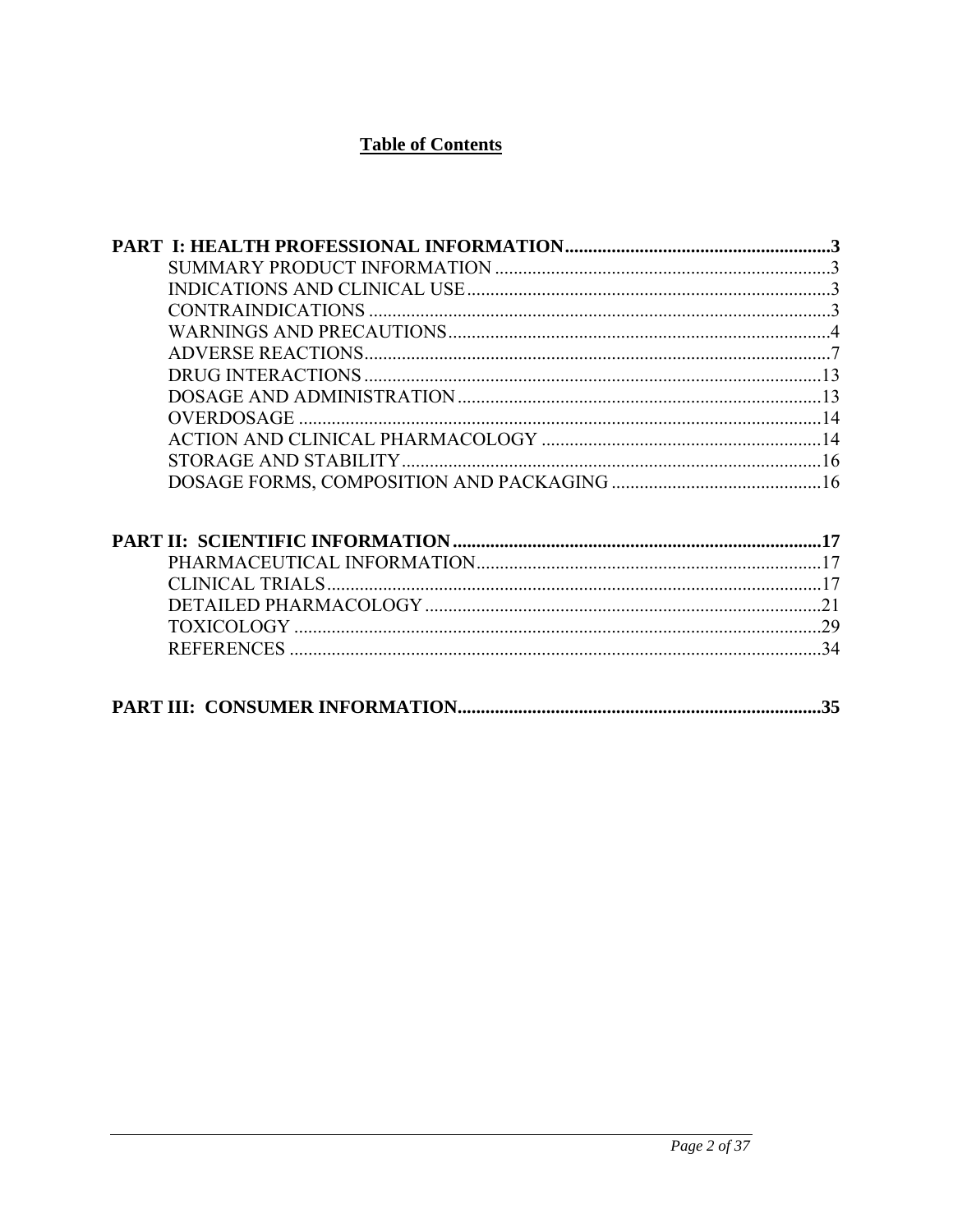# Pr**LUMIGAN RC®**

Bimatoprost

# Ophthalmic Solution 0.01% w/v

# **PART I: HEALTH PROFESSIONAL INFORMATION**

### **SUMMARY PRODUCT INFORMATION**

| Route of              | Dosage Form /                         | <b>Clinically Relevant Nonmedicinal</b>                                                                                                 |
|-----------------------|---------------------------------------|-----------------------------------------------------------------------------------------------------------------------------------------|
| <b>Administration</b> | <b>Strength</b>                       | <b>Ingredients</b>                                                                                                                      |
| Ophthalmic            | Solution, $0.01\%$<br>w/v bimatoprost | Benzalkonium chloride 0.2 mg/mL as<br>preservative<br>For a complete listing see Dosage<br>Forms, Composition and Packaging<br>section. |

# **INDICATIONS AND CLINICAL USE**

LUMIGAN RC<sup>®</sup> (bimatoprost ophthalmic solution 0.01% w/v) is indicated for:

• the reduction of elevated intraocular pressure in patients with open angle glaucoma or ocular hypertension

# **Geriatrics (> 65 years of age):**

No overall clinical differences in safety or effectiveness have been observed between elderly and other adult patients. Use as for adult patients.

#### **Pediatrics (<18 years of age):**

Not recommended for pediatric use. Safety and effectiveness in pediatric patients have not been established.

# **CONTRAINDICATIONS**

• Patients who are hypersensitive to this drug or to any ingredient in the formulation or component of the container. For a complete listing, see the Dosage Forms, Composition and Packaging section of the product monograph.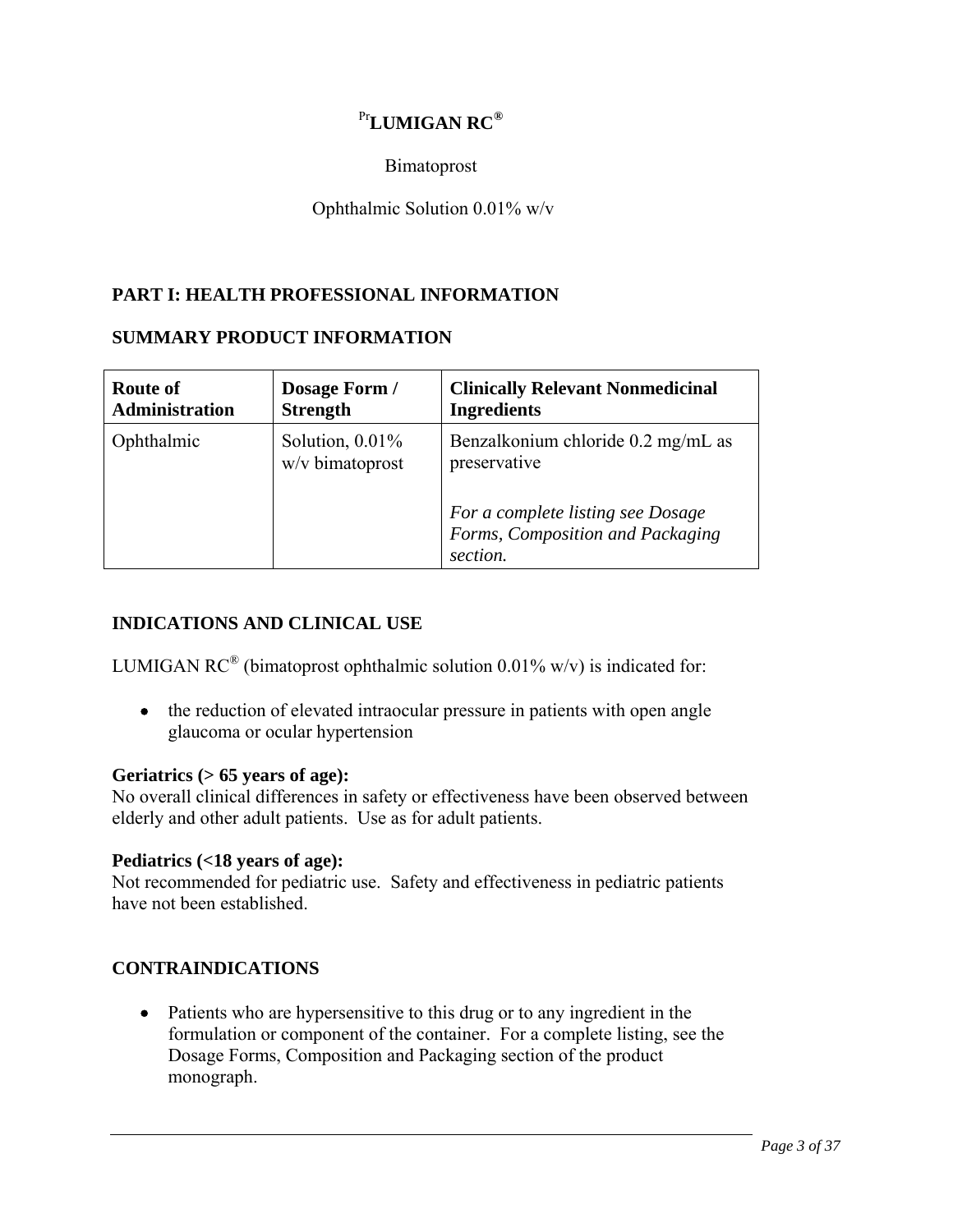# **WARNINGS AND PRECAUTIONS**

### **General**

**Bimatoprost ophthalmic solutions have been reported to cause changes to pigmented tissue. The changes include increased pigmentation and growth of eyelashes and increased pigmentation of the iris and periorbital tissue (eyelid). The increased iris pigmentation may be permanent.** 

Bimatoprost ophthalmic solution may gradually change eye color, increasing the amount of brown pigment in the iris by increasing the number of melanosomes (pigment granules) in melanocytes. **The long-term effects on the melanocytes and the consequences of potential injury to the melanocytes and/or deposition of pigment granules to other area of the eye are currently unknown.** The change in iris color occurs slowly and may not be noticeable for several months to years. Pigmentation is expected to increase as long as bimatoprost ophthalmic solution is administered. In a 12-month clinical study, iris colour change was reported in 0.5% of patients treated with bimatoprost ophthalmic solution 0.01%. Noticeable darkening of the iris has been reported in 1.5% of patients treated for 12 months with bimatoprost ophthalmic solution 0.03% at the proposed dose of one drop once daily in each affected eye (1.1% of patients treated for 6 months).

Patients should be informed of the possibility of iris color change. In addition, patients who are expected to receive treatment in only one eye should be informed about the potential for increased brown pigmentation of the iris, periorbital tissue, and eyelashes in the treated eye and thus, heterochromia between the eyes. They should be advised of the potential for a disparity between the eyes in length, thickness, and/or number of eyelashes.

Typically the brown pigmentation around the pupil is expected to spread concentrically towards the periphery in affected eyes, but the entire iris or parts of it may also become more brownish. Until more information about increased brown pigmentation is available, patients should be examined regularly and, depending on the clinical situation, treatment may be stopped if increased pigmentation ensues. The increase in brown iris pigment is not expected to progress further upon discontinuation of treatment, but the resultant color change may be permanent. Neither nevi nor freckles of the iris are expected to be affected by treatment.

There is the potential for hair growth to occur in areas where LUMIGAN  $RC^{\mathcal{D}}$ (bimatoprost ophthalmic solution 0.01% w/v) comes repeatedly in contact with the skin surface. Thus, it is important to apply LUMIGAN RC® as instructed and to avoid it running onto the cheek or other skin areas.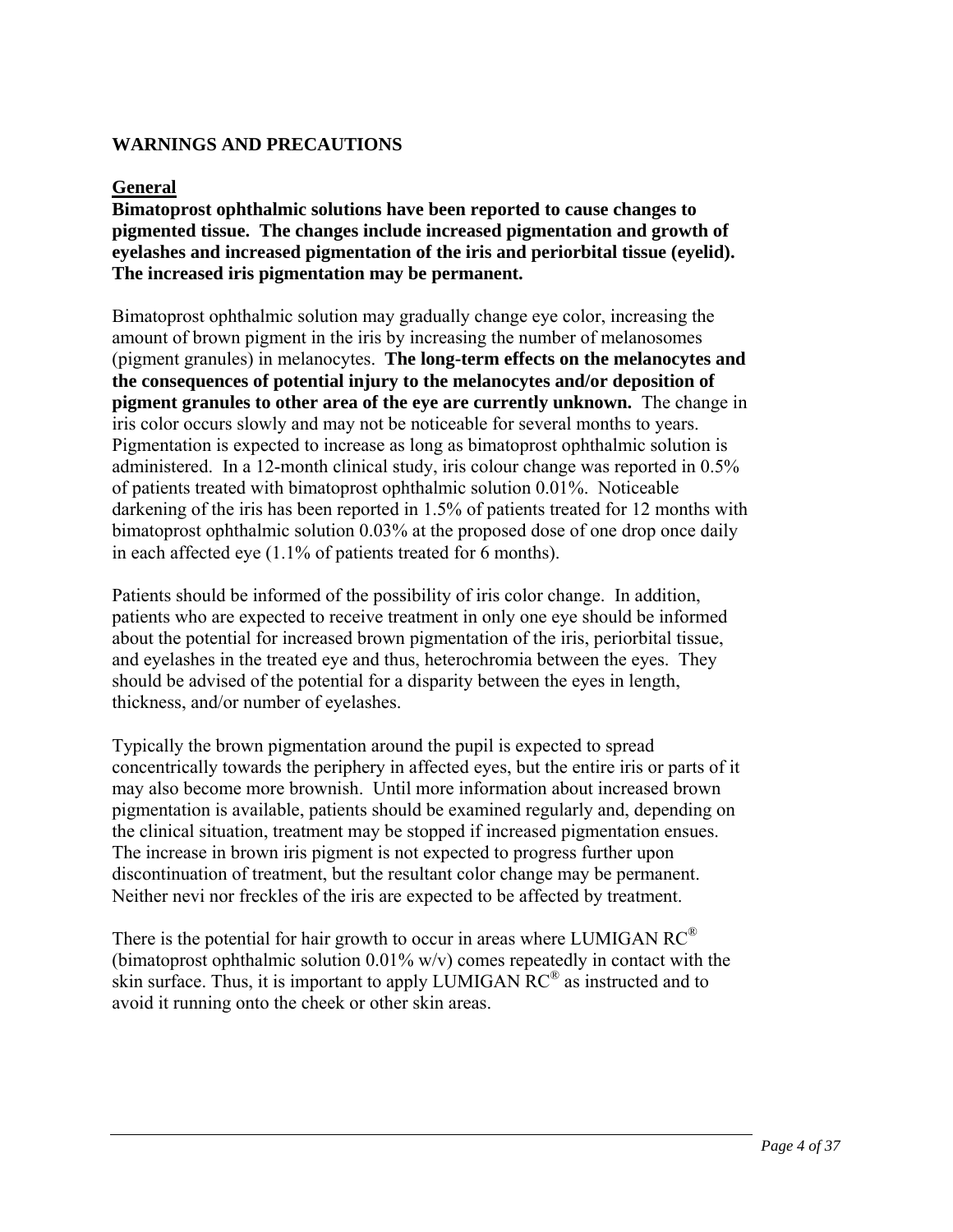LUMIGAN RC® contains benzalkonium chloride at a concentration of 0.02%  $(0.2 \text{ mg/mL})$ , compared to  $0.005\%$   $(0.05 \text{ mg/mL})$  in LUMIGAN<sup>®</sup>. Monitoring is required with frequent or prolonged use in dry eye patients or where the cornea is compromised.

There have been reports of bacterial keratitis associated with the use of multiple-dose containers of topical ophthalmic products. These containers had been inadvertently contaminated by patients who, in most cases, had a concurrent corneal disease or a disruption of the ocular epithelial surface. See Part III Consumer Information.

# **Carcinogenesis and Mutagenesis**

See Toxicology.

# **Hepatic/Biliary/Pancreatic**

LUMIGAN  $RC^{\circledR}$  has not been studied in patients with hepatic impairment and should therefore be used with caution in such patients.

# **Occupational Hazards**

Based on the pharmacodynamic profile, bimatoprost is not expected to influence a patient's ability to drive or operate machinery. As with any ocular medication, if transient blurred vision occurs at instillation, the patient should wait until the vision clears before driving or using machinery.

# **Ophthalmologic**

LUMIGAN  $RC^{\circledR}$  should be used with caution in patients with active intraocular inflammation (e.g. uveitis).

Macular edema, including cystoid macular edema, has been reported during treatment with bimatoprost ophthalmic solution 0.03% for elevated intraocular pressure (IOP).

LUMIGAN  $RC^{\circledR}$  should be used with caution in aphakic patients, in pseudophakic patients with a torn posterior lens capsule, or in patients with known risk factors for macular edema (e.g. intraocular surgery, retinal vein occlusions, ocular inflammatory disease and diabetic retinopathy).

LUMIGAN  $RC^{\circledR}$  has not been adequately evaluated for the treatment of congenital, or narrow angle, angle-closure or neovascular glaucoma and inflammatory ocular conditions.

There is a potential for the IOP-lowering effect of prostaglandin analogs to be reduced in patients with glaucoma or ocular hypertension when used with other prostaglandin analogs.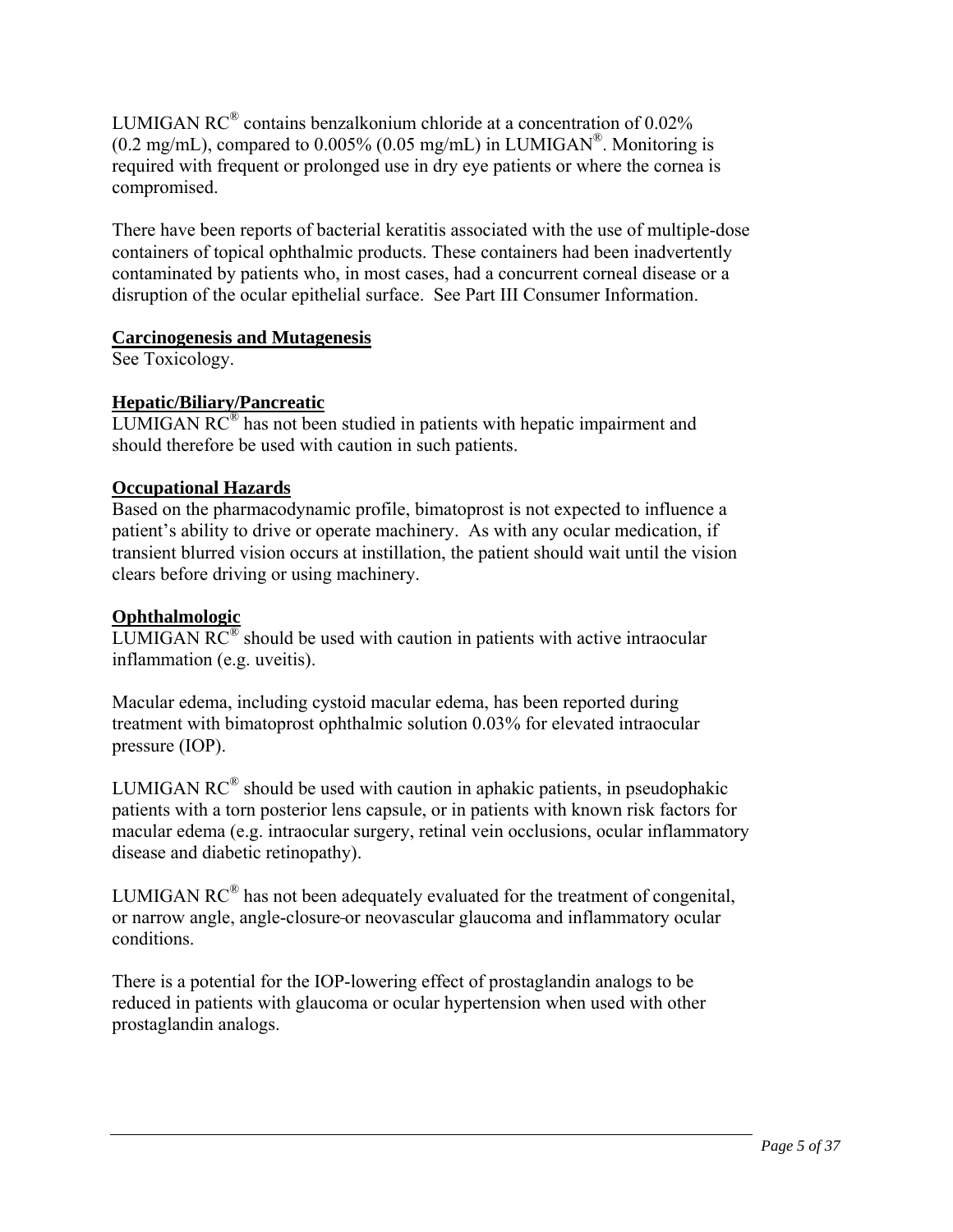In LUMIGAN<sup>®</sup> 0.03% studies in patients with glaucoma or ocular hypertension, it has been shown that more frequent exposure of the eye to more than one dose of bimatoprost daily may decrease the IOP-lowering effect. Patients using LUMIGAN  $RC^{\circledR}$  with other prostanglandin analogs should be monitored for changes to their IOP.

The pivotal clinical studies included patients with pseudoexfoliative and pigmentary glaucoma, in numbers proportionate to the population. All of these patients responded positively, however given the low absolute numbers of these patients enrolled no statistical significance can be concluded. None of these patients dropped out due to lack of efficacy or adverse experiences.

LUMIGAN  $RC^{\circledR}$  contains the preservative benzalkonium chloride, which may be absorbed by and cause discoloration of soft contact lenses. Patients wearing soft (hydrophilic) contact lenses should be instructed to remove contact lenses prior to administration of LUMIGAN RC® and wait at least 15 minutes following administration before reinserting soft contact lenses.

The benzalkonium chloride concentration in LUMIGAN RC<sup>®</sup> is  $0.02\%$  (0.2 mg/mL), compared to 0.005% (0.05 mg/mL) in LUMIGAN®. Benzalkonium chloride, which is commonly used as a preservative in ophthalmic products, has been reported to cause punctate keratopathy and/or toxic ulcerative keratopathy. Therefore, monitoring is required with frequent or prolonged use in dry eye patients or where the cornea is compromised.

LUMIGAN  $RC^{\circledR}$  has not been studied in patients with severe dry eye, and therefore, should not be used in patients with severe dry eye.

Cases of corneal calcification have been reported very rarely in association with the use of phosphate containing eye drops in some patients with significantly damaged corneas.

# **Renal**

LUMIGAN RC® has not been studied in patients with renal impairment and should therefore be used with caution in such patients.

# **Sexual Function/Reproduction**

Bimatoprost did not impair fertility in male or female rats at doses of up to 0.6 mg/kg/day (approximately 103 times the human exposure based on blood AUC levels obtained in subjects administered bimatoprost ophthalmic solution 0.03%, one drop/day in both eyes for 14 days).

# **Special Populations**

**Pregnant Women:** In embryo/fetal developmental studies in pregnant mice and rats, abortion was observed at oral doses of bimatoprost which were at least 33 or 97 times, respectively, the intended human exposure as measured by blood AUC levels obtained in subjects administered bimatoprost ophthalmic solution 0.03%, one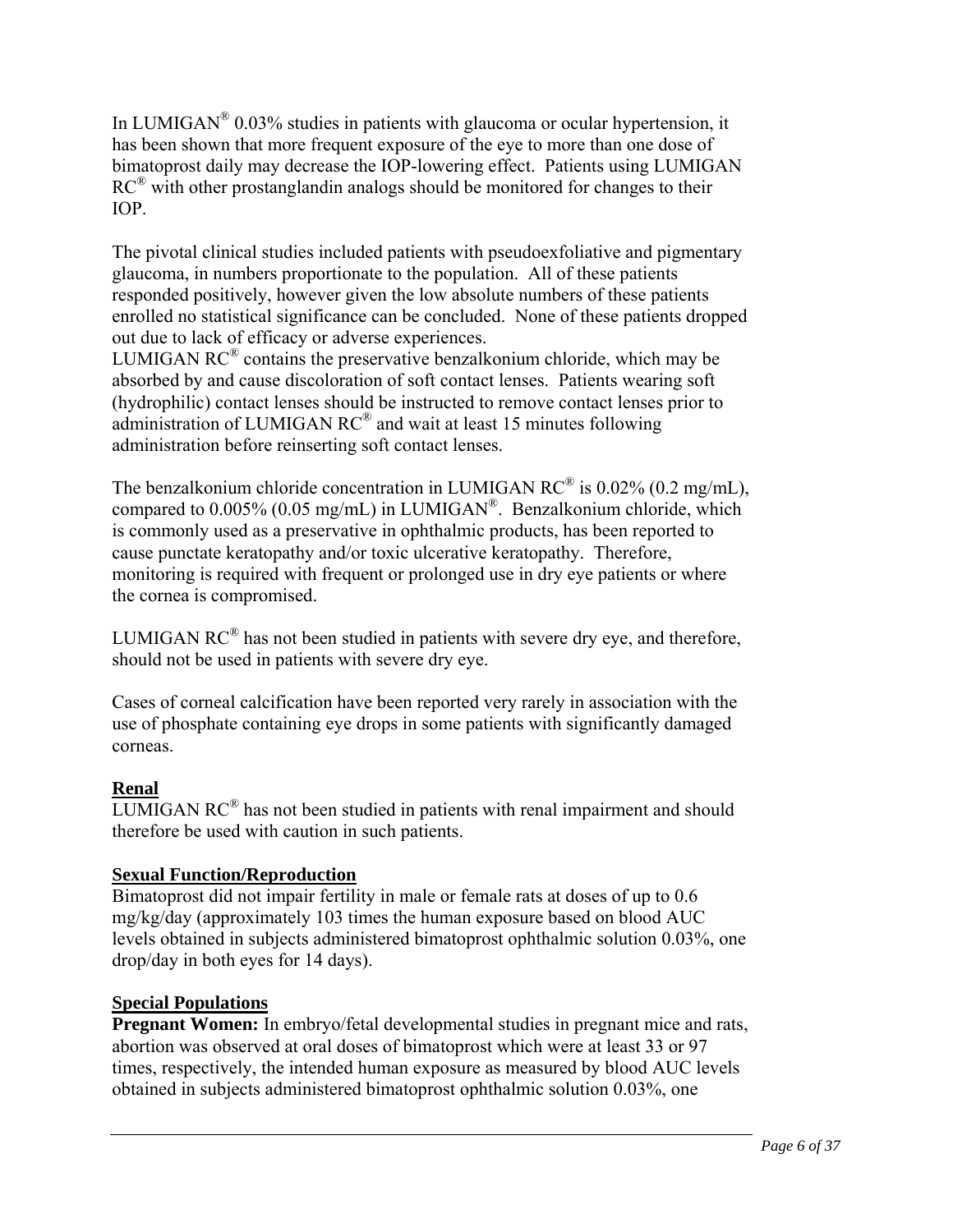drop/day in both eyes for 14 days.

Maternal toxicity, evidenced by reduced gestation length, late resorptions, fetal death, postnatal mortality and reduced pup body weights were observed when female rats received oral doses which were at least 41 times the intended human exposure (based on blood AUC levels obtained in subjects administered bimatoprost ophthalmic solution 0.03%, one drop/day in both eyes for 14 days). Cohabitation times in the offspring were increased but neurobehavioural functions were not affected.

There are no adequate and well-controlled studies of LUMIGAN RC® administration in pregnant women. Because animal reproductive studies are not always predictive of human response, LUMIGAN RC® should be administered during pregnancy only if the potential benefit justifies the potential risk to the fetus.

There has been no experience of pregnancy during clinical trials.

**Nursing Women:** It is not known whether bimatoprost is excreted in human milk. Because many drugs are excreted in human milk, caution should be exercised when LUMIGAN  $RC^{\circledR}$  is administered to a nursing woman.

# **ADVERSE REACTIONS**

# **Adverse Drug Reaction Overview**

In the 12-month multi-centre, double blind, active controlled clinical study with bimatoprost ophthalmic solution 0.01%, most adverse events were ocular, mild, and not serious. The most frequently reported adverse event was conjunctival hyperaemia (31.4% of patients treated).

# **Clinical Trial Adverse Drug Reactions**

*Because clinical trials are conducted under very specific conditions the adverse reaction rates observed in the clinical trials may not reflect the rates observed in practice and should not be compared to the rates in the clinical trials of another drug. Adverse drug reaction information from clinical trials is useful for identifying drug-related adverse events and for approximating rates*.

The data presented below are taken from a randomized, multicentre, double-blind, parallel-group clinical study, of 12 months duration, which was conducted in 560 patients with glaucoma or ocular hypertension. Bimatoprost 0.01% solution was administered once daily and was compared to bimatoprost 0.03% and bimatoprost 0.0125% ophthalmic solutions administered once daily. Adverse events, coded using the COSTART dictionary available at the time of the study, regardless of causality,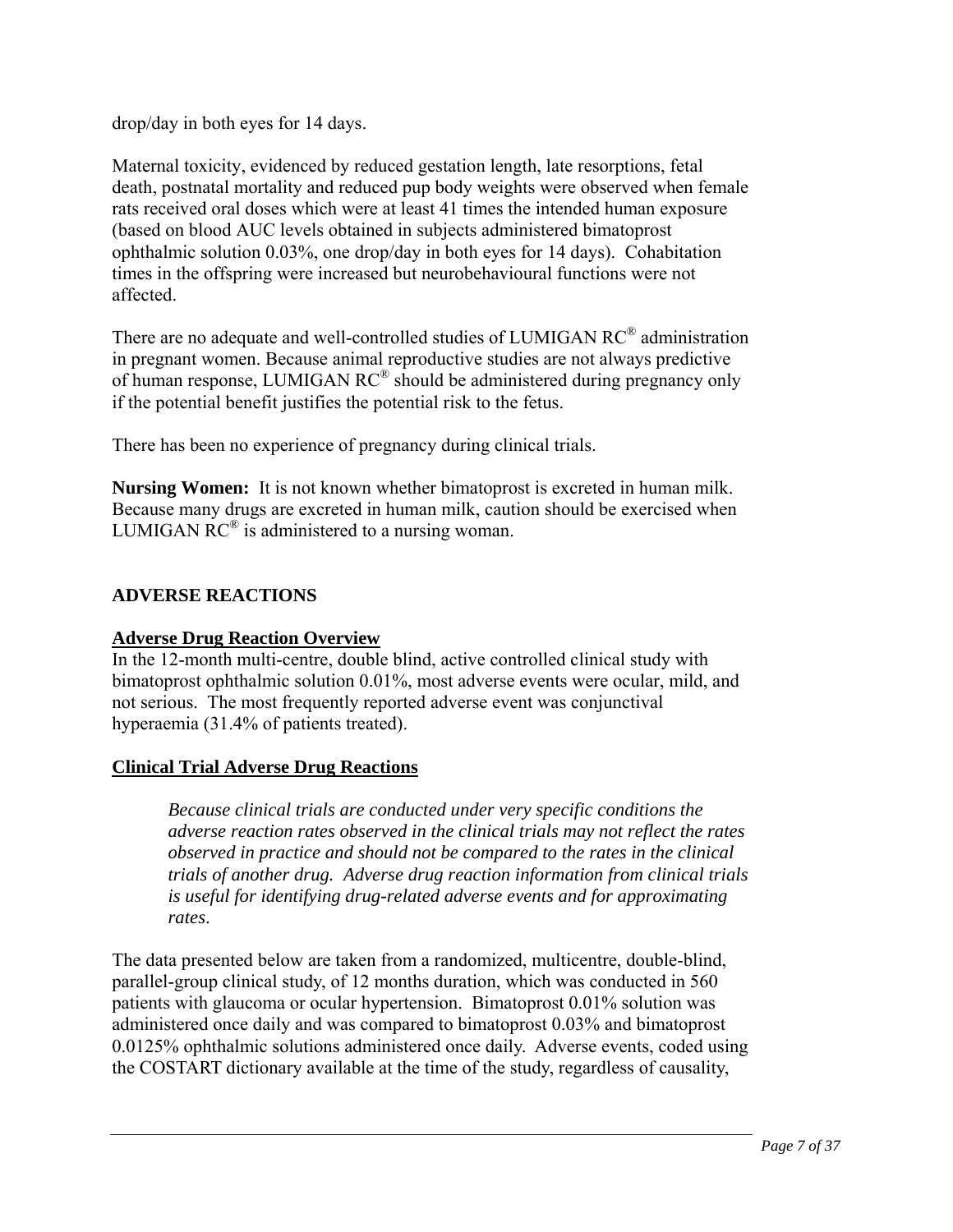reported from this study are presented below in Table 1, using MedDRA System Organ Class, for LUMIGAN  $RC^{\circledast}$  and LUMIGAN $^{\circledast}$ .

| Table 1: | Number (%) of Patients with Ocular Adverse Events, Regardless of |
|----------|------------------------------------------------------------------|
|          | Causality, Reported by $> 1\%$ of Patients (Study 192024-031)    |

| <b>SOCa</b><br><b>Preferred Term</b>                  | <b>LUMIGAN RC®</b><br>$N = 185$ | LUMIGAN®<br>$\mathbf{N}=187$ |  |
|-------------------------------------------------------|---------------------------------|------------------------------|--|
| <b>All Ocular Events</b>                              | 88 $(47.6\%)$ <b>b</b>          | $116(62.0\%)$                |  |
| <b>Eye disorders</b>                                  |                                 |                              |  |
| ocular/conjunctival hyperaemia*                       | 58 (31.4%)                      | 73 (39.0%)                   |  |
| erythema of eyelid*                                   | $7(3.8\%)$                      | $10(5.3\%)$                  |  |
| eye irritation*                                       | $7(3.8\%)$                      | $3(1.6\%)$                   |  |
| growth of eyelashes*                                  | $7(3.8\%)$                      | $6(3.2\%)$                   |  |
| conjunctival haemorrhage                              | 5(2.7%)                         | $1(0.5\%)$                   |  |
| vision blurred*                                       | 5(2.7%)                         | $3(1.6\%)$                   |  |
| punctate keratitis*                                   | $4(2.2\%)$                      | $11(5.9\%)$                  |  |
| cataract                                              | $4(2.2\%)$                      | $4(2.1\%)$                   |  |
| eye pruritus*                                         | $4(2.2\%)$                      | $10(5.3\%)$                  |  |
| conjunctival oedema*                                  | $3(1.6\%)$                      | $1(0.5\%)$                   |  |
| visual acuity reduced                                 | $2(1.1\%)$                      | $4(2.1\%)$                   |  |
| eyelids pruritus*                                     | $2(1.1\%)$                      | $1(0.5\%)$                   |  |
| eye pain                                              | $2(1.1\%)$                      | $2(1.1\%)$                   |  |
| iris hyperpigmentation*                               | $1(0.5\%)$                      | $2(1.1\%)$                   |  |
| vitreous floaters                                     | $2(1.1\%)$                      | $1(0.5\%)$                   |  |
| asthenopia*                                           | $1(0.5\%)$                      | $3(1.6\%)$                   |  |
| vitreous detachment                                   | $1(0.5\%)$                      | $3(1.6\%)$                   |  |
| lacrimation increased                                 | $1(0.5\%)$                      | $1(0.5\%)$                   |  |
| visual field defect                                   | $1(0.5\%)$                      | $2(1.1\%)$                   |  |
| foreign body sensation in eyes                        | $0(0.0\%)$                      | 5(2.7%)                      |  |
| dry eye                                               | $0(0.0\%)$                      | $3(1.6\%)$                   |  |
| blepharitis                                           | $0(0.0\%)$                      | $3(1.6\%)$                   |  |
| abnormal sensation in eye                             | $0(0.0\%)$                      | $3(1.6\%)$                   |  |
| eye allergy                                           | $0(0.0\%)$                      | $1(0.5\%)$                   |  |
| maculopathy                                           | $0(0.0\%)$                      | $2(1.1\%)$                   |  |
| scotoma                                               | $0(0.0\%)$                      | $2(1.1\%)$                   |  |
| blepharitis allergic                                  | $0(0.0\%)$                      | $3(1.6\%)$                   |  |
| corneal erosion                                       | $0(0.0\%)$                      | $2(1.1\%)$                   |  |
| photophobia                                           | $0(0.0\%)$                      | $2(1.1\%)$                   |  |
| General disorders & administration site<br>conditions |                                 |                              |  |
| instillation site irritation*                         | $2(1.1\%)$                      | $1(0.5\%)$                   |  |
| <b>Infections &amp;infestations</b>                   |                                 |                              |  |
| hordeolum                                             | $1(0.5\%)$                      | $2(1.1\%)$                   |  |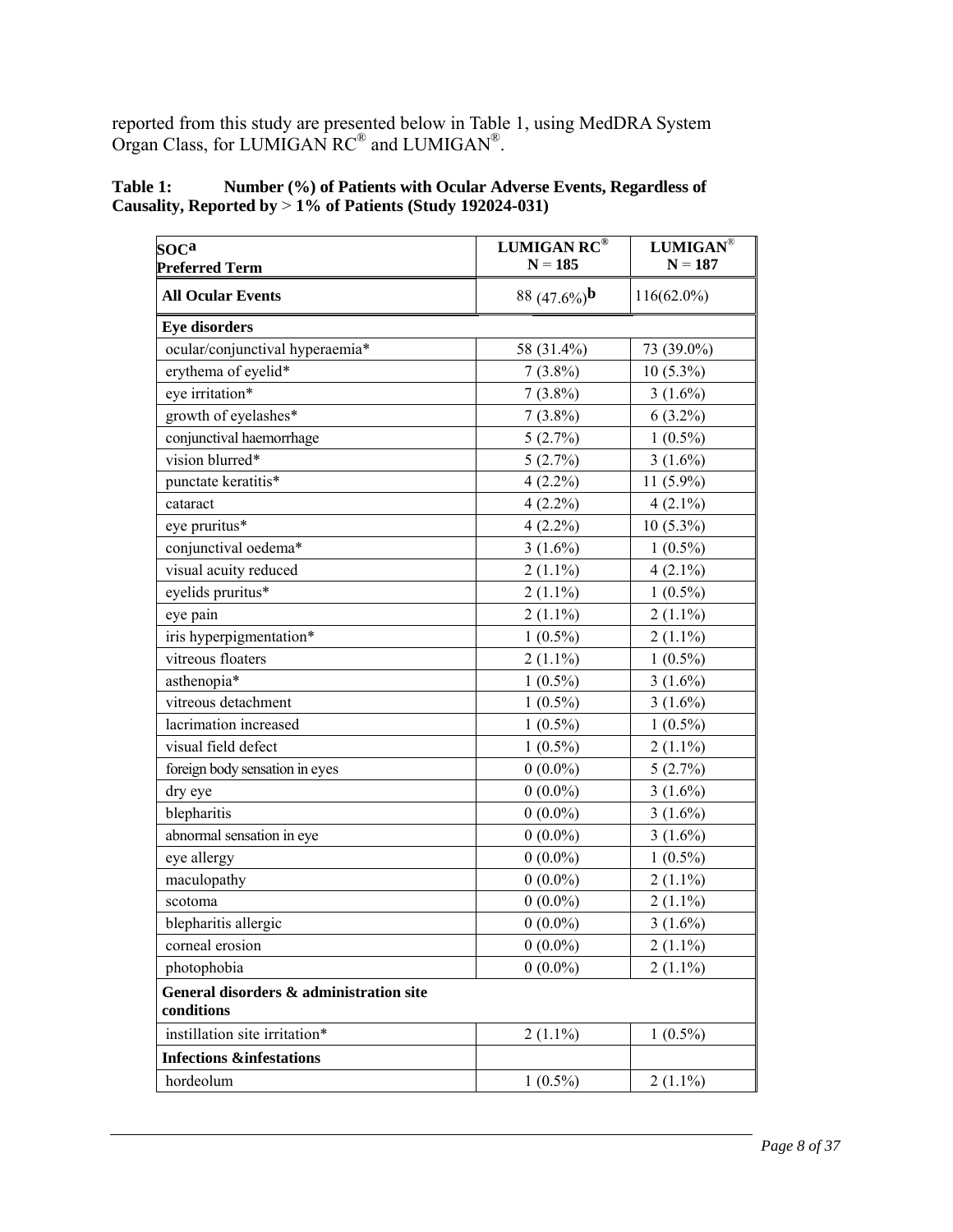| <b>Investigations</b>                |            |             |
|--------------------------------------|------------|-------------|
| intraocular pressure increased       | $0(0.0\%)$ | $3(1.6\%)$  |
| Skin & subcutaneous tissue disorders |            |             |
| skin hyperpigmentation*              | $5(2.7\%)$ | $10(5.3\%)$ |
| hypertrichosis <sup>*</sup> $c$      | $3(1.6\%)$ | $3(1.6\%)$  |

Source: Report 192024-031, Tables 14.3-3.1 and 14.3-3.2, Table 14.3-4

\* Event reported by an investigator as treatment-related for at least one patient for LUMIGAN RC®.

a Coding based on MedDRA

b LUMIGAN RC<sup>®</sup> significantly less than LUMIGAN<sup>®</sup> ( $p \le 0.005$ )

c Hypertrichosis **reported as "hair growth around the eye"**

Compared to LUMIGAN<sup>®</sup>, LUMIGAN  $RC^®$  had significantly fewer adverse events (all causality and treatment-related), and significantly fewer ocular adverse events. Patients experienced less severe macroscopic hyperaemia.

Treatment related adverse events resulted in the discontinuation of 2.2% of patients on bimatoprost ophthalmic solution 0.01%, principally for conjunctival hyperaemia (1.6%). Of the patients treated with bimatoprost ophthalmic solution 0.03%, 6.4% discontinued as a result of a treatment related effect, principally for conjunctival hyperaemia (2.7%).

# **Non-Ocular Adverse Events**

#### **Table 2: Number (%) of Patients with Non-ocular Adverse Events, Regardless of Causality, Reported by > 1% of Patients treated with LUMIGAN RC® (Study 192024-031)**

| <b>SOCa</b><br><b>Preferred Term</b>        | LUMIGAN <sup>®</sup> RC<br>$N = 185$ | LUMIGAN®<br>$N = 187$ |
|---------------------------------------------|--------------------------------------|-----------------------|
| All non-ocular events                       | 80 (43.2%)                           | 77 (41.2%)            |
| <b>Blood and lymphatic system disorders</b> |                                      |                       |
| anaemia                                     | 3 $(1.6\%)$                          | $1(0.5\%)$            |
| Cardiac disorders                           |                                      |                       |
| cardiac failure congestive                  | 3 $(1.6\%)$                          | $0(0.0\%)$            |
| chest pain                                  | 2 $(1.1\%)$                          | $2(1.1\%)$            |
| <b>Endocrine disorders</b>                  |                                      |                       |
| hypothyroidism                              | 4 $(2.2\%)$                          | $1(0.5\%)$            |
| <b>Gastrointestinal disorders</b>           |                                      |                       |
| gastrooesophageal reflux disease            | $6(3.2\%)$                           | $1(0.5\%)$            |
| nausea*                                     | 3 $(1.6\%)$                          | $1(0.5\%)$            |
| toothache                                   | 2 $(1.1\%)$                          | $0(0.0\%)$            |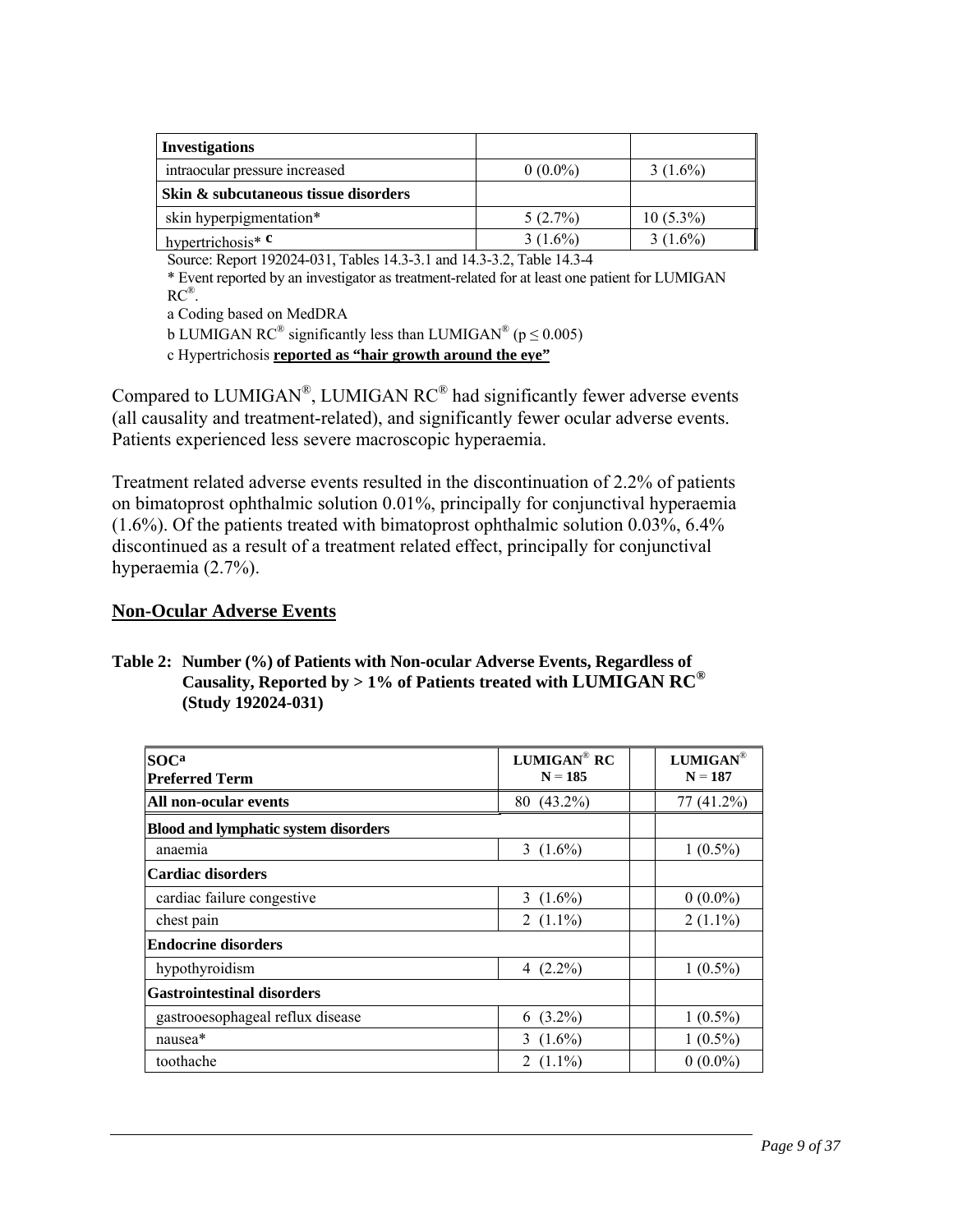| <b>Infections and infestations</b>                     |                          |              |
|--------------------------------------------------------|--------------------------|--------------|
| upper respiratory tract infection                      | $6(3.2\%)$               | $3(1.6\%)$   |
| nasopharyngitis                                        | 5(2.7%)                  | $4(2.1\%)$   |
| pharyngitis streptococcal                              | 3 $(1.6\%)$              | $0(0.0\%)$   |
| influenza                                              | 2 $(1.1\%)$              | $1(0.5\%)$   |
| urinary tract infection                                | 2 $(1.1\%)$              | $2(1.1\%)$   |
| Injury, poisoning & procedural complications           |                          |              |
| skin laceration                                        | 3 $(1.6\%)$              | $1(0.5\%)$   |
| procedural pain                                        | 2 $(1.1\%)$              | $1(0.5\%)$   |
| fall                                                   | 2 $(1.1\%)$              | $2(1.1\%)$   |
| <b>Metabolism and nutrition disorders</b>              |                          |              |
| hypercholesterolaemia                                  | 5(2.7%)                  | 5(2.7%)      |
| diabetes mellitus                                      | 5(2.7%)                  | $2(1.1\%)$   |
| diabetes mellitus non-insulin dependent                | 3 $(1.6\%)$              | $1(0.5\%)$   |
| dyslipidaemia                                          | 2 $(1.1\%)$              | $0(0.0\%)$   |
| peripheral oedema                                      | 3 $(1.6\%)$              | $2(1.1\%)$   |
| <b>Musculoskeletal and connective tissue disorders</b> |                          |              |
| muscle spasms                                          | 3 $(1.6\%)$              | $0(0.0\%)$   |
| back pain                                              | 2 $(1.1\%)$              | $6(3.2\%)$   |
| <b>Nervous system disorders</b>                        |                          |              |
| dizziness                                              | 3 $(1.6\%)$              | $2(1.1\%)$   |
| headache*                                              | 3 $(1.6\%)$              | $3(1.6\%)$   |
| <b>Psychiatric disorders</b>                           |                          |              |
| depression                                             | 3 $(1.6\%)$              | $1(0.5\%)$   |
| <b>Renal and urinary disorders</b>                     |                          |              |
| nephrolithiasis                                        | 2 $(1.1\%)$              | $0(0.0\%)$   |
| <b>Respiratory, thoracic and mediastinal disorders</b> |                          |              |
| cough                                                  | 2 $(1.1\%)$              | $1(0.5\%)$   |
| asthma                                                 | 2 $(1.1\%)$              | $3(1.6\%)$   |
| dyspnoea                                               | 2 $(1.1\%)$              | $1(0.5\%)$   |
| bronchitis                                             | 2 $(1.1\%)$              | $0(0.0\%)$   |
| nasopharyngitis                                        | 5(2.7%)                  | $4(2.1\%)$   |
| Vascular disorders                                     |                          |              |
| hypertension                                           | 8 $(4.3\sqrt[6]{\circ})$ | 11 $(5.9\%)$ |
|                                                        |                          |              |

**a** Coding based on MedDRA

\* Event reported by an investigator as treatment-related for at least one patient for LUMIGAN RC®.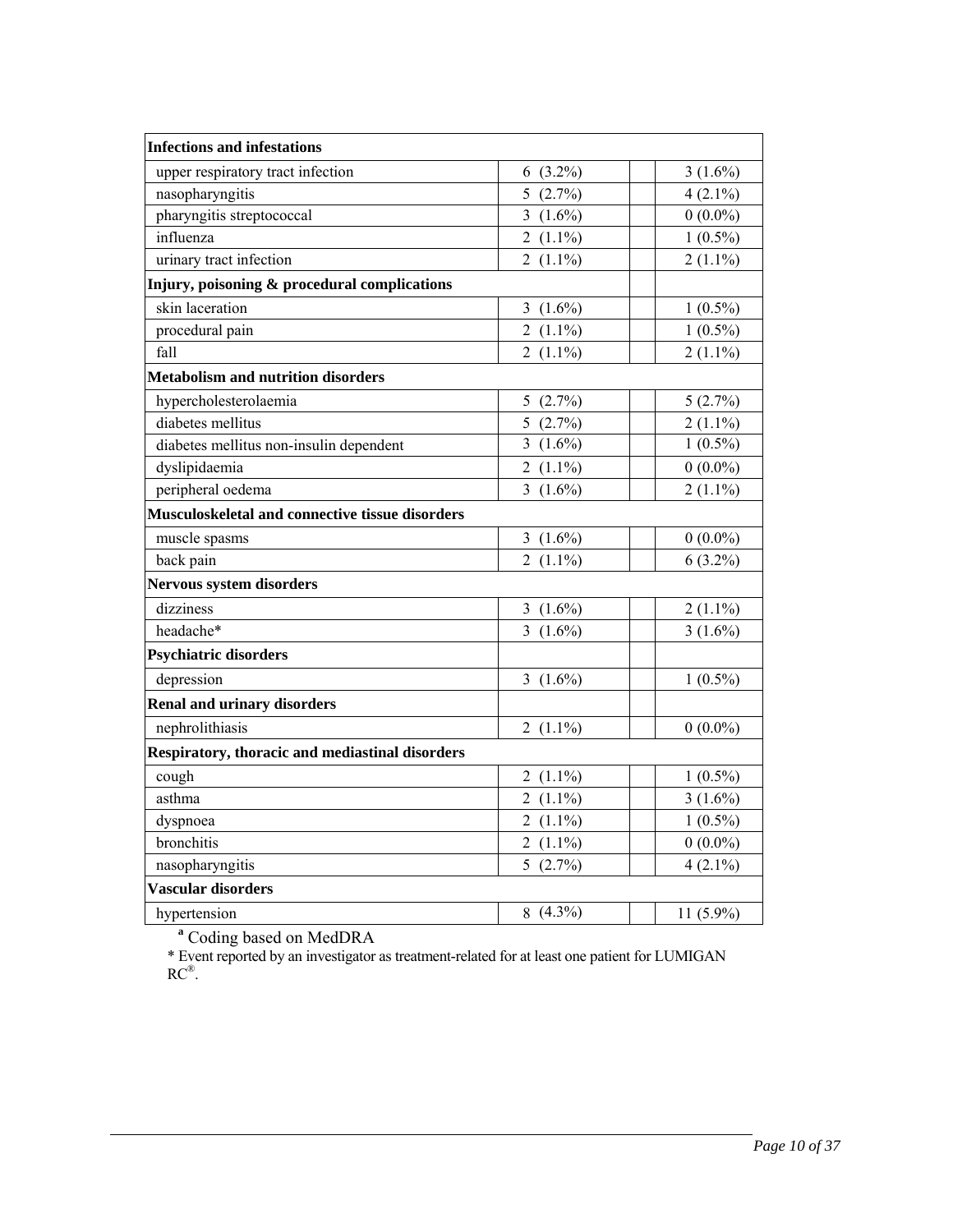# **Less Common Clinical Trial Adverse Events (<1%) Reported in Clinical Trials with LUMIGAN RC®**

The number of patients reporting an adverse event, regardless of causality, was 1 (0.5%) for each of the following adverse events:

**Eye disorders:** eyelid oedema\*, eyelid pain, cataract nuclear, conjunctival disorder\*, eyelid exfoliation, eyelid margin crusting\*, keratoconjunctivitis sicca, meibomianitis, chalazion, chemical eye injury, conjunctivitis viral, corneal epithelium defect, corneal thinning, macular degeneration, macular hole, madarosis\*, retinal pigment epitheliopathy, trichiasis **Immune system disorders:** pruritus**\* Infections and infestations:** diverticulitis, pneumonia **Injury, poisoning & procedural complications:** contusion **Musculoskeletal and connective tissue disorders:** musculoskeletal pain **Psychiatric disorders:** anxiety **Respiratory, thoracic and mediastinal disorders:** sinusitis **Skin and subcutaneous tissue disorders:** dry skin\*, cellulitis

\* Event reported by an investigator as treatment-related for LUMIGAN RC®

# **Safety Data from Other Clinical Trials**

In double-blind, active-controlled clinical studies conducted with LUMIGAN<sup>®</sup> once daily, the following treatment related adverse events were reported:

The frequency is defined as follows: *Very Common*  $(>10\%)$ *; Common* ( $\geq$ 1% to  $\langle 10\% \rangle$ ; Uncommon ( $\geq 0.1\%$  to  $\langle 1\% \rangle$ )

# **Cardiac disorders**

Uncommon: chest pain, palpitations

# **Eye disorders**

Very Common: conjunctival hyperaemia, growth of eyelashes, eye pruritus Common: eye dryness, burning sensation in eye, blepharal pigmentation, foreign body sensation, eye pain, visual disturbance, erythema eyelid, eyelash discolouration, eye discharge, irritation eye, blepharitis, superficial punctuate keratitis, photophobia, allergic conjunctivitis, epiphora, iris pigmentation increased, visual acuity worsened, asthenopia, cataract NOS, conjunctival oedema Uncommon: corneal erosion, stinging sensation eye, eyelid pruritus, blepharospasm, conjunctiva (NOS), eyelid oedema, chalazion, eye oedema, hordeolum, conjunctival bleb, conjunctival folliculosis, eyelid (NOS), eyelid pain, iritis (ocular inflammation), keratitis, visual field defect, vitreous floaters, diplopia

#### **Gastrointestinal disorders**

Uncommon: oral dryness, dyspepsia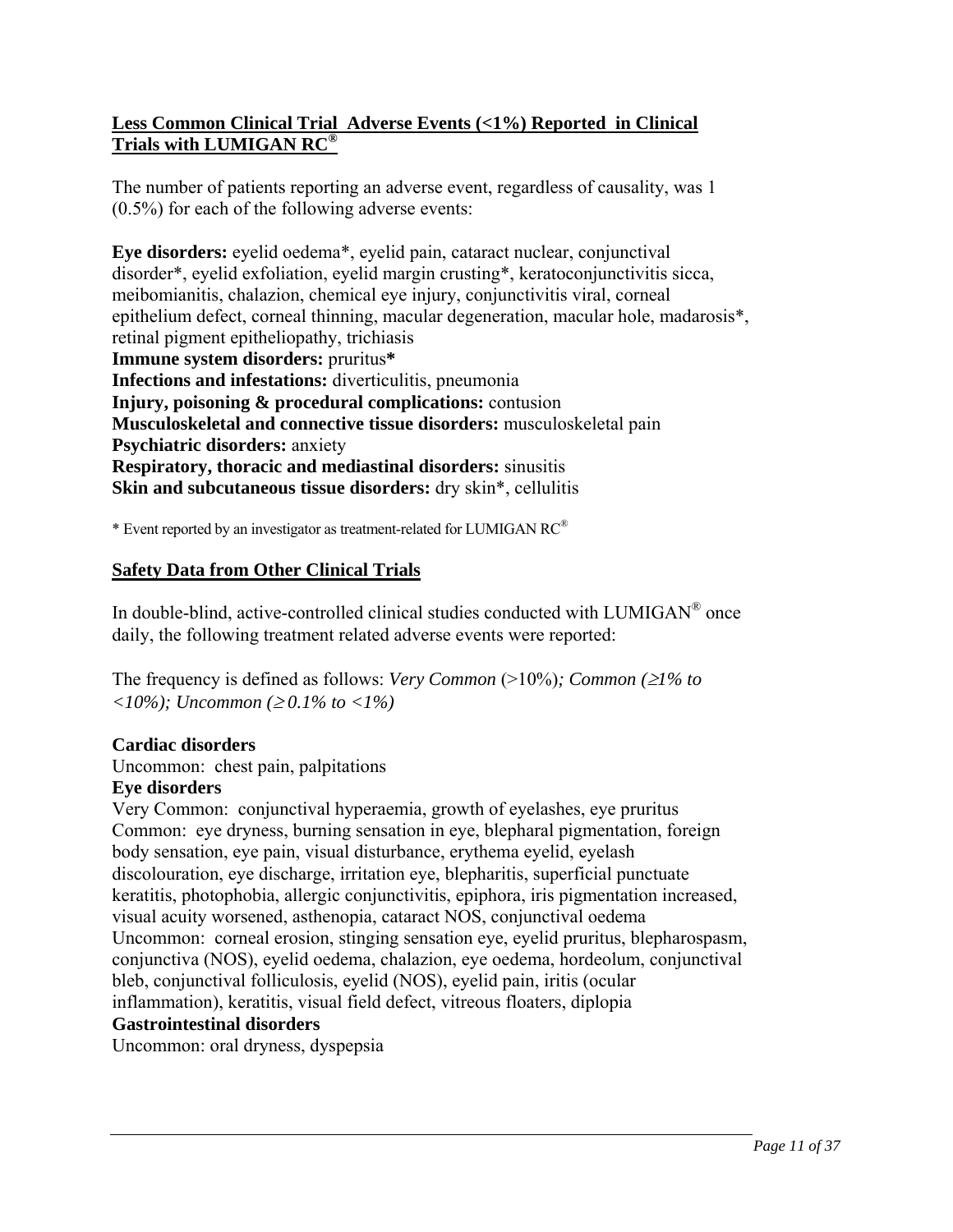**General disorders and administration site conditions**  Common: asthenia Uncommon: liver function tests abnormal **Immune system disorders**  Uncommon: pruritus **Infections and infestations**  Common: infection **Metabolism and nutrition disorders**  Uncommon: peripheral oedema, hypercholesteremia **Musculoskeleta**l **and connective tissue disorders** Uncommon: arthritis **Neoplasms benign, malignant and unspecified (incl cysts and polyps)**  Uncommon: cystitis **Nervous system disorders**  Common: headache Uncommon: dizziness, somnolence, nervousness **Psychiatric disorders**  Uncommon: insomnia, anxiety **Renal and urinary disorders**  Uncommon: urine abnormality **Respiratory, thoracic and mediastinal disorders**  Uncommon: rhinitis, bronchitis, cough increased, pharyngitis, sinusitis, dyspnoea **Skin and subcutaneous tissue disorders**  Common: hirsutism Uncommon: rash **Urogenital** Uncommon: cystitis, urine abnormality **Vascular disorders**  Common: hypertension

#### **Post-Market Adverse Drug Reactions**

The following adverse reactions have been identified during postmarketing use of LUMIGAN  $RC^{\circledR}$ . Because postmarketing reporting is voluntary and from a population of uncertain size, it is not possible to reliably estimate the frequency of these reactions.

**Eye disorders:** blepharal pigmentation, eye pain, iris hyperpigmentation, periorbital and lid changes including deepening of the eyelid sulcus, macular edema, vision blurred

**Immune system disorders:** hypersensitivity reaction including signs and symptoms of eye allergy and allergic dermatitis

**Nervous system disorders:** headache

**Respiratory, thoracic and mediastinal disorders:** exacerbation of asthma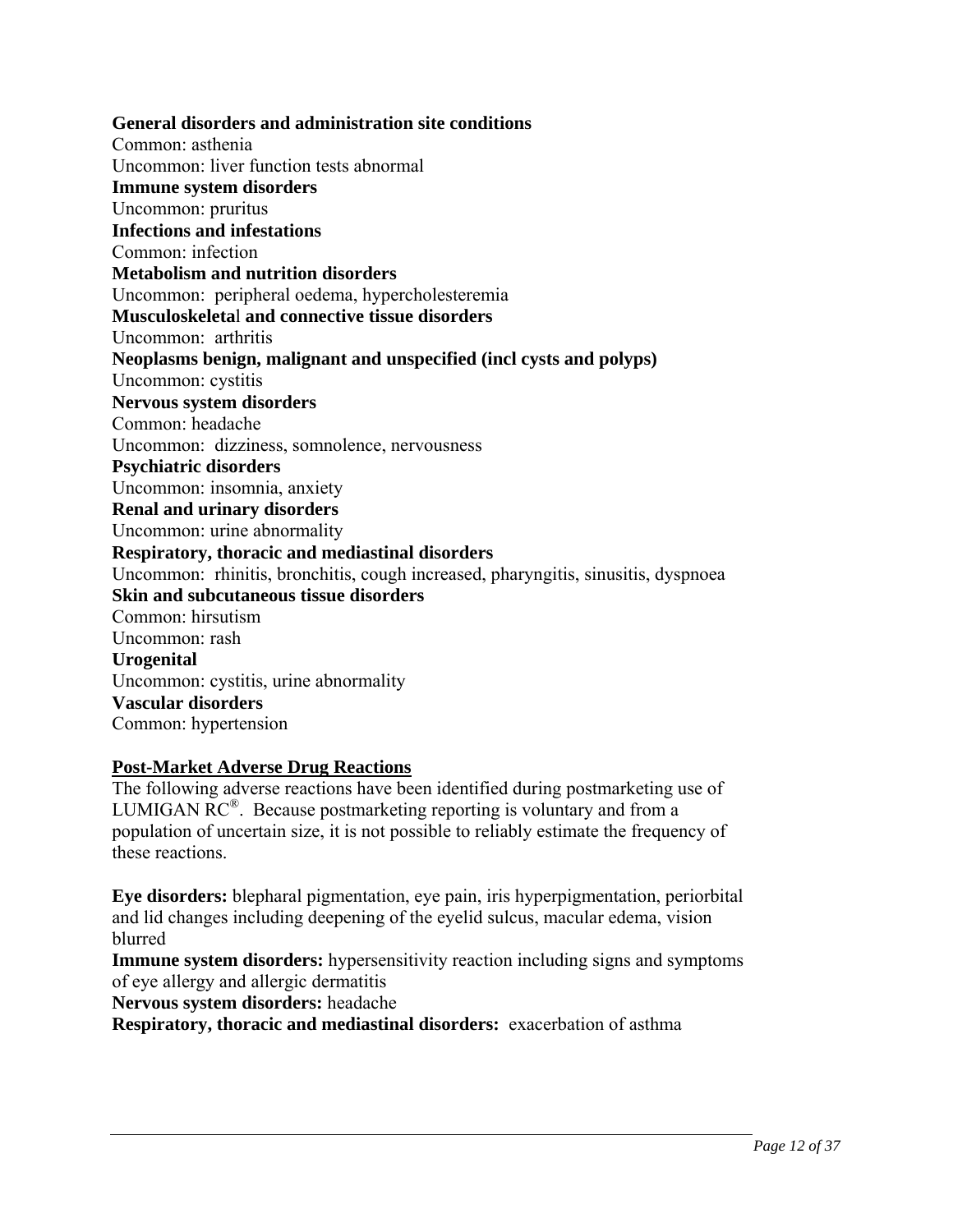# **DRUG INTERACTIONS**

### **Overview**

No specific drug interaction studies have been conducted. However, no drug-drug interactions are anticipated in humans since systemic drug concentrations of bimatoprost are extremely low (less than 0.2 ng/mL) following repeated ocular dosing with bimatoprost ophthalmic solution 0.03% and as metabolism and excretion involves multiple pathways.

### **Drug-Drug Interactions**

In clinical studies, LUMIGAN® was used concomitantly with a number of different ophthalmic beta-blocking agents without evidence of interactions. Concomitant use of LUMIGAN® and antiglaucomatous agents other than topical beta-blockers has not been evaluated during adjunctive glaucoma therapy.

#### **Drug-Food Interactions**

Interactions with food have not been established.

#### **Drug-Herb Interactions**

Interactions with herbal products have not been established.

#### **Drug-Laboratory Interactions**

Interactions with laboratory tests have not been established.

#### **DOSAGE AND ADMINISTRATION**

#### **Recommended Dose and Dosage Adjustment**

The recommended dosage is one drop in the affected eye(s) once daily in the evening. The dosage of LUMIGAN RC® (bimatoprost ophthalmic solution 0.01% w/v) should not exceed once daily since it has been shown that more frequent administration of bimatoprost ophthalmic solution may lessen the IOP lowering effect, and increase the frequency and severity of adverse events. (see WARNINGS and PRECAUTIONS, Ophthalmologic).

#### **Missed Dose**

Patients should be instructed to apply a single drop as soon as they remember, and then to return to their regular routine.

#### **Administration**

Patients should be instructed to avoid allowing the tip of the dispensing container to contact the eye or surrounding structures, to avoid eye injury and contamination of the solution.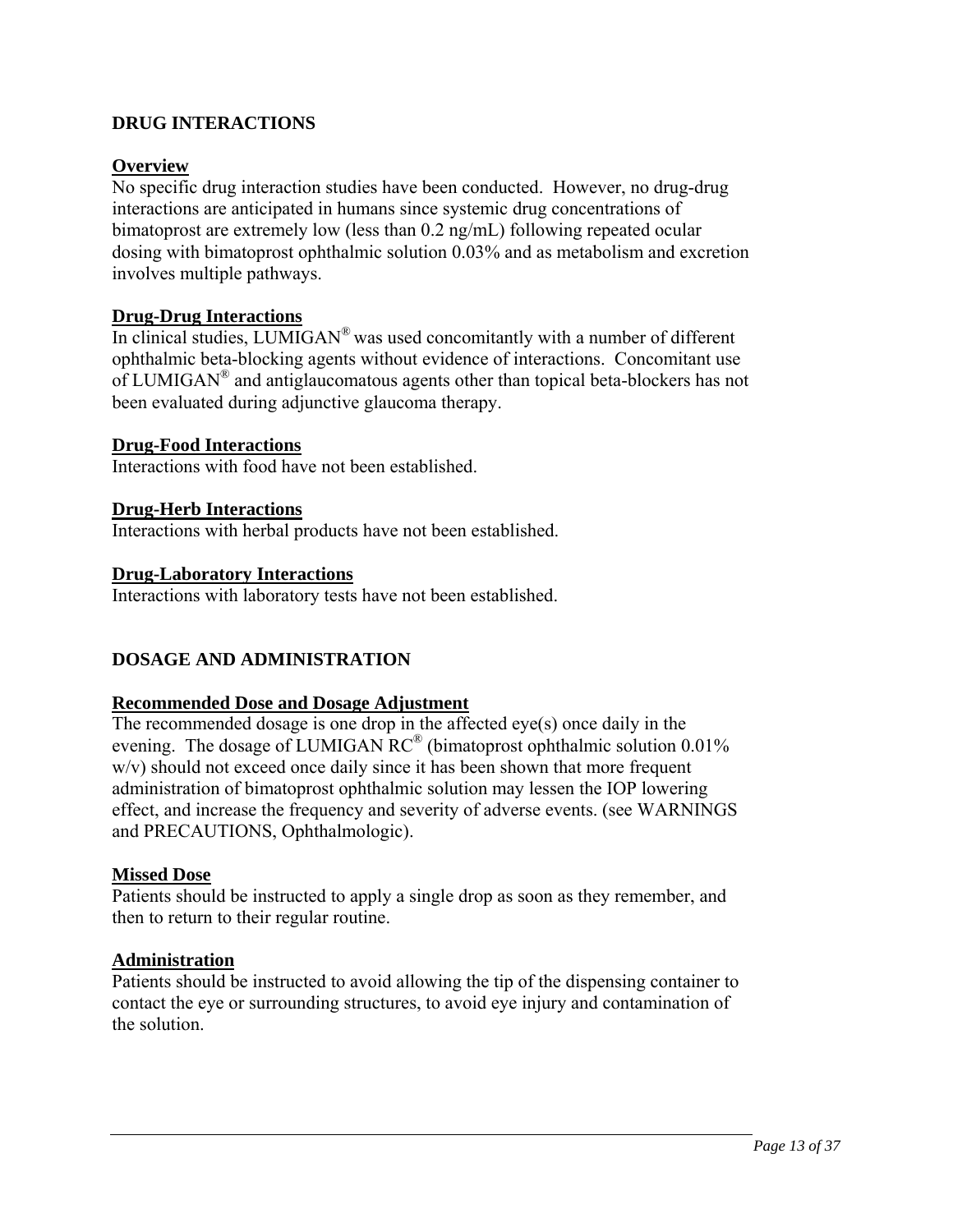LUMIGAN  $RC^{\circledR}$  may be used concomitantly with other topical ophthalmic drug products to lower IOP. If more than one topical ophthalmic drug is being used, the drugs should be administered at least five (5) minutes apart.

Contact lenses should be removed prior to instillation of LUMIGAN RC® and may be reinserted 15 minutes following its administration. (see WARNINGS and PRECAUTIONS, Ophthalmologic).

# **OVERDOSAGE**

For management of a suspected drug overdose, including accidental ingestion, contact your regional Poison Control Centre.

No information is available on overdosage in humans. If overdose with LUMIGAN  $RC^{\circledR}$  (bimatoprost ophthalmic solution 0.01% w/v) occurs, treatment should be symptomatic.

In oral (by gavage) mouse and rat studies, doses up to 100 mg/kg/day did not produce any toxicity. This dose, expressed as  $mg/m^2$ , is at least 210 times higher than the amount of bimatoprost to which a 10 kg child would be exposed were it to accidentally ingest the contents of one 7.5 mL bottle of LUMIGAN RC®.

# **ACTION AND CLINICAL PHARMACOLOGY**

# **Mechanism of Action**

Bimatoprost is a synthetic prostamide analogue and is structurally related to prostaglandin F2 $\alpha$  in that the carboxylic acid group is replaced with an electronically neutral substituent. Its mechanism of action resembles that of prostamide F2α, a naturally occurring substance. Bimatoprost exhibits no meaningful pharmacological activity at known prostaglandin receptors as well as no uterotonic or mitogenic activity. Studies suggest that it lowers IOP by increasing uveoscleral and trabecular meshwork outflow, with no significant effect on aqueous humor inflow. Pharmacodynamic studies in humans demonstrated a significant 30-35% decrease in outflow resistance compared to vehicle treated eyes based on tonographic data and calculated values of apparent outflow resistance. The ocular hypotensive effect does not involve a COX-dependent mechanism.

# **Pharmacodynamics**

The effect of bimatoprost ophthalmic solution 0.03% within the first 12 hours of dosing was evaluated in two studies. When dosed in the morning, bimatoprost began to take effect within 4 hours after initial instillation, and was followed by continued decreases in IOP through 12 hours. The effect of bimatoprost 0.03% ophthalmic solution between 12 and 24 hours post-instillation also was evaluated. Mean IOP at 12 hours post-dosing was 17.7 mm Hg and 16.9 mm Hg 24 hours after the last dose.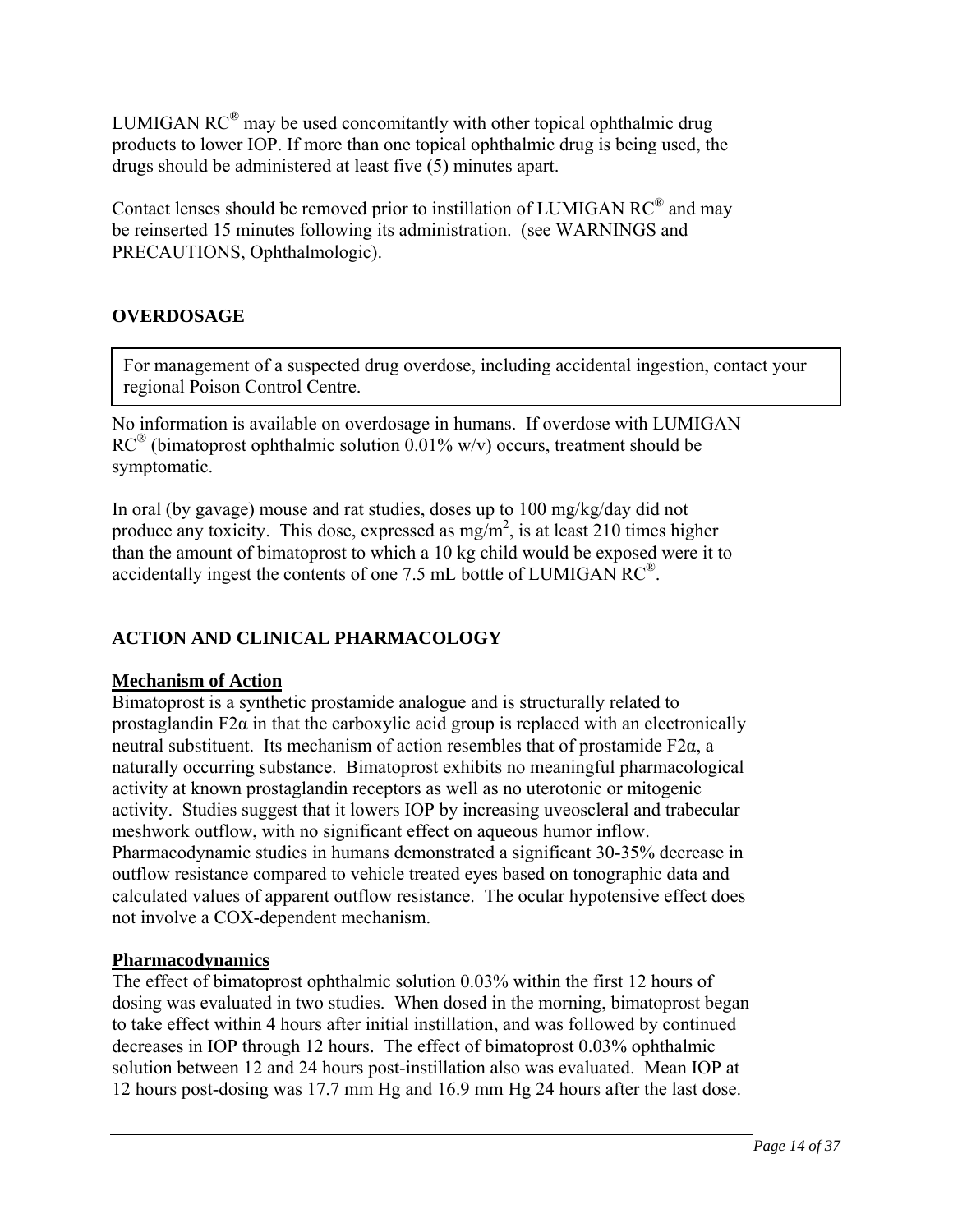Based on this information, once-daily evening dosing is recommended so that the time of anticipated maximal efficacy of the drug coincides with the morning hours (08:00 to 11:00 AM) when untreated IOP is usually highest.

# **Pharmacokinetics**

After one drop of bimatoprost ophthalmic solution 0.03% was administered once daily to both eyes of 15 healthy subjects, blood bimatoprost concentrations peaked within 10 minutes after dosing and were below the lower limit of detection (0.025 ng/mL) in most subjects within 1.5 hours after dosing.

Systemic exposure after repeated ocular application is low. Steady state was achieved after one week of once daily dosing with one drop of bimatoprost ophthalmic solution 0.03% to both eyes, with mean Cmax values of 0.07 and 0.08ng/mL on day 7 and 14, respectively, and mean AUC 0-24h of 0.074 and 0.096 ng•hr/mL on day 7 and 14, respectively.

In patients with glaucoma or ocular hypertension, bimatoprost blood concentrations were similar to those observed in normal healthy subjects.

There was no significant systemic drug accumulation over time with the once daily dosing regimen. Mean blood concentration was around 0.08 ng/mL after 12 months of QD or BID dosing with bimatoprost ophthalmic solution 0.03%. The once daily regimen corresponded to a total exposure of 6.13 mg (one 28 μL drop in each eye once a day for 12 months) or 0.00028 mg/kg/day for a 60-kg individual over 12 months.

**Absorption:** Bimatoprost is rapidly absorbed across the human cornea and sclera, with scleral penetration being more efficient. Animal studies show that it is well distributed into ocular tissues following ocular administration, where only minimal metabolism occurs in humans.

**Distribution:** Bimatoprost is moderately distributed into body tissues with a steadystate volume of distribution of 0.67 L/kg. In human blood, bimatoprost resides mainly in the plasma. Approximately 12% of bimatoprost remains unbound in human plasma.

**Metabolism:** Bimatoprost is the major circulating species in the blood once it reaches the systemic circulation following ocular dosing. Bimatoprost then undergoes oxidation, N-deethylation and glucuronidation to form a diverse variety of metabolites. Studies using human liver microsomes and recombinant human P450 isozymes, identified CYP 3A4 as one of the enzymes involved in the metabolism of bimatoprost in humans. However, since multiple enzymes and pathways are involved in the biotransformation of bimatoprost, no significant drug-drug interactions are anticipated.

Bimatoprost is only minimally metabolized in ocular tissues in humans, and is active in its intact form, without metabolic modification.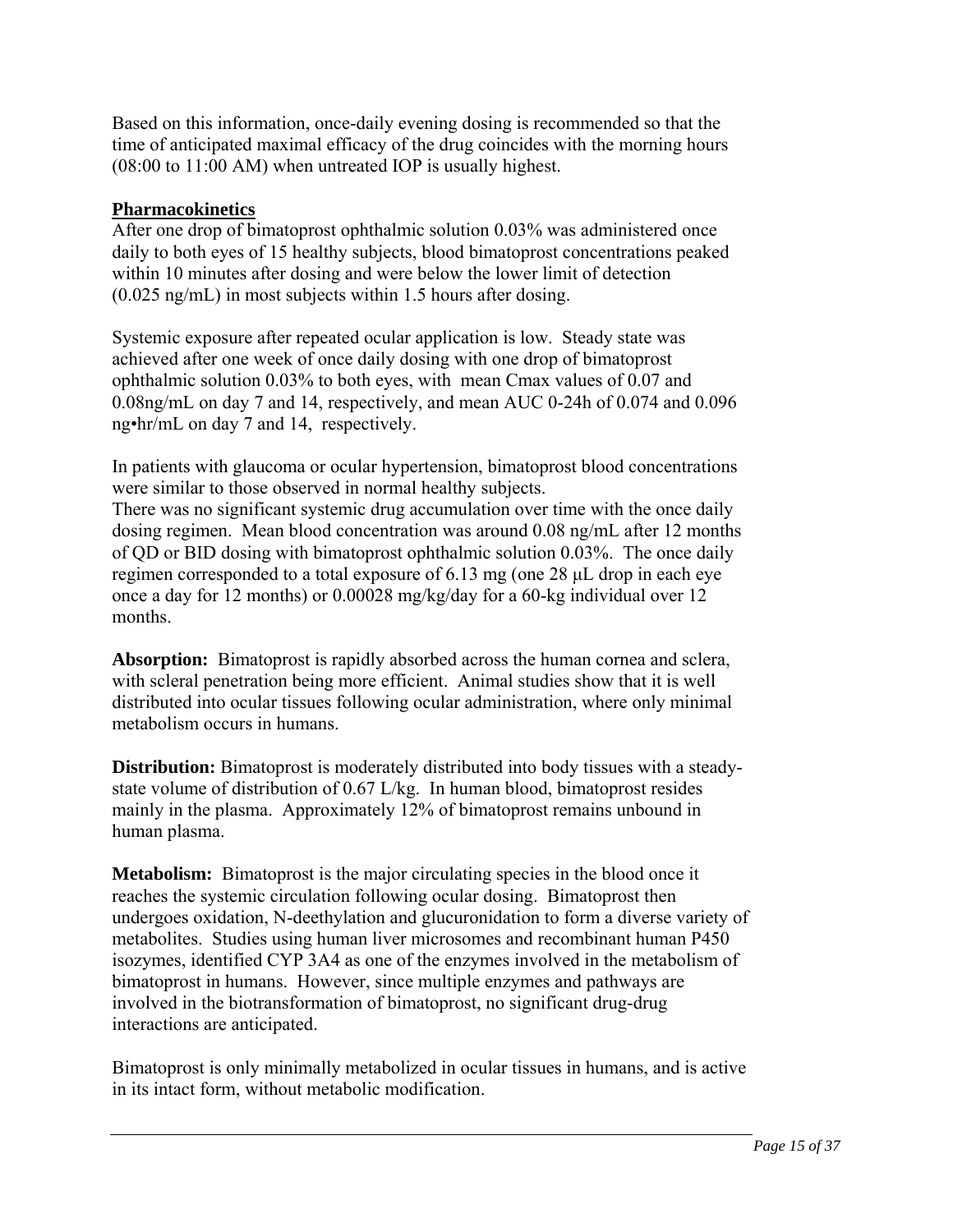**Excretion:** Following an intravenous dose of radiolabelled bimatoprost (3.12 μg/kg) to six healthy subjects, the maximum blood concentration of unchanged drug was 12.2 ng/mL and decreased rapidly with an elimination half-life of approximately 45 minutes. The total blood clearance of bimatoprost was 1.5 L/hr/kg. Up to 67% of the administered dose was excreted in the urine while 25% of the dose was recovered in the feces. Both urinary and fecal routes are important pathways for elimination of the parent compound and its metabolites, following intravenous administration.

# **Special Populations and Conditions**

Geriatrics: Elderly individuals (>65 years) exhibited higher systemic levels but this was not considered to be clinically relevant since no overall clinical differences in safety or effectiveness have been observed between elderly and other adult patients.

# **STORAGE AND STABILITY**

LUMIGAN RC<sup>®</sup> (bimatoprost ophthalmic solution 0.01% w/v) should be stored in the original container at 2º-25ºC. Discard unused solution at the end of treatment. Keep in a safe place out of the reach of children.

# **DOSAGE FORMS, COMPOSITION AND PACKAGING**

LUMIGAN RC<sup>®</sup> (bimatoprost ophthalmic solution 0.01% w/v) is supplied sterile in white opaque plastic ophthalmic dispenser bottles in the following sizes: 5 or 7.5 mL.

LUMIGAN  $RC^{\circledast}$  is a clear, isotonic, buffered, preserved, colorless, sterile solution with a pH of  $7.3 \pm 0.5$ , and an osmolality of approximately 290 mOsmol/kg.

Each mL of LUMIGAN  $RC^{\circledR}$  contains bimatoprost 0.1 mg with the following nonmedicinal ingredients: benzalkonium chloride 0.2 mg as preservative, sodium chloride, sodium phosphate dibasic heptahydrate, citric acid monohydrate, and purified water. Sodium hydroxide and/or hydrochloric acid may be added to adjust pH.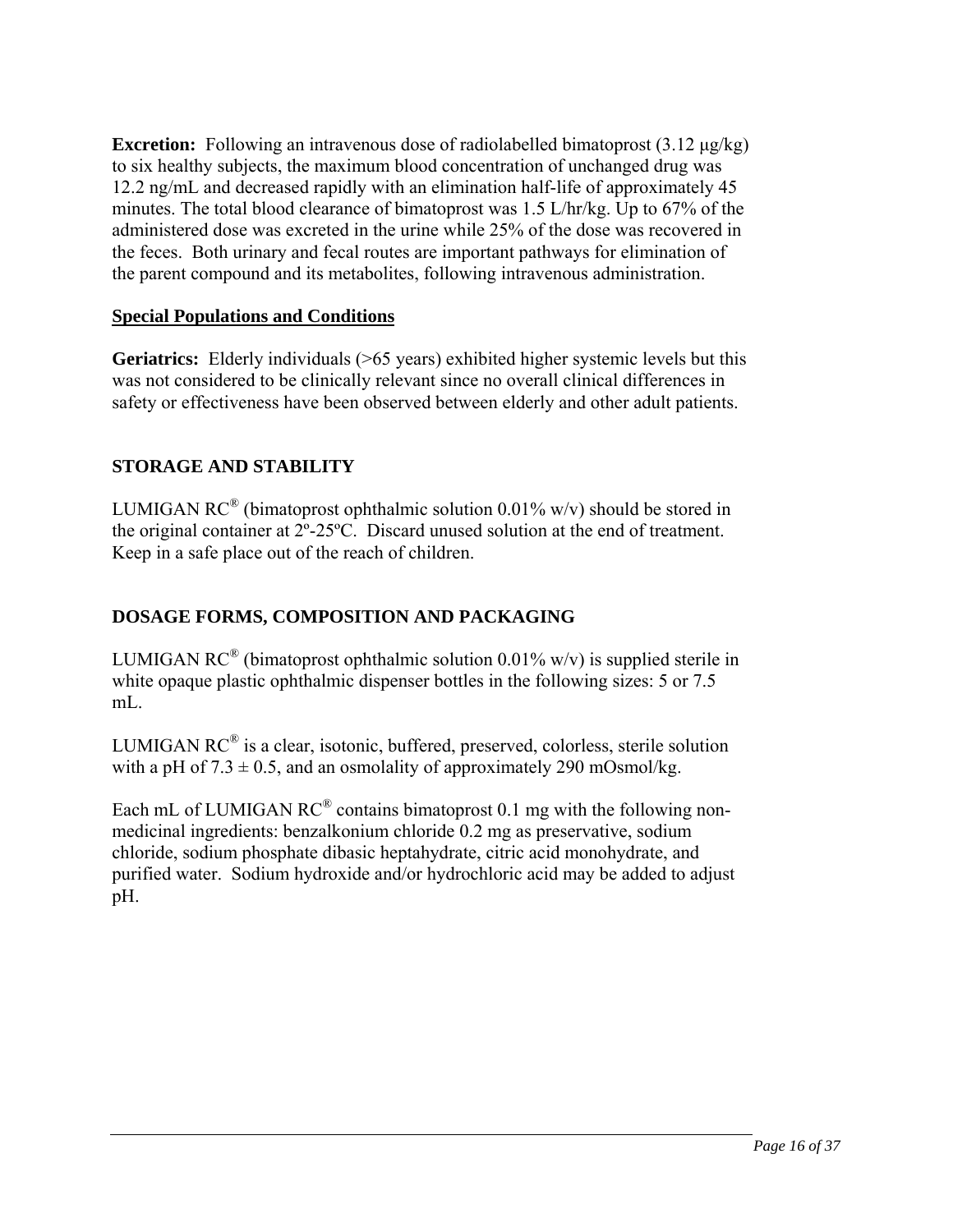# **PART II: SCIENTIFIC INFORMATION**

# **PHARMACEUTICAL INFORMATION**

### **Drug Substance**

Proper name: bimatoprost

Chemical name: (Z)-7-[(1R,2R,3R,5S)-3,5-Dihydroxy-2-[1E,3S)-3-hydroxy-5 phenyl-1-pentenyl]cyclopentyl]-5-N-ethylheptenamide

Molecular formula and molecular mass:  $C_{25}H_{37}NO_4$ ; 415.58

Structural formula:



Physicochemical properties: Bimatoprost is a white to off-white powder, which is very soluble in ethyl alcohol and methyl alcohol and slightly soluble in water.

# **CLINICAL TRIALS Study demographics and trial design**

| Table 3: Summary of patient demographics for study 192024-031 |  |  |  |  |
|---------------------------------------------------------------|--|--|--|--|
|---------------------------------------------------------------|--|--|--|--|

| <b>Trial design</b>                                      | Dosage, route of<br>administration and duration                                                                                                                          | <b>Study subjects</b><br>$(n=number)$                                                      | <b>Mean age</b><br>(Range) | <b>Gender</b>    |
|----------------------------------------------------------|--------------------------------------------------------------------------------------------------------------------------------------------------------------------------|--------------------------------------------------------------------------------------------|----------------------------|------------------|
| Randomized,<br>multicentre,<br>double-blind,<br>parallel | Bimatoprost $0.01\%$ QD<br>Bimatoprost 0.0125% QD<br>Bimatoprost 0.03% QD<br>(LUMIGAN®)<br>Ophthalmic; one drop into each<br>affected eye per regimen above<br>12 months | Bimatoprost $0.01\%$ : 186<br>Bimatoprost 0.0125%: 188 (23 - 94)<br>Bimatoprost 0.03%: 187 | 63.5 years                 | M: 240<br>F: 321 |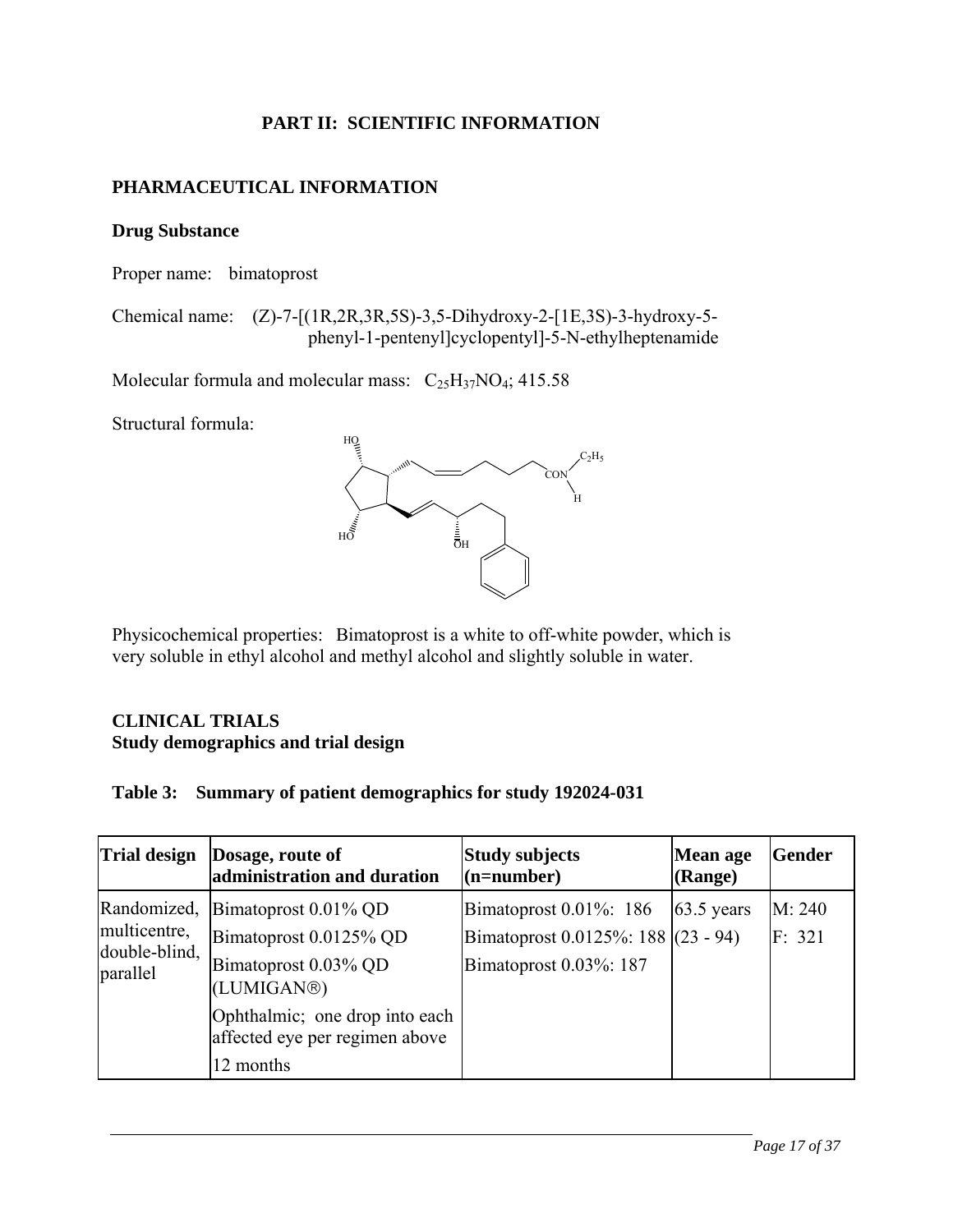A 12 month clinical study was conducted in patients with open angle glaucoma or ocular hypertension with a baseline IOP of  $\geq$ 22 and  $\leq$ 34 mmHg, and with no severe dry eye. The results of comparing LUMIGAN RC® (bimatoprost ophthalmic solution  $0.01\%$  w/v) to LUMIGAN<sup>®</sup> are presented.

The primary efficacy endpoint was mean IOP at all time points, assessed using an equivalence analysis. Equivalence of efficacy was achieved if the upper and lower limits of the two sided 95% and 97.5% confidence intervals (CI) for the between treatment difference in IOP were within  $\pm 1.50$  mm Hg at all post baseline timepoints, and were within  $\pm 1.00$  mm Hg at a majority of the post baseline timepoints. The between treatment difference was calculated as LUMIGAN RC® minus LUMIGAN<sup>®</sup>; thus a larger (positive) difference favoured LUMIGAN<sup>®</sup>. A confidence interval approach and Hochberg's method was employed to adjust the significance level for between group comparisons.

# **Study results**

Approximately 90% of the enrolled patients completed the 12-month study, that is, 171 (91.9%) in the LUMIGAN RC<sup>®</sup> group, and 162 (86.6%) in the LUMIGAN <sup>®</sup> group.

Results for mean IOP show that LUMIGAN RC® met the definition of equivalence to LUMIGAN<sup>®</sup> (i.e., the difference in mean IOP between treatment groups was within  $\pm 1.50$  mm Hg at all post baseline (17/17) timepoints, and within  $\pm 1.00$  mm Hg at the majority of post baseline timepoints (9/17), based on 95% CIs). LUMIGAN  $\mathsf{RC}^{\mathcal{D}}$  was also equivalent to LUMIGAN<sup> $\mathcal{D}$ </sup> for the secondary efficacy endpoint, mean diurnal IOP: the 95% CIs of the between treatment difference were within  $\pm 1.50$  mm Hg for 6/6 post baseline visits, and at 4/6 visits were within  $\pm 1.00$ mm Hg. However, responders rates defined as patients (%) achieving a target pressure of < 18 mm Hg at every timepoint was numerically larger with LUMIGAN<sup>®</sup> (24.6%) than with LUMIGAN RC<sup>®</sup> <sup>®</sup> (17.2%), p-value = 0.07.

**Table 4: Mean Intraocular Pressure (mm Hg), and mean change from baseline for LUMIGAN RC® and LUMIGAN®.** 

|                 |                   | <b>Mean IOP</b>                                                       | <b>Mean IOP</b> change from<br>baseline                  |
|-----------------|-------------------|-----------------------------------------------------------------------|----------------------------------------------------------|
| <b>Visit</b>    | timepoint         | LUMIGAN $RC^{\circledR}$ /<br>LUMIGAN <sup>®</sup><br>$N = 186 / 187$ | LUMIGAN RC® /<br>LUMIGAN <sup>®</sup><br>$N = 186 / 187$ |
| <b>Baseline</b> | Hour <sub>0</sub> | 25.1 / 25.0                                                           |                                                          |
|                 | Hour <sub>4</sub> | 23.0 / 23.2                                                           |                                                          |
|                 | Hour <sub>8</sub> | 22.3 / 22.3                                                           |                                                          |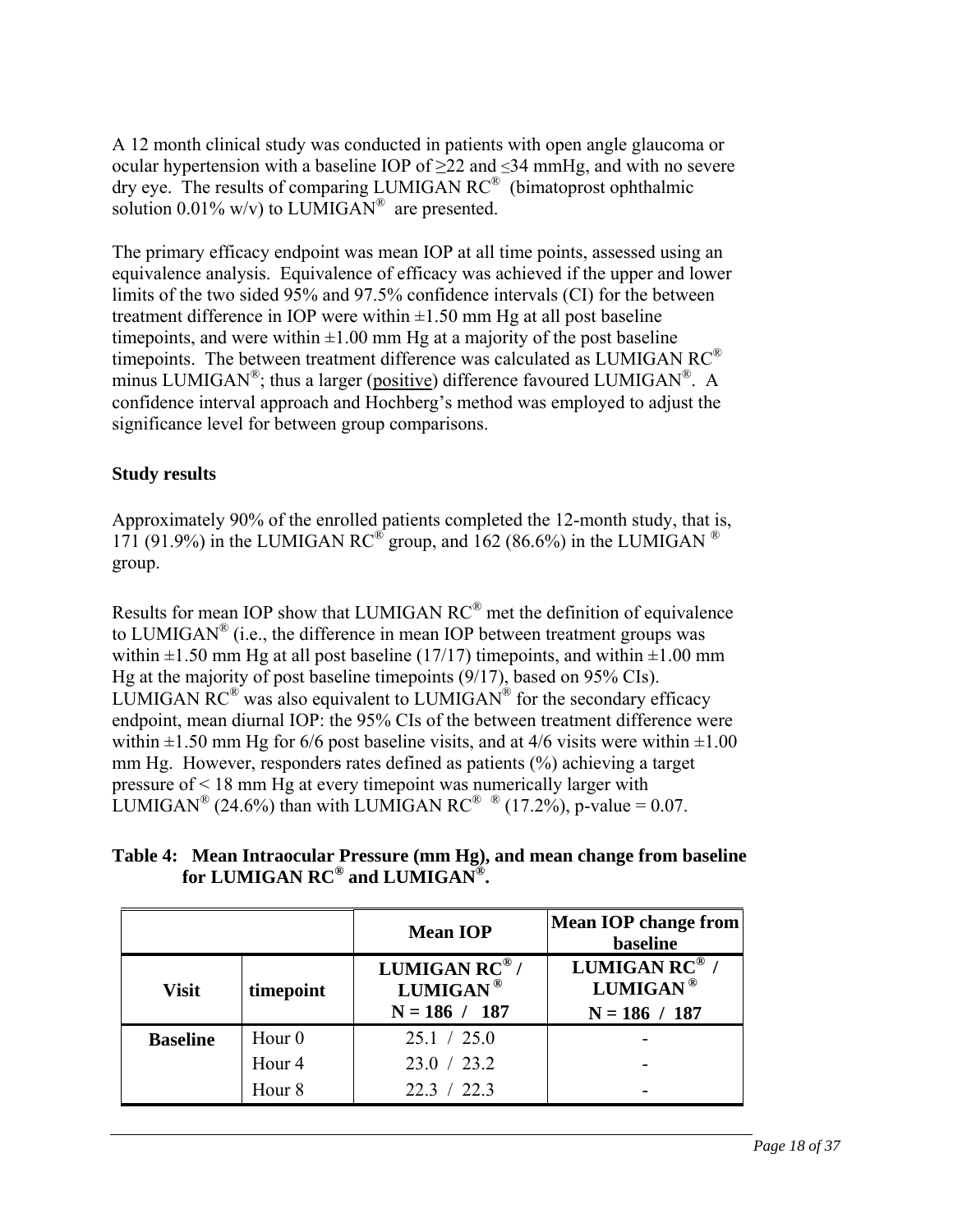|                |                                                          | <b>Mean IOP</b>                                                       | <b>Mean IOP change from</b><br>baseline            |
|----------------|----------------------------------------------------------|-----------------------------------------------------------------------|----------------------------------------------------|
| <b>Visit</b>   | timepoint                                                | LUMIGAN $RC^{\circledR}$ /<br>LUMIGAN <sup>®</sup><br>$N = 186 / 187$ | LUMIGAN RC® /<br>$LUMIGAN^@$<br>$N = 186 / 187$    |
|                | Hour <sub>0</sub><br>Difference <sup>a</sup>             | 17.8 / 17.3<br>0.56                                                   | $-7.3 / -7.7$<br>0.42                              |
| Week 2         | $(95\% \text{ Cl}^b)$<br>Hour <sub>4</sub><br>Difference | $(-0.10 \text{ to } 1.22)$<br>17.1 / 16.3<br>0.84                     | $-5.9/ -7.0$<br>1.07                               |
|                | $(95\% \text{ CI})$<br>Hour <sub>8</sub><br>Difference   | $(0.21 \text{ to } 1.46)$<br>16.9 / 16.2<br>0.73                      | $-5.4 / -6.1$<br>0.68                              |
|                | $(95\% \text{ CI})$                                      | $(0.10 \text{ to } 1.35)$                                             |                                                    |
|                | Hour $0$<br>Difference<br>$(95\% \text{ CI})$            | 17.6 / 17.2<br>0.37<br>$(-0.25 \text{ to } 1.00)$                     | $-7.5 / -7.7$<br>0.24                              |
| Week 6         | Hour <sub>4</sub><br>Difference<br>$(95\% \text{ CI})$   | 16.8 / 16.5<br>0.29<br>$(-0.31 \text{ to } 0.89)$                     | $-6.2 / -6.8$<br>0.52                              |
|                | Hour <sub>8</sub><br>Difference                          | 16.7 / 16.4<br>0.23                                                   | $-5.6 / -5.8$<br>0.19                              |
|                | $(95\% \text{ CI})$<br>Hour <sub>0</sub>                 | $(-0.37 \text{ to } 0.82)$<br>17.3 / 17.0                             | $-7.8 / -8.0$                                      |
|                | Difference<br>$(95\% \text{ CI})$                        | 0.33<br>$(-0.31 \text{ to } 0.97)$                                    | 0.19                                               |
| Month 3        | Hour <sub>4</sub><br>Difference<br>$(95\% \text{ CI})$   | 16.7 / 16.1<br>0.55<br>$(-0.05 \text{ to } 1.16)$                     | $-6.3 / -7.1$<br>0.78<br>$(0.09 \text{ to } 1.48)$ |
|                | Hour <sub>8</sub><br>Difference<br>$(95\% \text{ CI})$   | 16.4 / 16.2<br>0.28<br>$(-0.31 \text{ to } 0.87)$                     | $-5.9/ -6.1$<br>0.24                               |
|                | Hour <sub>0</sub><br>Difference<br>$(95\% \text{ CI})$   | 17.7/17.4<br>0.39<br>$(-0.25 \text{ to } 1.03)$                       | $-7.4 / -7.6$<br>0.25                              |
| Month 6        | Hour <sub>4</sub><br>Difference<br>$(95\% \text{ CI})$   | 17.0 / 16.3<br>0.63<br>$(0.01 \text{ to } 1.25)$                      | $-6.0 / -6.9$<br>0.86                              |
|                | Hour <sub>8</sub><br>Difference<br>$(95\% \text{ CI})$   | 16.6 / 16.3<br>0.35<br>$(-0.23 \text{ to } 0.94)$                     | $-5.7 / -6.0$<br>0.31                              |
| <b>Month 9</b> | Hour <sub>0</sub><br>Difference<br>$(95\% \text{ CI})$   | 17.9/17.8<br>0.13<br>$(-0.52 \text{ to } 0.78)$                       | $-7.2 / -7.2$<br>$-0.01$                           |
|                | Hour <sub>4</sub>                                        | 17.1 / 16.9                                                           | $-5.9 / -6.3$                                      |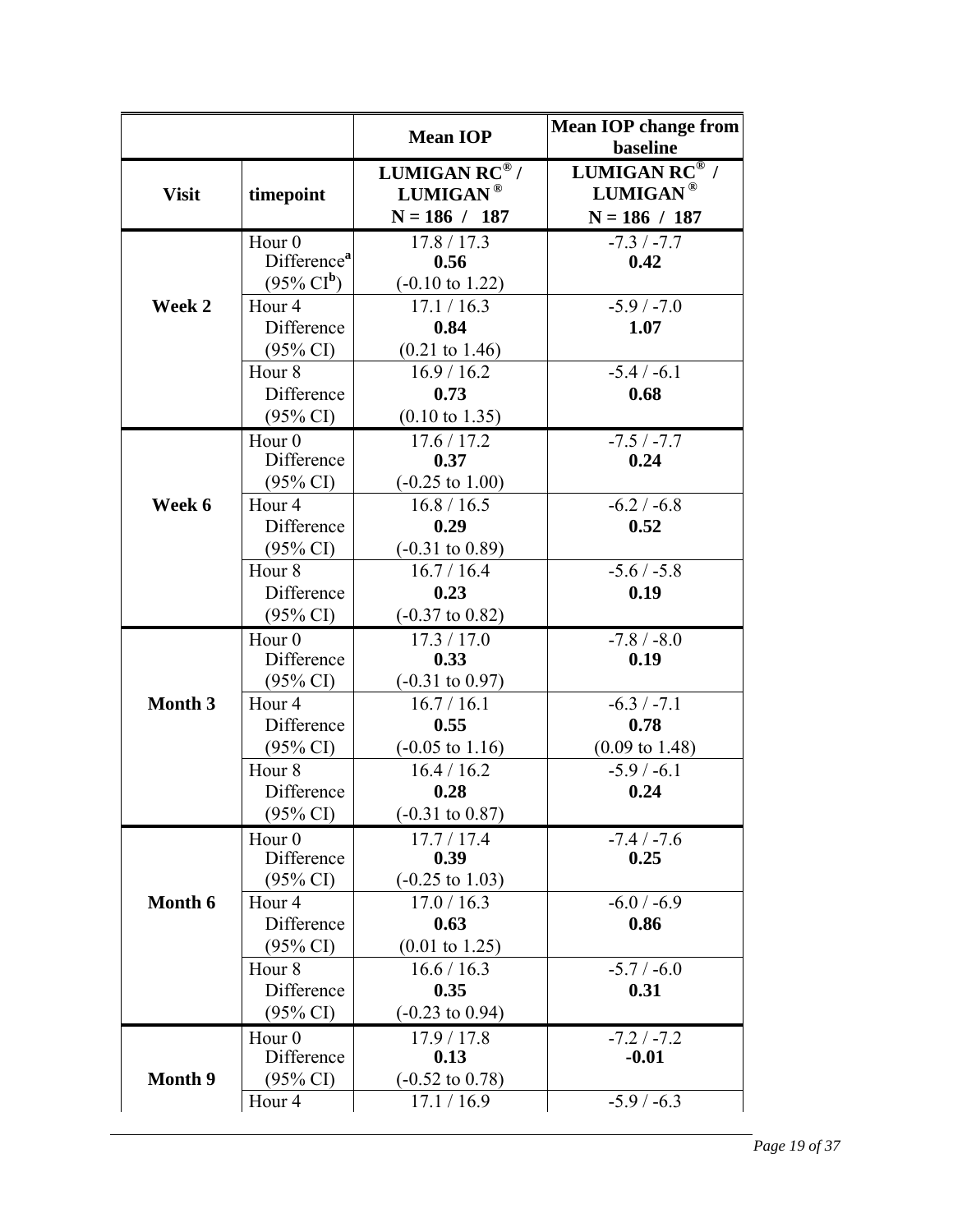|                                                        |                                                                       | baseline                                                                                                |
|--------------------------------------------------------|-----------------------------------------------------------------------|---------------------------------------------------------------------------------------------------------|
| timepoint                                              | LUMIGAN $RC^{\circledR}$ /<br>LUMIGAN <sup>®</sup><br>$N = 186 / 187$ | <b>LUMIGAN RC</b> <sup>®</sup> /<br>LUMIGAN <sup>®</sup><br>$N = 186 / 187$                             |
| Difference<br>$(95\% \text{ CI})$                      | 0.22<br>$(-0.41 \text{ to } 0.85)$                                    | 0.45                                                                                                    |
| Hour $0$<br>Difference<br>$(95\% \text{ CI})$          | 17.7/17.3<br>0.41<br>$(-0.26 \text{ to } 1.07)$                       | $-7.4 / -7.6$<br>0.27                                                                                   |
| Hour <sub>4</sub><br>Difference<br>$(95\% \text{ CI})$ | 17.2/16.9<br>0.29<br>$(-0.37 \text{ to } 0.96)$                       | $-5.8 / -6.3$<br>0.52                                                                                   |
| Hour <sub>8</sub><br>Difference<br>$(95\% \text{ CI})$ | 17.1 / 16.7<br>0.44<br>$(-0.18 \text{ to } 1.06)$                     | $-5.2 / -5.6$<br>0.40                                                                                   |
|                                                        |                                                                       | <sup>a</sup> Difference is calculated as test formulation minus LUMIGAN <sup>®</sup> ; a positive value |

favoured LUMIGAN® over LUMIGAN  $\mathsf{RC}^\circledast.$ 

<sup>b</sup> 95% for between-treatment difference based on one-way ANOVA model for fixed effect of treatment

Over the 12 months of Study 192024-031, the efficacy of LUMIGAN RC® was maintained (Table 5). Mean IOP and mean changes from baseline IOP, at peak and trough, were significantly decreased with LUMIGAN RC®, showing a sustained therapeutic effect.

| Table 5: Mean IOP and Mean Change from Baseline IOP (mm Hg) at Each |
|---------------------------------------------------------------------|
| Timepoint for LUMIGAN RC® in Study 192024-031                       |

|                                                        | LUMIGAN RC <sup>®</sup> (N=186) |         |         |                                          |         |                |          |
|--------------------------------------------------------|---------------------------------|---------|---------|------------------------------------------|---------|----------------|----------|
|                                                        | <b>Baseline</b>                 | Week 2  | Week 6  | Month 3                                  | Month 6 | <b>Month</b> 9 | Month 12 |
|                                                        |                                 |         |         | <b>Mean Intraocular Pressure (mm Hg)</b> |         |                |          |
| Hour $0$                                               | 25.1                            | 17.8    | 17.6    | 17.3                                     | 17.7    | 17.9           | 17.7     |
| Hour <sub>4</sub>                                      | 23.0                            | 17.1    | 16.8    | 16.7                                     | 17.0    | 17.1           | 17.2     |
| Hour <sub>8</sub>                                      | 22.3                            | 16.9    | 16.7    | 16.4                                     | 16.6    | <b>NA</b>      | 17.1     |
| Mean Change from Baseline Intraocular Pressure (mm Hg) |                                 |         |         |                                          |         |                |          |
| Hour $0$                                               | 25.1                            | $-7.3*$ | $-7.5*$ | $-7.8*$                                  | $-7.4*$ | $-7.2*$        | $-7.4*$  |
| Hour <sub>4</sub>                                      | 23.0                            | $-5.9*$ | $-6.2*$ | $-6.3*$                                  | $-6.0*$ | $-5.9*$        | $-5.8*$  |
| Hour <sub>8</sub>                                      | 22.3                            | $-5.4*$ | $-5.6*$ | $-5.9*$                                  | $-5.7*$ | NA             | $-5.2*$  |

Source: Report 192024-031, Tables 14.2-1.1 to 14.2-1.7 and 14.2-2.1 to 14.2-2.7

\* statistically significant change from baseline ( $p < 0.001$ ); NA = Not applicable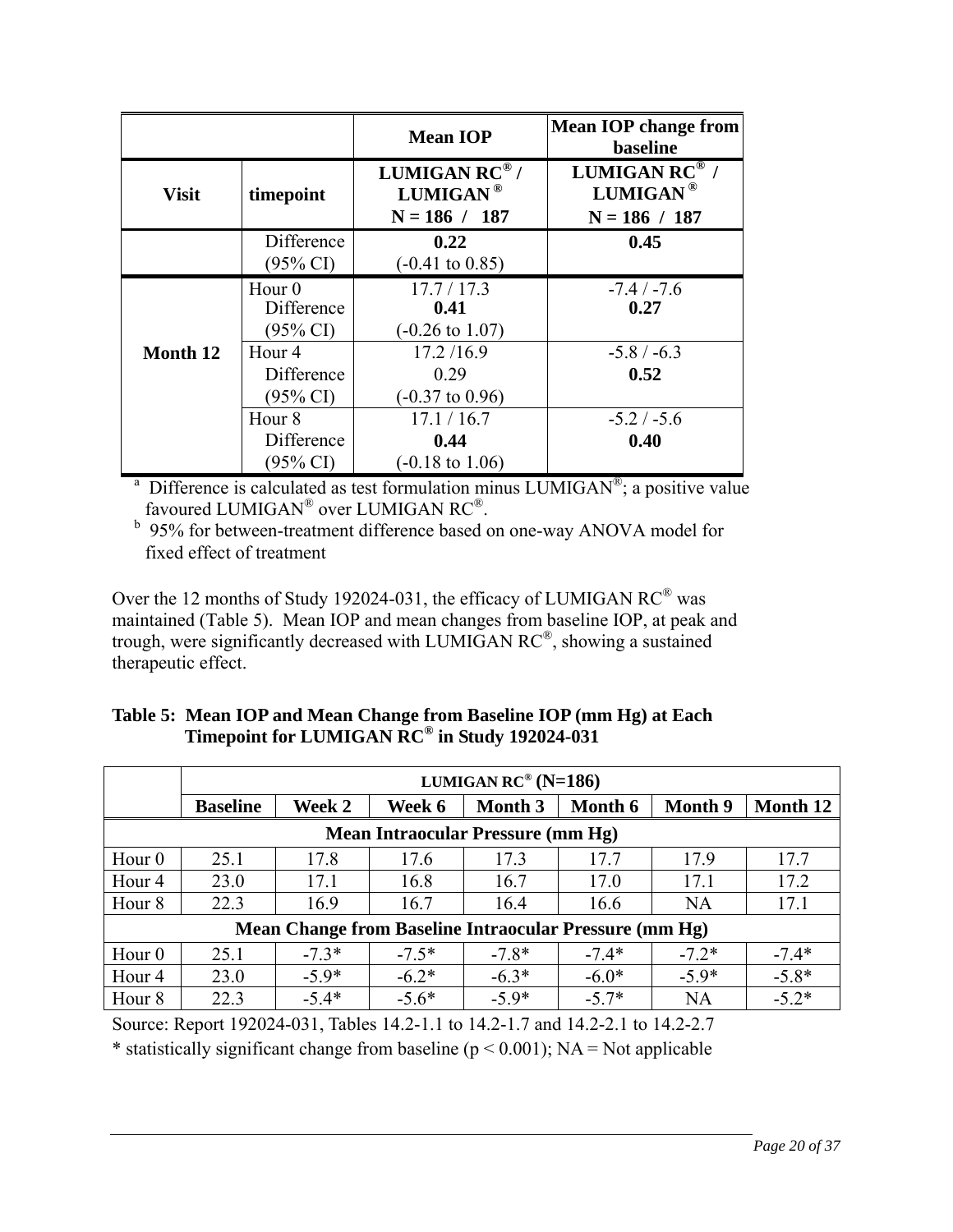Compared to LUMIGAN®, LUMIGAN RC® had significantly fewer adverse events (all causality and treatment-related), and significantly fewer ocular adverse events**.** Patients experienced less severe macroscopic hyperaemia.

Only few patients discontinued due to treatment-related adverse events: 2.2% (4/185) for LUMIGAN RC®, compared to 6.4% (12/187) for LUMIGAN®. Discontinuation over time due to ocular adverse events was significantly different between LUMIGAN RC® and LUMIGAN®.

Evaluations of LUMIGAN RC® beyond 12 months have not been conducted.

However, extensions study of the two 12-month trials (008 and 009) using LUMIGAN<sup>®</sup> was conducted. The long term safety data of LUMIGAN<sup>®</sup> with regards to iris pigmentation was primarily assessed. Please refer to the Product Monograph of LUMIGAN® for detailed information.

Increased iris pigmentation was reported in 16/957 (1.7%) of patients receiving any dose of LUMIGAN<sup>®</sup> (i.e., OID or BID) and occurred during the first year of treatment. There were no additional reports or increases in severity after the first year in 3/16 patients with increased pigmentation who continued treatment for an additional 3 years of dosing (4 years total treatment). However, this may be due in part to the small number of patients followed up or to the low sensitivity / expected variability of the photographic methods assessing pigmentation, or both.

No patients discontinued treatment with LUMIGAN® due to increased iris pigmentation.

Twenty-seven patients who completed the 4 year extension study were enrolled in an open label follow-up for an additional year of treatment with LUMIGAN<sup>®</sup> 20 of these 27 patients were previously treated with LUMIGAN® for 4 years. One patient experienced an increase in iris pigmentation during the first year of treatment with LUMIGAN<sup>®</sup>, but no intensification of pigmentation was noted in this patient in the  $5<sup>th</sup>$  year extension as compared to the baseline photography.

# **DETAILED PHARMACOLOGY**

Animal Pharmacology

# *Ocular Studies*

Studies in ocular normotensive and laser-induced ocular hypertensive cynomolgus monkeys indicated that bimatoprost potently reduces intraocular pressure. Five-day studies in ocular normotensive monkeys and one day studies in ocular hypotensive monkeys demonstrated that a 0.001% dose of bimatoprost could significantly lower intraocular pressure. Five day studies in ocular normotensive Beagle dogs confirmed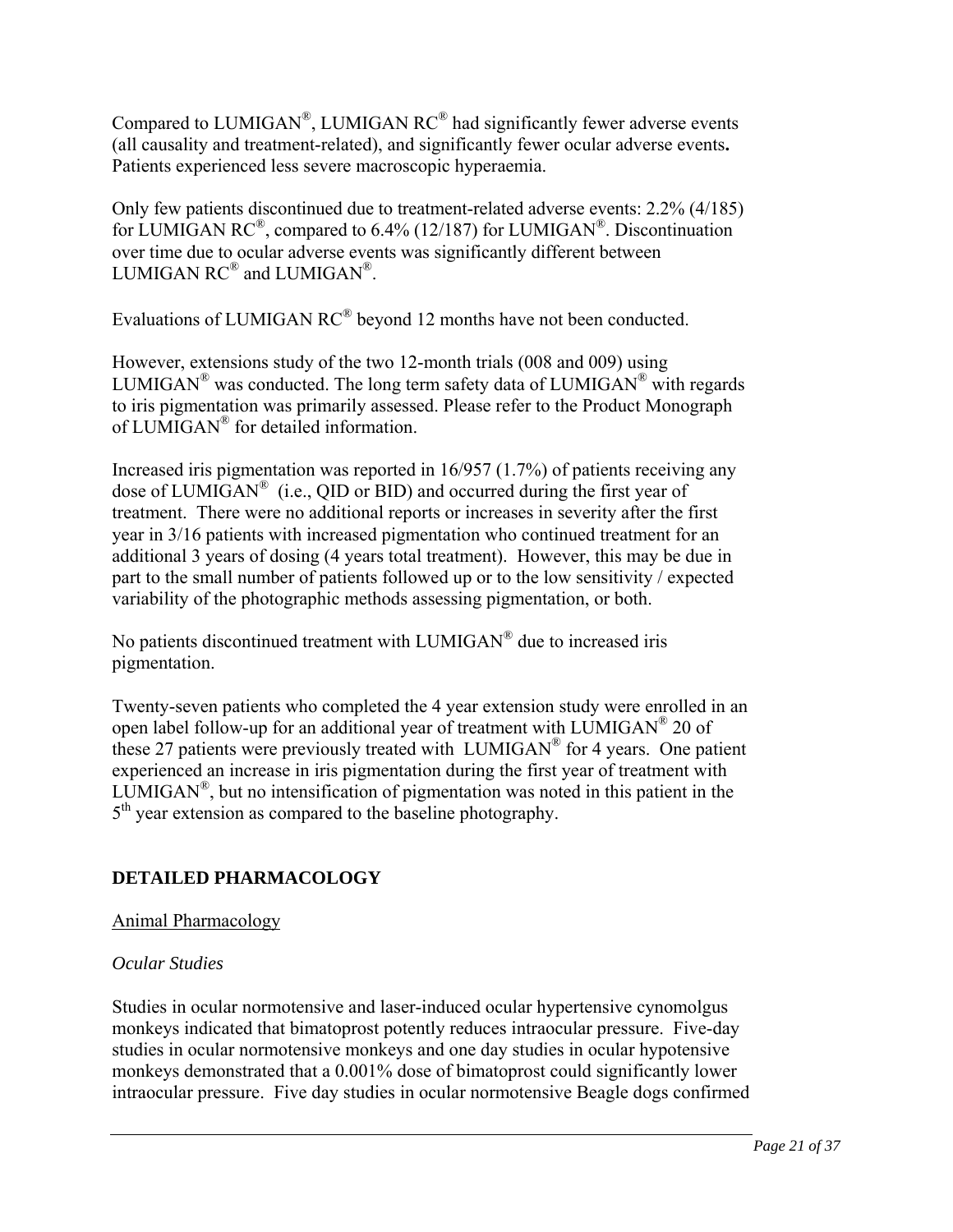bimatoprost as a potent ocular hypotensive over a dose range of 0.001% to 0.1% when given either once daily or twice daily.

Bimatoprost did not alter pupil diameter in monkeys at the 0.1% dose. This is in contrast to Beagle dog studies, where 0.001% to 0.1% doses produced miosis.

Morphologic changes in the anterior eye segment of cynomolgus monkeys unilaterally topically treated for one year with either latanoprost 0.005%, bimatoprost 0.03%, or two prostaglandin EP agonists were investigated. The general morphology of the ciliary muscle and trabecular meshwork was normal in appearance and shape in all animals, whereas similar localized morphologic changes were observed in all four treatment groups. The enlargement of uveoscleral outflow routes and morphologic changes in the trabecular meshwork may be suggestive of increased uveoscleral and conventional outflow. In the affected ciliary muscle areas, sprouting of nerve fibers may be the consequence of tissue remodeling.

# *Cardiovascular Effects*

Bimatoprost given by single intravenous injection at up to 10  $\mu$ g/kg to dogs, by intravenous injection at up to 1 mg/kg/day for 17 weeks to monkeys, or by topical ocular instillation at up to 0.1%/drop/day for 52 weeks to monkeys did not cause cardiovascular effects. In particular, there was no change in the QTc interval.

# Metabolism and Pharmacokinetics

# *Ocular Pharmacokinetics*

Following a single ocular instillation of  ${}^{3}H$ -bimatoprost to rabbits and single and multiple ocular instillations to monkeys, bimatoprost was absorbed rapidly and was well distributed in the eye. The absorbed radioactivity was found mainly in the anterior segment of the eye and the highest concentrations of radioactivity were found in the conjunctiva, cornea, sclera, iris, and ciliary body in both rabbit and monkey eyes. Maximal concentrations in these tissues were reached within 0.5 to 2 hours post-dose. Twenty-four hours after the last dose in monkeys, bimatoprost concentrations in the ciliary body (the purported site of action) were still over 5-fold higher than the *in vitro* EC<sub>50</sub> value of 14 ng/mL required for pharmacological effect.

Following a single ocular instillation of LUMIGAN<sup>®</sup> or 0.03% bimatoprost/ 0.2 mg/mL ppm benzalkonium chloride formulation to rabbits, bimatoprost was absorbed into the eye and extensively metabolized to AGN-191522 (study PK-04- 102). Due to the extensive metabolism of bimatoprost in rabbit eyes, AGN-191522 was used as a surrogate for determining ocular absorption of AGN-192024. Increasing benzalkonium chloride concentration from 0.05 to 0.2 mg/mL resulted in 57% higher aqueous humor drug concentration.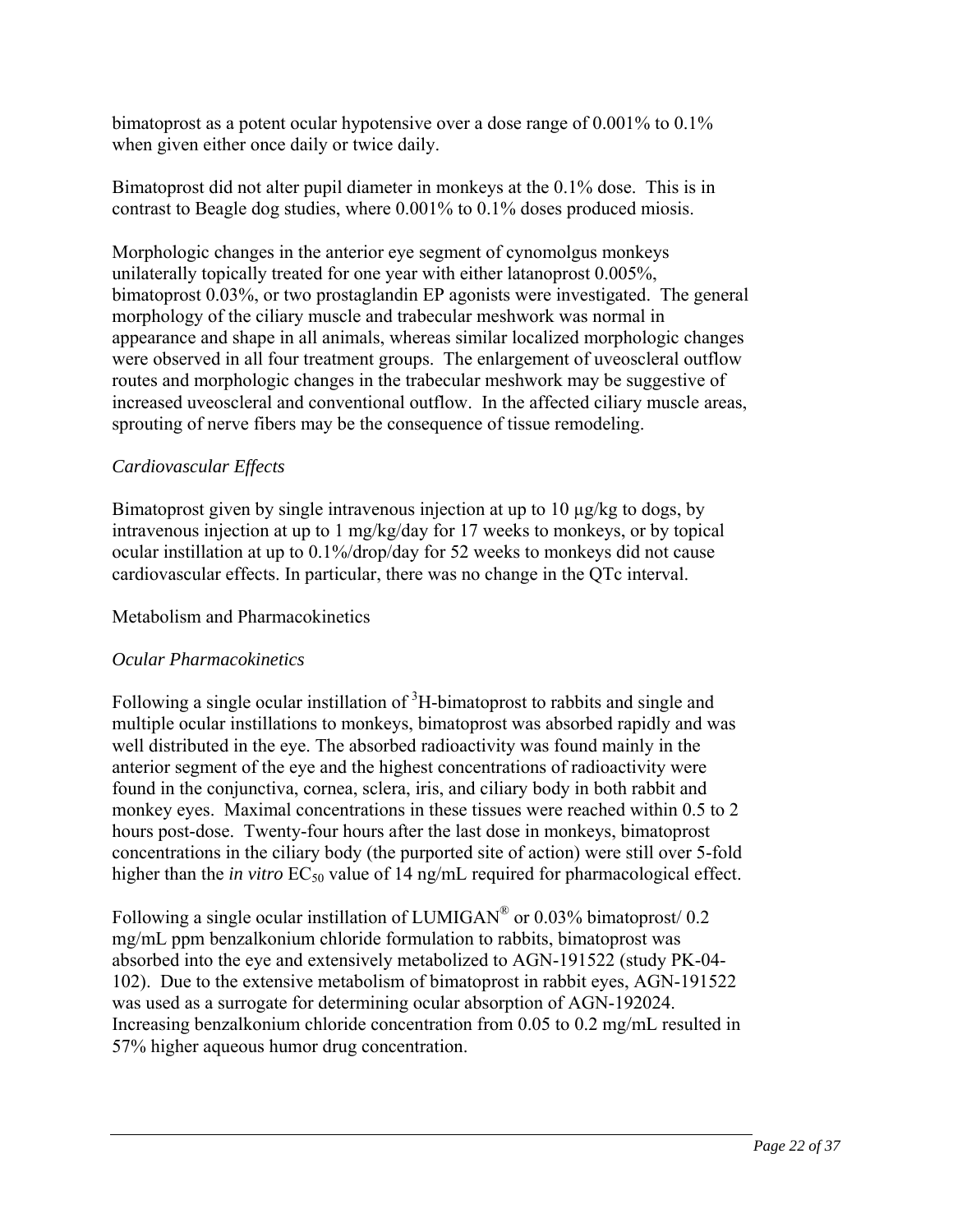In an *in vitro* permeability assay using a rabbit corneal epithelial cell layers (RCECL) model, 0.015% bimatoprost formulations containing benzalkonium chloride (0, 50, 125, 150, 200 ppm) dose dependently increased bimatoprost permeability (study PK-04-168). Although there is a dose dependent cytotoxicity in this *in vitro* assay (see table below), the cell viability after 2 hr exposure to 0.015% bimatoprost formulation containing 0.2 mg/mL benzalkonium chloride was 81-82% compared to a cell viability of 89-91% after 2 hr exposure to LUMIGAN<sup>®</sup>.

| <b>BAK</b> Concentration<br>(mg/mL) | Papp ( $x 10^{-6}$ cm/sec) | Cell Viability $(\%)$ |
|-------------------------------------|----------------------------|-----------------------|
|                                     | 0.161                      | 97-98                 |
| 50                                  | 0.377                      | 86-93                 |
| 125                                 | 0.865                      | 83-86                 |
| 150                                 | 0.984                      | 83-84                 |
| 200                                 | 1.42                       | 81-82                 |

### **Table 6: The effect of benzalkonium chloride on bimatoprost permeability (Papp) and cell viability in RCECL model (study PK-04-168/TX04059)**

Following twice daily topical applications (30 μL each) of one of four reformulations of LUMIGAN® ophthalmic solutions or vehicle ophthalmic solution in the left eye for 1 month in female NZW rabbits (9 rabbits/formulation), the following conclusions were made:

Blood AGN 191522 (the metabolite of bimatoprost) concentrations were below the lower limit of quantitation in all samples;

Systemic exposures of bimatoprost were similar among the four active treatment groups on both Days 7 and 28 despite differences in dosage strength (i.e. 0.03% vs 0.015% vs 0.02%); the new formulations produced similar systemic bimatoprost concentrations despite differences in dosage strength (**PK-05-070**).

| Table 7: The blood toxicokinetic parameters for bimatoprost (study PK-05-070) |  |  |
|-------------------------------------------------------------------------------|--|--|
|                                                                               |  |  |

| <b>Sample</b><br>Time-<br>point | <b>Treatment</b>                                                                        | Cmax<br>(ng/mL)                           | Tmax | <b>AUC</b><br>$\vert$ (hours) $\vert$ (ng*hr/mL) | <b>AUC</b><br><b>Interval</b><br>(hr) |
|---------------------------------|-----------------------------------------------------------------------------------------|-------------------------------------------|------|--------------------------------------------------|---------------------------------------|
| Day 7                           | LUMIGAN <sup>®</sup> (Bimatoprost $0.03\%$<br>$w/$ 0.05 mg/mL benzalkonium<br>chloride) | $ 0.571\pm0.071 $ 0.167 $ 0.179\pm0.009 $ |      |                                                  | $0 - 0.50$                            |
|                                 | Bimatoprost $0.015\%$ w/ $0.2$ mg/mL<br><b>BAK</b>                                      | $ 0.737\pm0.617 $ 0.083 $ 0.132\pm0.028 $ |      |                                                  | $0 - 0.33$                            |
|                                 | Bimatoprost $0.020\%$ w/ $0.2$ mg/mL<br><b>BAK</b>                                      | $ 0.523\pm0.107 $ 0.083 $ 0.139\pm0.008 $ |      |                                                  | $0 - 0.50$                            |
|                                 | Bimatoprost $0.015\%$ w/ $0.2$ mg/mL<br><b>BAK &amp; 0.03% EDTA</b>                     | $ 0.326\pm0.138 $ 0.083 $ 0.049\pm0.006 $ |      |                                                  | $0 - 0.25$                            |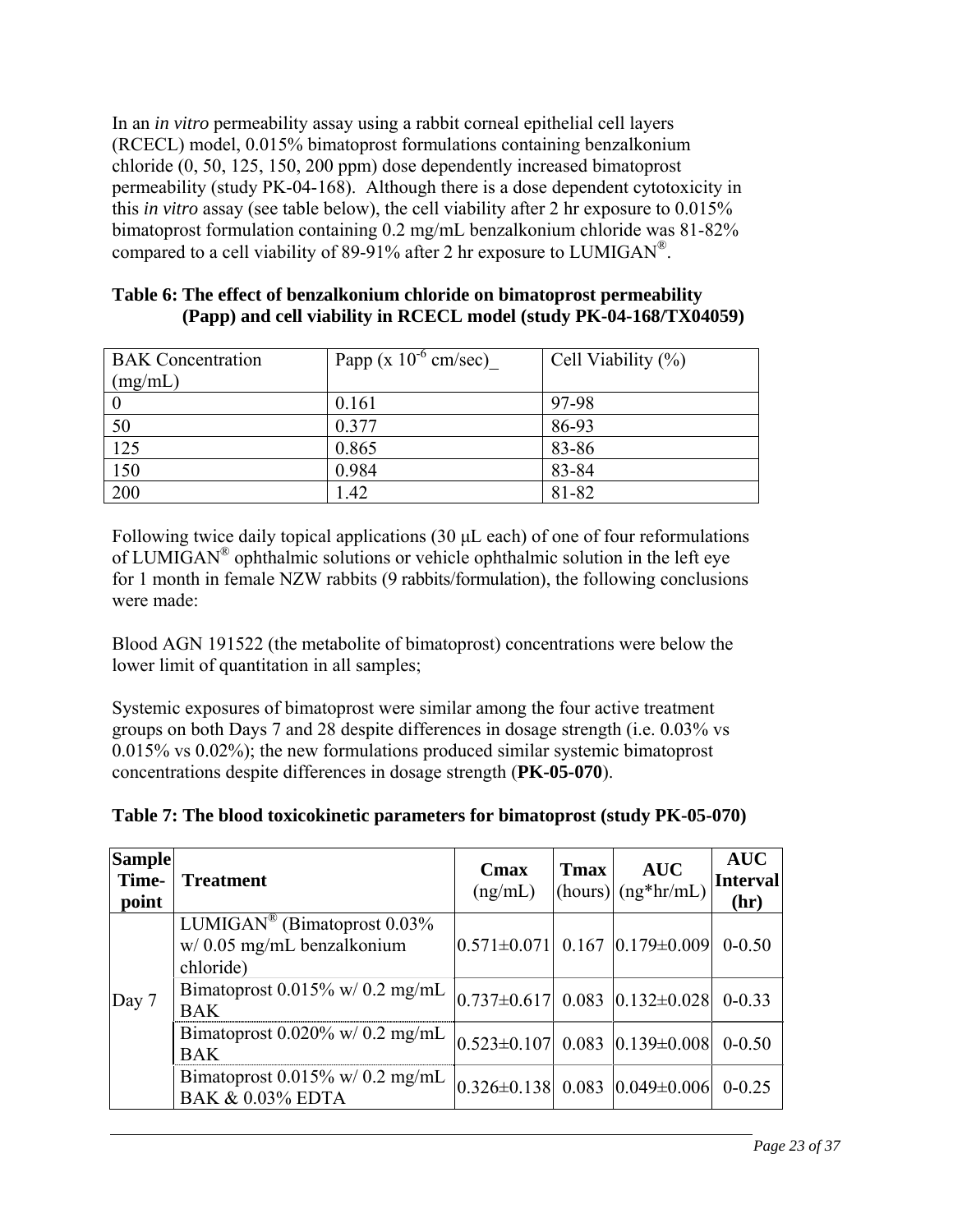| <b>Sample</b><br>Time-<br>point | <b>Treatment</b>                                                    | Cmax<br>(ng/mL)                                  | <b>T</b> max | <b>AUC</b><br>$\left  \frac{\text{(hours)}}{\text{(ng*hr/mL)}} \right $ | <b>AUC</b><br>Interval<br>(hr) |
|---------------------------------|---------------------------------------------------------------------|--------------------------------------------------|--------------|-------------------------------------------------------------------------|--------------------------------|
|                                 | LUMIGAN <sup>®</sup> (Bimatoprost $0.03\%$<br>$w/$ 0.05 mg/mL BAK)  | $ 0.649\pm0.181 $ 0.083 $ 0.208\pm0.012 $        |              |                                                                         | $0 - 0.50$                     |
| Day $28$                        | Bimatoprost $0.015\%$ w/ $0.2$ mg/mL<br><b>BAK</b>                  | $ 0.539\pm0.134 $ 0.083 $ 0.094\pm0.008 $        |              |                                                                         | $0 - 0.33$                     |
|                                 | Bimatoprost $0.020\%$ w/ $0.2$ mg/mL<br><b>BAK</b>                  | $ 0.901\pm0.293 $ 0.083 $ 0.191\pm0.013 $ 0-0.50 |              |                                                                         |                                |
|                                 | Bimatoprost $0.015\%$ w/ $0.2$ mg/mL<br><b>BAK &amp; 0.03% EDTA</b> | $ 0.451\pm0.135 $ 0.083 $ 0.095\pm0.009 $        |              |                                                                         |                                |

AGN 192024 = bimatoprost ; AGN 191522 = metabolite; BAK = benzalkonium chloride.

 $N = 9$  rabbits/formulation

In a 6-month study, the left eye of male and female Dutch-Belted (DB) rabbits  $(N = 6$ /sex/group) received one drop daily of bimatoprost ophthalmic solution containing benzalkonium chloride 0.2 mg/mL with bimatoprost 0.01%, 0.0125 or 0% (placebo) either one drop per day (Groups 2 and 4) or one drop three times (Groups 1, 3, and 5) daily for 180 days. Blood samples were collected (N  $= 3/\text{sex/group/timepoint}$  at predose, 5, 10, 20, 30, and 40 minutes after the last dose administration (after the 1st dose administration for Groups 2 and 4 and after the 3rd dose administration for Groups 1, 3, and 5). Blood samples were collected at these timepoints on Day 7 and at 1 month (Day 29), 3 months (Day 85) and 6 months (Day 180) for toxicokinetic evaluation. Blood bimatoprost and AGN 191522 concentrations were determined with a quantitation range of 0.125-100 ng/mL for bimatoprost and 0.250-100 ng/mL for AGN 191522.

The overall mean blood toxicokinetic parameters of bimatoprost and AGN 191522 are summarized in the following table: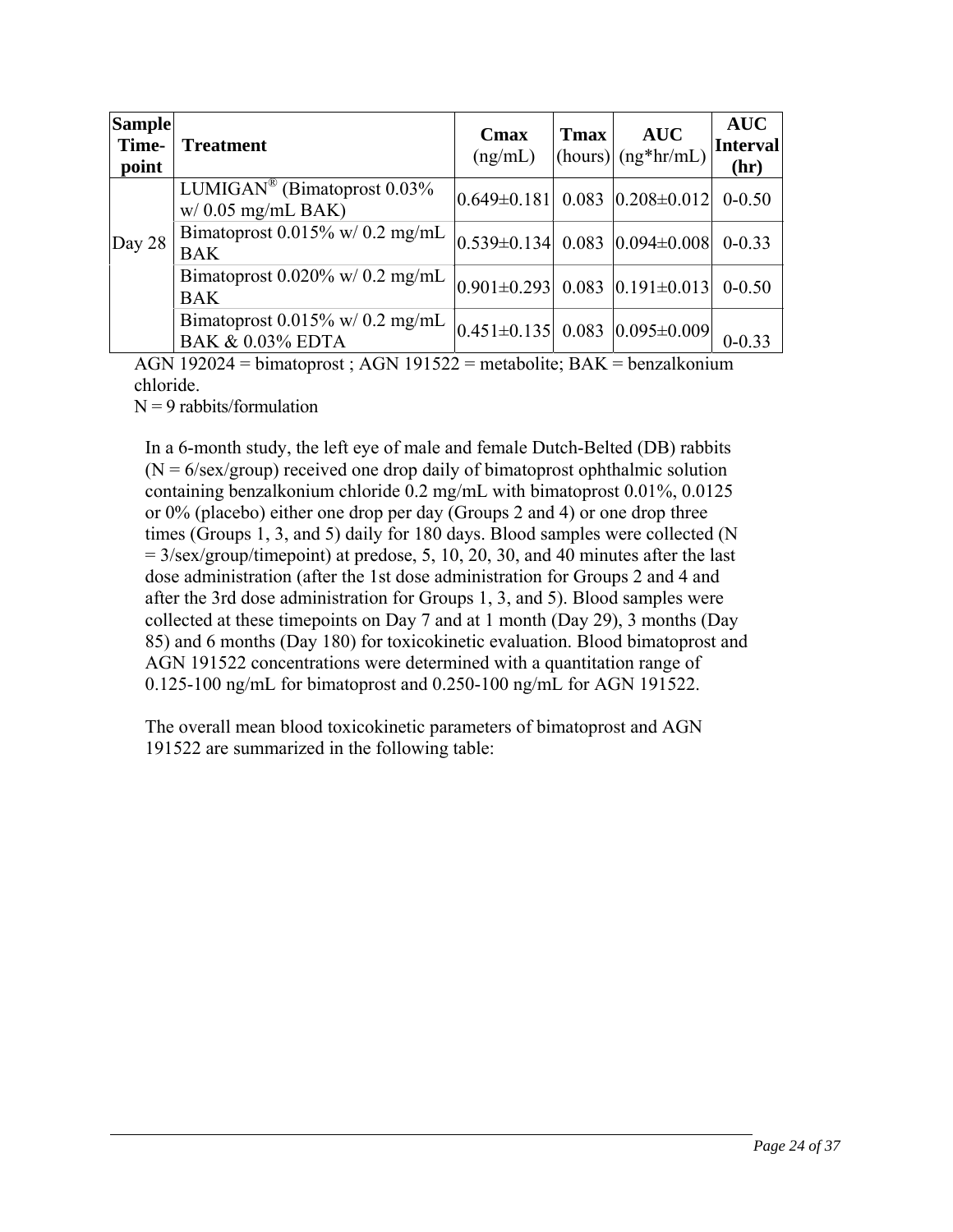# **Table 8: Overall Mean Blood Toxicokinetic Parameters of bimatoprost and AGN 191522**

|                   | Study              | Treatment<br>Group* | $C_{max}(ng/mL)$ |                  | $T_{max}$                                      | $AUC_{0-t}$ (ng · min/mL) |                  | AUC<br>Interva |
|-------------------|--------------------|---------------------|------------------|------------------|------------------------------------------------|---------------------------|------------------|----------------|
|                   | Day                |                     | Mean             | SD               | (min)                                          | Mean                      | SE               | (min)          |
|                   |                    | 2                   | <b>BLQ</b>       | NC               | NC                                             | NC                        | NC               | NC             |
|                   | 7                  | 3                   | <b>BLQ</b>       | NC               | NC                                             | NC                        | NC               | NC             |
|                   |                    | $\overline{4}$      | 0.135            | 0.110            | 5                                              | 0.338                     | 0.112            | $0 - 5$        |
|                   |                    | 5                   | 0.198            | 0.116            | 5                                              | 0.495                     | 0.118            | 0-5            |
|                   |                    | $\overline{c}$      | 0.098            | 0.077            | 5                                              | 0.245                     | 0.078            | $0 - 5$        |
|                   | 29                 | 3                   | 0.276            | 0.110            | 5                                              | 0.690                     | 0.112            | $0 - 5$        |
| <b>AGN 192024</b> | $(1 \text{ mo.})$  | 4                   | 0.222            | 0.123            | 5                                              | 1.61                      | 0.31             | $0 - 10$       |
|                   |                    | 5                   | 0.364            | 0.092            | 5                                              | 2.37                      | 0.24             | $0 - 10$       |
|                   |                    | $\overline{c}$      | 0.366            | 0.227            | 5                                              | 0.915                     | 0.232            | 0-5            |
|                   | 85                 | 3                   | 0.211            | 0.147            | 5                                              | 0.528                     | 0.150            | 0-5            |
|                   | $(3 \text{ mos.})$ | 4                   | 0.317            | 0.145            | 5                                              | 1.84                      | 0.31             | $0 - 10$       |
|                   |                    | 5                   | 0.276            | 0.152            | 5                                              | 1.58                      | 0.32             | $0 - 10$       |
|                   |                    | 2                   | 0.333            | 0.152            | 5                                              | 1.87                      | 0.32             | $0 - 10$       |
|                   | 180<br>(6 mos.)    | 3                   | 0.178            | 0.092            | 5                                              | 0.445                     | 0.094            | 0-5            |
|                   |                    | 4                   | 0.289            | 0.249            | 5                                              | 0.723                     | 0.254            | 0-5            |
|                   |                    | 5                   | 0.372            | 0.167            | 5                                              | 2.31                      | 0.36             | $0 - 10$       |
|                   |                    | 2                   | BLQ              | NC               | $_{\mathrm{NC}}$                               | NC                        | NC               | NC             |
|                   |                    | 3                   | <b>BLQ</b>       | NC               | NC                                             | NC                        | $_{\mathrm{NC}}$ | NC             |
|                   | 7                  | 4                   | 0.219            | 0.242            | 5                                              | 0.548                     | 0.247            | 0-5            |
|                   |                    | 5                   | 0.275            | 0.227            | 5                                              | 0.688                     | 0.232            | 0-5            |
|                   |                    | 2                   | BLQ              | NC               | $_{\mathrm{NC}}$                               | NC                        | NC               | NC             |
|                   | 29                 | 3                   | <b>BLQ</b>       | NC               | $_{\mathrm{NC}}$                               | $_{\mathrm{NC}}$          | NC               | NC             |
| <b>AGN 191522</b> | $(1 \text{ mo.})$  | 4                   | BLQ              | NC               | NC                                             | NC                        | NC               | NC             |
|                   |                    | 5                   | <b>BLQ</b>       | NC               | NC                                             | NC                        | NC               | NC             |
|                   |                    | 2                   | BLQ              | NC               | $_{\mathrm{NC}}$                               | NC                        | NC               | NC             |
|                   | 85                 | 3                   | BLQ              | NC               | NC                                             | NC                        | NC               | NC             |
|                   | (3 mos.)           | 4                   | BLQ              | NC               | NC                                             | NC                        | NC               | NC             |
|                   |                    | 5                   | 0.178            | 0.199            | 5                                              | 0.445                     | 0.203            | $0 - 5$        |
|                   |                    | 2                   | <b>BLQ</b>       | $_{\mathrm{NC}}$ | $_{\mathrm{NC}}$                               | $_{\mathrm{NC}}$          | NC               | NC             |
|                   | 180                | 3                   | BLQ              | NC               | $_{\mathrm{NC}}$                               | NC                        | NC               | NC             |
|                   | (6 mos.)           | $\overline{4}$      | <b>BLQ</b>       | NC               | $_{\mathrm{NC}}$                               | NC                        | NC               | NC             |
|                   |                    | 5                   | <b>BLQ</b>       | NC               | $_{\mathrm{NC}}$<br>$-25.7$<br>$\sim$ $\prime$ | NC<br>$\overline{14}$     | NC               | NC<br>11       |

Treatment 1: Placebo Control, 1 drop OS 3x daily Treatment 2: 0.01% bim, 1 drop OS 1x daily Treatment 3: 0.01% bim, 1 drop OS 3x daily AGN 192024 = bimatoprost ; AGN 191522 = metabolite;

 $N = 3$ /sex/group/timepoint (for all groups) Treatment 4: 0.0125% bim, 1 drop OS 1x daily Treatment 5: 0.0125% bim; 1 drop OS 3x daily

All solutions contained benzalkonium chloride 0.2 mg/mL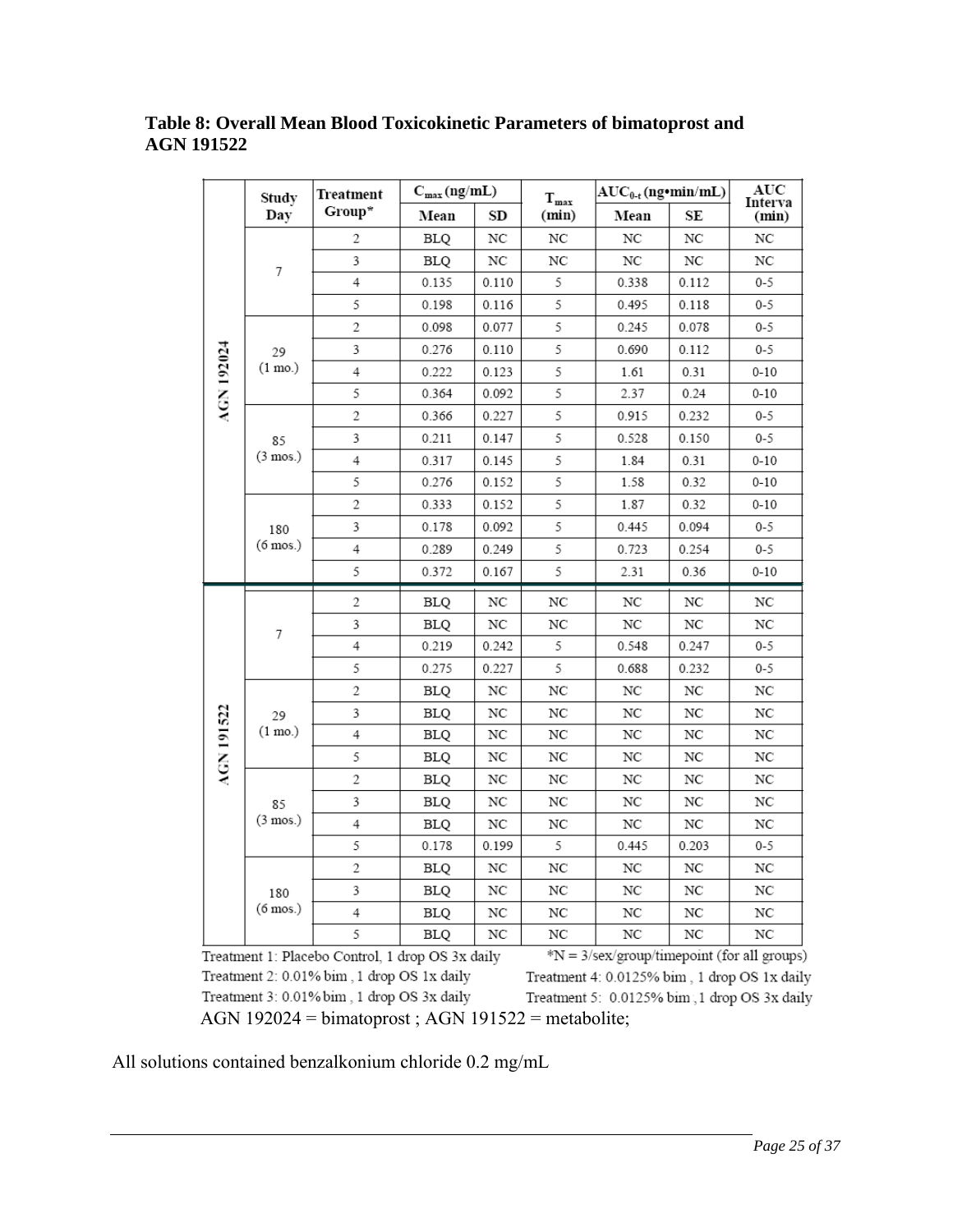# *Systemic Absorption Following Ocular and Oral Administration*

Bimatoprost was systemically absorbed after ophthalmic administration to rabbits and monkeys. The  $C_{\text{max}}$  in plasma was 3.23 ng-eq/mL in monkeys following twicedaily ocular administration of 0.1% bimatoprost for 10 days and 6.28 ng-eq/mL in rabbits following a single administration of 0.1%. The oral bioavailability of bimatoprost was 40%, 29% and 3% in mice, rats and monkeys, respectively. The low oral bioavailability in monkeys was attributed to extensive first-pass metabolism.

### *Systemic Disposition after Intravenous Administration*

Following intravenous administration to mice, rats and monkeys bimatoprost had a moderate apparent volume of distribution at steady state ranging from 2.1 to 6.0 L/kg. Bimatoprost had a mean residence time of 0.28 hr in mice, 0.42 hr in rats and 0.93 hr in monkeys, indicating that bimatoprost was rapidly eliminated in all three species. The mean blood clearance was 12, 9.5 and 2.4 L/hr/kg, respectively. In mice and rats, total blood clearance appeared to be greater than liver blood flow, indicating the involvement of extrahepatic metabolism.

#### *Systemic Tissue Distribution*

The unbound fraction of bimatoprost in mouse, rat, rabbit and monkey plasma ranged from 28 to 37% *in vitro*. The *in vitro* binding of bimatoprost to synthetic melanin was not extensive at approximately 20%, and was reversible. Following intravenous administration of  ${}^{3}H$ -bimatoprost to rats, either as a single dose or after daily injections for 21 days, radioactivity was rapidly distributed to all tissues and organs examined. The highest concentrations of radioactivity were seen in the gastrointestinal tract, liver, kidney and urinary bladder. The blood-to-plasma ratio of radioactivity was 0.75, indicating that bimatoprost remained in the plasma portion of the blood. By 168 hours post-dose, all radioactivity in the body was accounted for by tritiated water, and not by bimatoprost or its metabolites. Following a single intravenous administration of <sup>3</sup>H-bimatoprost to pregnant rats, there was a low, but quantifiable, amount of drug transfer into the placenta, amniotic fluid and fetus. Following intravenous administration of  ${}^{3}H$ -bimatoprost to lactating rats, the concentrations of radioactivity found in milk were similar to those seen in plasma. Therefore the amount of drug related material transferred into milk at the clinical dose level is expected to be extremely low.

#### *Ocular Metabolism*

After ophthalmic administration, bimatoprost was extensively metabolized in all of the ocular tissues in the rabbit eye. In contrast, bimatoprost, at exaggerated doses, was only minimally metabolized in the monkey eye following ophthalmic administration.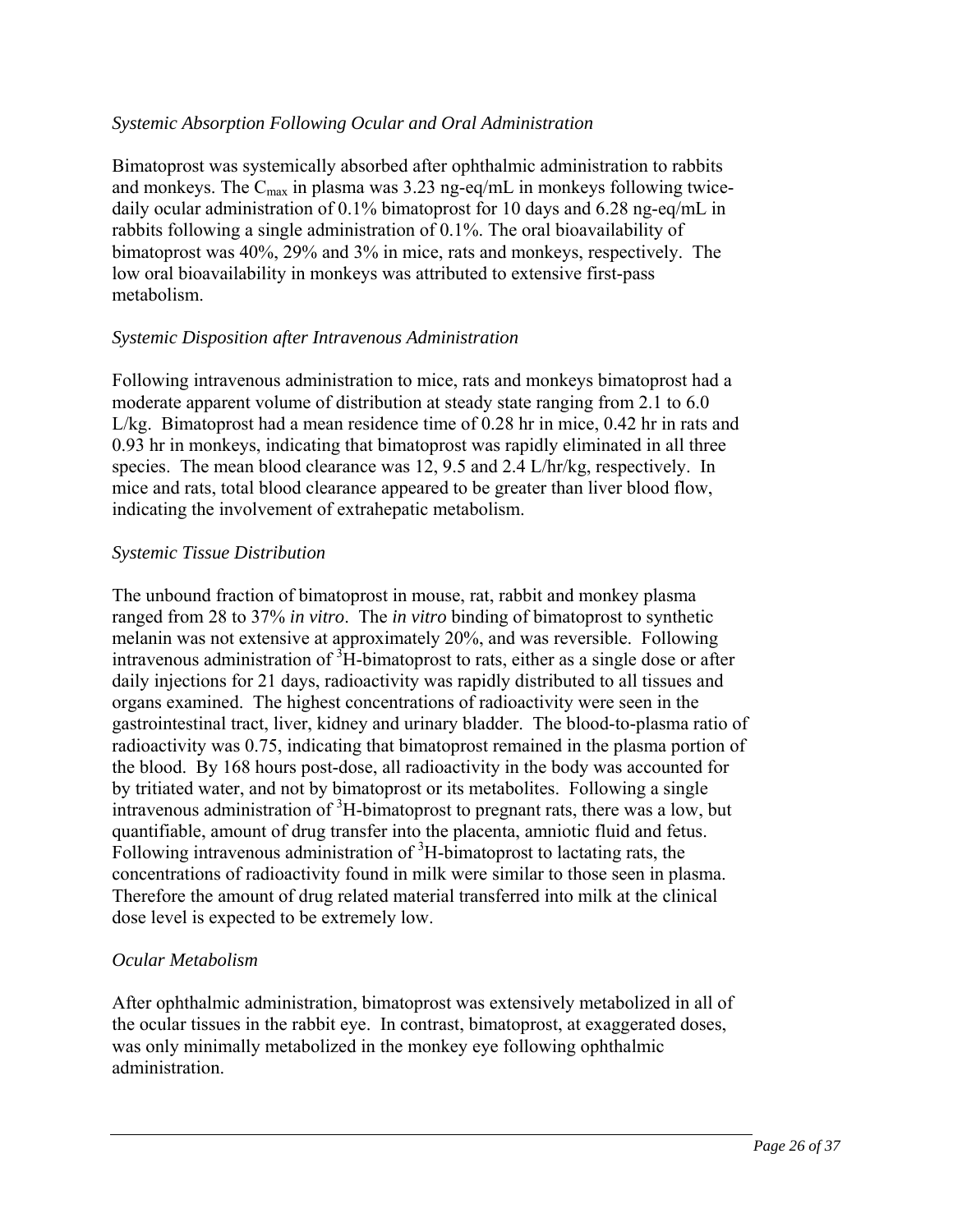### *Systemic Metabolism*

Following a single intravenous administration to rats and monkeys, bimatoprost was extensively metabolized by glucuronidation, hydroxylation, deamidation and Ndeethylation, with glucuronidated metabolites accounting for the majority of the drug-related material in the blood, urine and faeces of both species. In pregnant rats, at least 22 metabolites were detected in the maternal tissues following a single intravenous administration of <sup>3</sup>H-bimatoprost. The C1-acid metabolite of bimatoprost was the major species detected in the uterus and ovaries (about 45% of total radioactivity), while bimatoprost was the major species detected in the fetus (about 50% of total radioactivity). The C1-acid is the major metabolite in rats and rabbits, but not in dogs, monkeys, or humans. Following one month of daily intravenous administration to rats and monkeys, bimatoprost was found to have no clinically significant effect on any of the hepatic drug metabolizing enzymes tested. In studies using recombinant human P450 enzymes, CYP3A4/5 were identified as the most important Cytochrome P450 enzymes involved in the hydroxylation of bimatoprost.

# *Excretion*

Both the urinary and fecal routes are important pathways for excretion of bimatoprost and its metabolites in rats and monkeys. Following a single intravenous administration of  $3H$ -bimatoprost to rats, the urinary excretion of radioactivity was 42% of the dose in females and 27% in males, while the faecal excretion of radioactivity was 49% in females and 69% in males. Following a single intravenous administration of <sup>3</sup>H-bimatoprost in monkeys, male and females excreted 58 and 64% of the dose into the urine and 24 and 31% into the faeces, respectively. The mean total recovery of radioactivity was >90% for both genders.

#### Human Pharmacology

#### Pharmacodynamics

In a short 5-day Phase 2 study, four formulations of bimatoprost were evaluated: 0.01%, 0.015%, 0.015%/EDTA, 0.02%, all preserved with 0.2 mg/mL benzalkonium chloride. LUMIGAN® (bimatoprost) ophthalmic solution 0.03% (preserved 0.05 mg/mL benzalkonium chloride) served as the active control. Statistically and clinically significant decreases were observed in mean IOP change from baseline at each time point for all test formulations with lower bimatoprost concentrations (0.01%, 0.015%, 0.015% EDTA, and 0.02%) and higher benzalkonium chloride concentration (0.2 mg/mL), as well as for LUMIGAN<sup>®</sup>.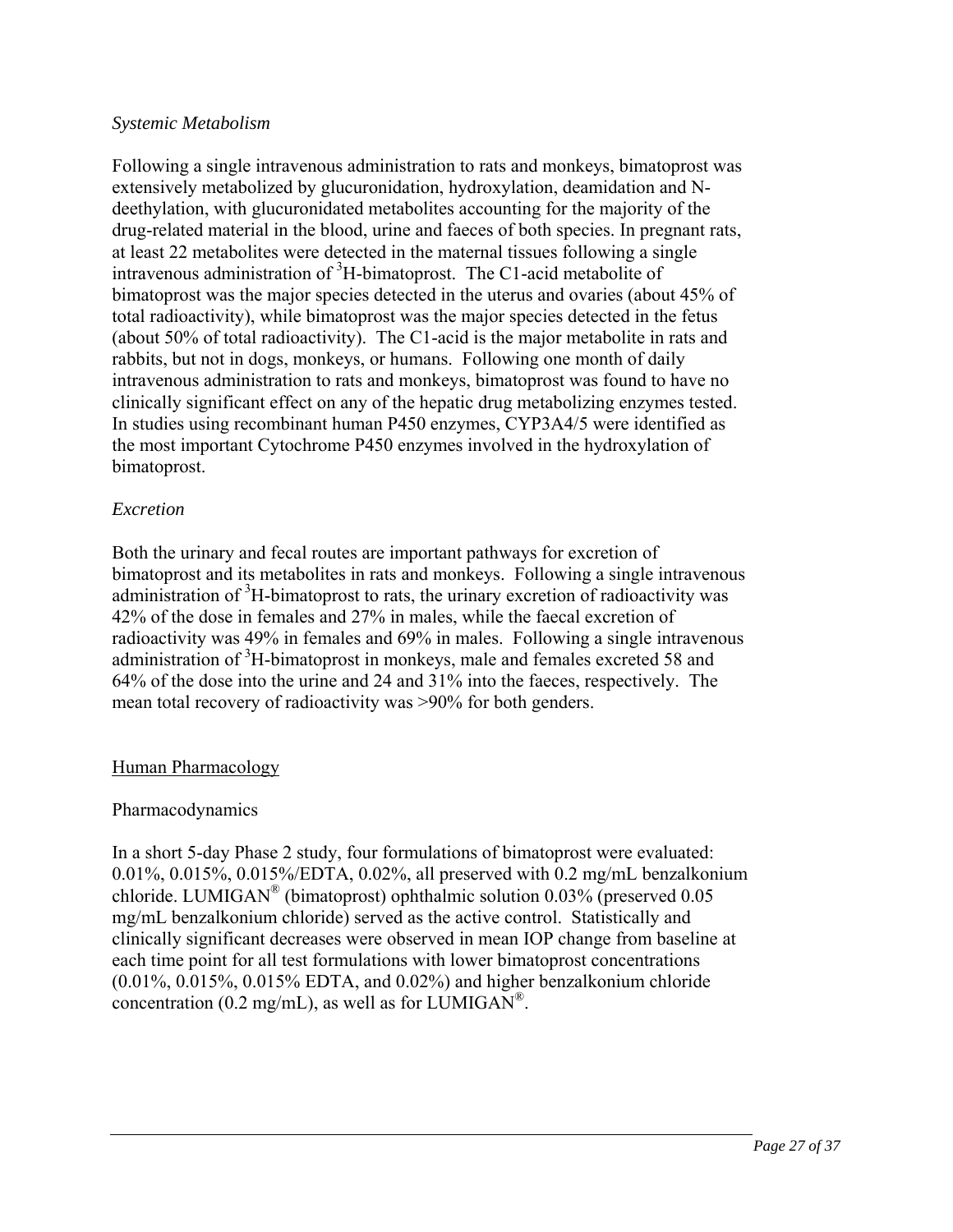### Pharmacokinetics

### *Absorption and Systemic Drug Exposure*

Bimatoprost penetrates the human cornea and sclera well *in vitro*. The mean corneal permeability coefficient was  $3.24 \times 10^{-6}$  cm/sec. Bimatoprost penetrated human scleral tissue better than corneal tissue with a mean scleral permeability coefficient of  $14.5 \times 10^{-6}$  cm/sec.

After one drop of bimatoprost ophthalmic solution 0.03% was administered once daily to both eyes of 15 healthy subjects for two weeks, blood bimatoprost concentrations were below the lower limit of detection (0.025 ng/mL) in most subjects within 1 to 1.5 hours after dosing. Mean bimatoprost Cmax values were similar on days 7 and 14 at 0.0721, and 0.0822 ng/mL, respectively. The mean AUC<sub>0-24</sub> hr values were also similar on days 7 and 14 at 0.0742, and 0.096 ng•hr/mL, respectively, indicating that a steady systemic exposure to bimatoprost had been reached during the first week of ocular dosing.

The blood concentrations of bimatoprost from patients with open angle glaucoma or ocular hypertension in two Phase 3 safety and efficacy studies conducted with bimatoprost ophthalmic solution 0.03% were measured (N=88 on once-daily treatment and N=89 on twice-daily treatment). The samples were collected at approximately 5 minutes after the evening dose over a 3-month treatment period. Bimatoprost blood concentrations were similar to those observed in normal, healthy subjects and there was no significant systemic drug accumulation over time. The C-1 acid metabolite (AGN 191522) was typically not measurable in blood samples from these studies.

Therapeutic drug monitoring in the Phase 3 studies conducted with bimatoprost ophthalmic solution 0.03% showed that in one study that the elderly group had a higher concentration in the blood; however, this was not observed in the second Phase 3 study.

There was no significant systemic accumulation of bimatoprost following twicedaily dosing for 7 days in either young (18-44 years, mean = 28.5) or elderly patients  $(65-80 \text{ years}, \text{mean} = 71.0)$ . Bimatoprost appeared rapidly in the blood in both age groups, and was below the LLOQ by 1.5 hours in most patients. Systemic exposure was higher in the elderly than the young following both single and multiple dosing (124% and 213%, respectively). The mean  $AUC_{0.24}$  hr value of 0.0634 ng•hr/mL in elderly subjects was statistically significantly higher than that of 0.0218 ng•hr/mL in young subjects, suggesting the existence of an age effect. However, this finding is not considered clinically relevant as bimatoprost exhibits similar efficacy and safety profiles in both the young and elderly populations.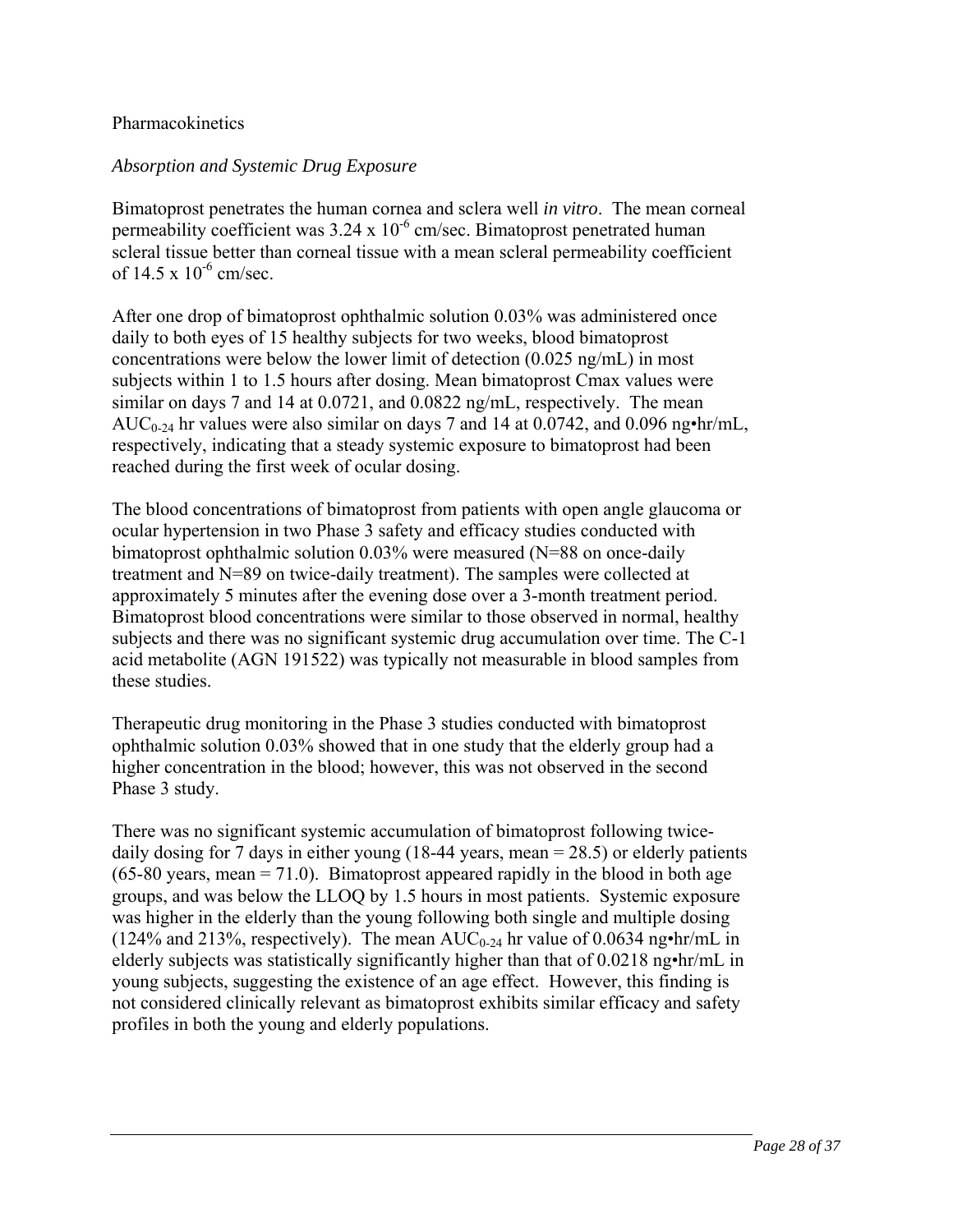# *Distribution*

Bimatoprost is moderately distributed into body tissues with a steady-state volume of distribution of 0.67 L/kg. In human blood, bimatoprost resides mainly in the plasma. Approximately 12% of bimatoprost remain unbound in human plasma. The *in vitro* binding of bimatoprost to synthetic melanin was ~20% at concentrations of 0.2 - 100 μg/mL. The overall extent of melanin binding was not dependent on concentration, and the binding was reversible.

# *Metabolism*

Bimatoprost is the major circulating species in the blood once it reaches the systemic circulation following ocular dosing. Bimatoprost then undergoes oxidation, Ndeethylation and glucuronidation to form a diverse variety of metabolites.

### *Elimination*

Following an intravenous dose of radiolabelled bimatoprost  $(3.12 \mu g/kg)$  to six healthy subjects, the maximum blood concentration of unchanged bimatoprost was 12.2 ng/mL and declined rapidly with an elimination half-life of 0.771 hour (approximately 45 minutes). Blood concentrations of AGN 191522, the C-1 acid metabolite, were much lower than those of bimatoprost as peak concentration was 0.12 ng/mL. The total blood clearance (Clb) of unchanged bimatoprost was 1.50  $L/hr/kg$ .

Sixty-seven percent of the administered dose of bimatoprost was excreted in the urine with only a small fraction excreted as unchanged drug. Twenty-five percent of the dose was recovered in feces of which 15-40% was eliminated as unchanged drug.

# **TOXICOLOGY**

The acute toxicity of bimatoprost was evaluated in single intraperitoneal and intravenous (IV) dose studies in mice and rats. A dose of 96 mg/kg administered intraperitoneally to mice, and up to 3 mg/kg IV administered to rats produced no adverse effects.

In an *in vitro* cytotoxicity assay (TX04059/PK-04-168), dose-dependant cytotoxicity related to benzalkonium chloride was noted in rabbit corneal epithelial cell layers (RCECL). The cytotoxicity seen with (bimatoprost 0.015%, benzalkonium chloride 0.2 mg/mL) was 1.7 to 2 times more intense than with LUMIGAN<sup>®</sup> (benzalkonium chloride 0.05 mg/mL, 0.03%). Note that several factors are believed to decrease the clinical significance of the *in vitro* findings. These are, (1) a rapid dilution of a topically applied solution containing benzalkonium chloride due to normal tear film dynamics, and (2) the properties of the *in vivo* eye such as tear flow, tear proteins, a mucin coating, and a multi-layer structure with rapid epithelial regeneration.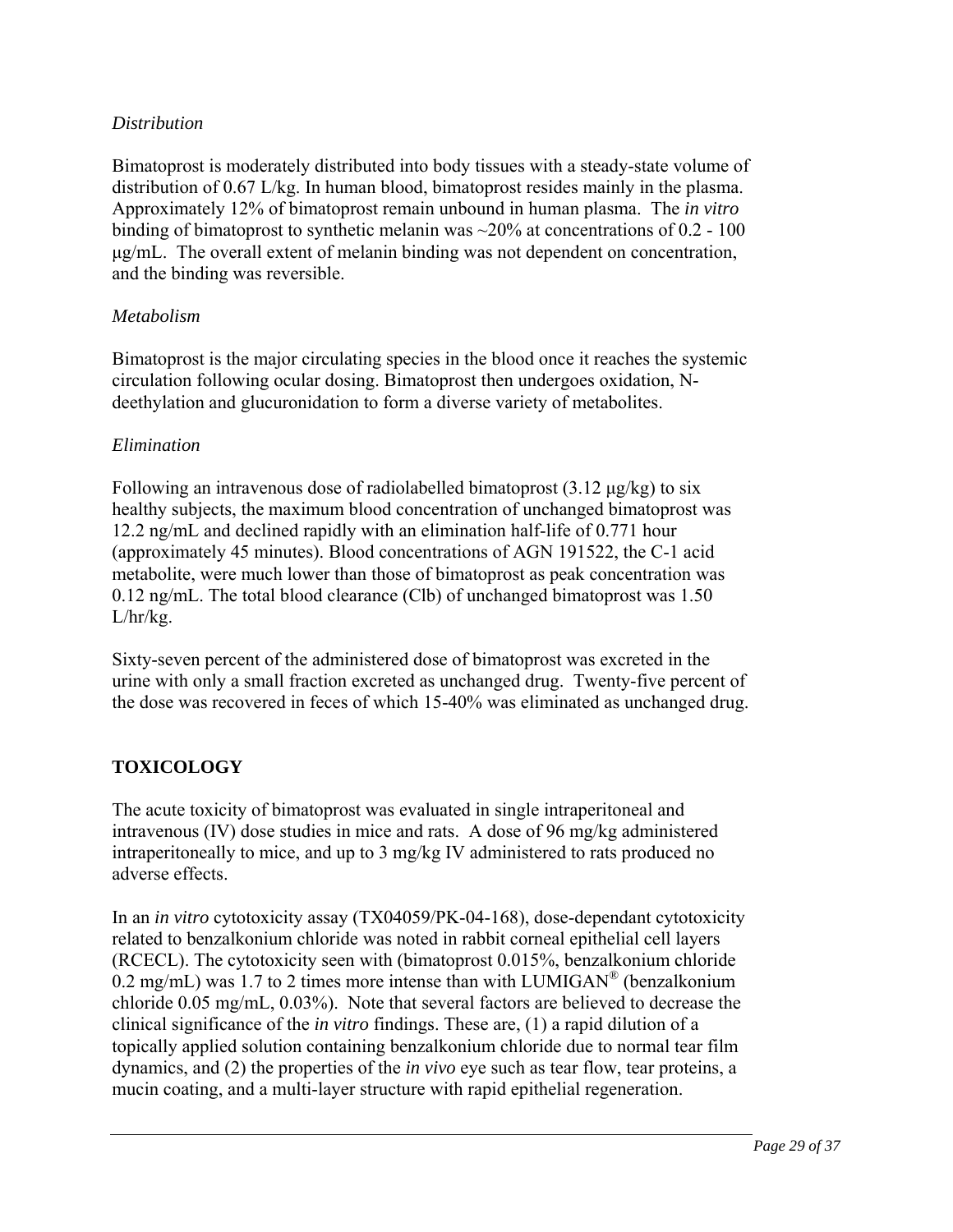# *Long-term Toxicity*

No treatment-related ocular or systemic effects were produced in Dutch belted rabbits when 0.03% or 0.1% bimatoprost ophthalmic formulation was instilled to the eye once or twice daily for 6 months. The highest dose (0.1% twice daily) produced 53 times the systemic drug exposure seen in humans treated with 1 drop in each eye of bimatoprost ophthalmic solution 0.03% once daily for 2 weeks. No treatmentrelated systemic effects were observed in cynomolgus monkeys when 0.03% or 0.1% bimatoprost ophthalmic formulation was instilled to the eye once or twice daily for 1 year. An increase in iris pigmentation was noted in some animals in all treated groups. No associated increase in melanocyte number was observed with the pigmentation. It appears that the mechanism of increased iris pigmentation is due to increased stimulation of melanin production in melanocytes and not to an increase in melanocyte number. Reversible dose-related periocular effects characterized by a prominent upper and/or lower sulcus and widening of the palpebral fissure of the treated eye was also observed. No functional or microscopic change related to the periocular change was observed. The highest dose (0.1% twice daily) produced at least 65 times the systemic drug exposure seen in humans treated with 1 drop into each eye of bimatoprost ophthalmic solution 0.03% once daily for 2 weeks. (Human dose calculated as 21 μg in a 35 μL drop dosed once daily in both eyes - not based on the 28 μL drop size as used in the Phase III studies.)

Two additional long term toxicity studies (1 month, 6 months duration) were performed in rabbits to support the bimatoprost ophthalmic solution 0.01% formulation containing benzalkonium chloride at a concentration of 0.2 mg/mL.

The observations in the 1-month ocular toxicity study in female New Zealand White rabbits included mild conjunctival hyperaemia and mild corneal degeneration and regeneration with all formulations (including placebo vehicle) containing 0.2 mg/mL benzalkonium chloride and 0%, 0.015% or 0.02% bimatoprost, suggesting that corneal epithelial alterations were benzalkonium chloride-induced. In the 6-month ocular toxicity study in male and female Dutch Belted rabbits, there were no indications of general or ocular toxicity related to ocular dosing of either bimatoprost ophthalmic solution 0.01% with 0.2 mg/mL benzalkonium chloride or bimatoprost ophthalmic solution 0.0125% with 0.2 mg/mL benzalkonium chloride, when administered up to three times daily over a 6-month period to Dutch Belted rabbits.

No effects were observed in mice given 4 mg/kg/day bimatoprost orally for 3 months. This dose achieved systemic exposure that was 149 times higher than that observed in humans treated with bimatoprost ophthalmic solution 0.03% with 0.05 mg/mL benzalkonium chloride, one drop/day in both eyes for 14 days. Female mice given oral doses of 8 mg/kg/day showed a reversible thymic lymphoid proliferation. This effect was observed only in mice and at a dose 460-fold higher than that observed in humans given bimatoprost ophthalmic solution 0.03% with 0.05 mg/mL benzalkonium chloride, one drop/day in both eyes for 14 days.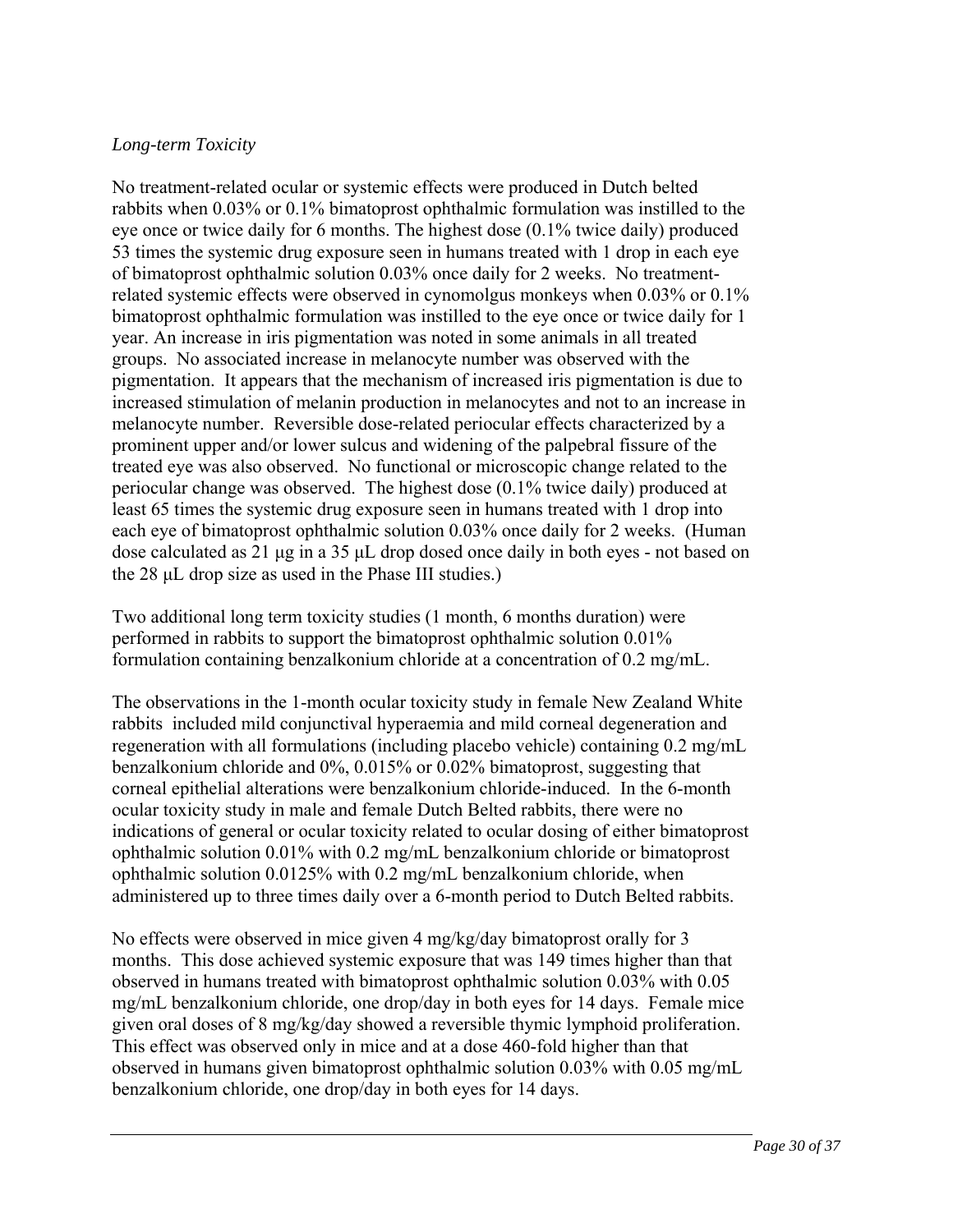Increased aspartate aminotransferase and alanine aminotransferase (2- to 5-fold in males) was observed in rats given 8 or 16 mg/kg/day orally for 13 weeks. These changes were reversible after 4 weeks without treatment and no microscopic correlate was observed. In addition, increased ovarian weight and increased number of prominent, vacuolated corpora lutea were observed with these doses and with the dose of 4 mg/kg/day. Ovarian changes were also reversible at 4 weeks. The effects on the ovaries could be related to the pharmacological effect of this class drug in rats since these changes were not observed in other species. A dose of 4 mg/kg/day achieved systemic exposure that was 1538 times higher than that observed in humans treated with 1 drop into each eye of bimatoprost ophthalmic solution 0.03% once daily for 2 weeks.

A slight, reversible increase in alanine aminotransferase and aspartate aminotransferase was observed in rats given  $\geq 0.1$  mg/kg/day orally for 1 year. There were no associated microscopic liver findings. A dose-related, reversible cellular vacuolation of corpora lutea at  $\geq 0.3$  mg/kg/day in female rats was observed. The lowest effect dose of 0.1 mg/kg/day achieved systemic exposure  $(C_{\text{max}})$  that was 8 times higher than that observed in humans treated with bimatoprost ophthalmic solution 0.03% with 0.05 mg/mL benzalkonium chloride, one drop/day in both eyes for 14 days. Hepatic and ovarian effects in rats were considered species-specific since these changes have not been observed in mice and monkeys at systemic exposures up to 2,800- to 14,000-fold higher, respectively, than those in humans given bimatoprost ophthalmic solution 0.03% with 0.05 mg/mL benzalkonium chloride, one drop/day in both eyes for 14 days.

No treatment related systemic effects were produced when monkeys were intravenously administered from 0.01 to 1.0 mg/kg/day bimatoprost for 17 weeks. An increase in the prominence of the periocular sulci and widening of the palpebral fissure of both eyes were observed in all treated monkeys. This finding was reversible at 12 weeks after cessation of treatment. A dose of 0.01 mg/kg/day achieved systemic exposure that was 235 times greater than that observed in humans treated with 1 drop into each eye of bimatoprost ophthalmic solution 0.03% once daily for 2 weeks.

# *Mutagenicity*

Bimatoprost was not mutagenic or clastogenic in a series of *in vitro* and *in vivo* studies (Ames test, Mouse Lymphoma and Micronucleus tests).

# *Salmonella/Escherichia Coli Mutagenicity Assay*

Bimatoprost was tested in the bacterial reverse mutation assay (Ames assay) using *S. typhimurium* tester strains TA98, TA100, TA 1535, and TA1537 and E. coli tester strains WP2 uvrA (pKM101) and WP2 (pKM101) in the presence and absence of Aroclor-induced rat liver S9. No positive response was observed in the mutagenicity assay at concentrations of up to 5000 μg per plate.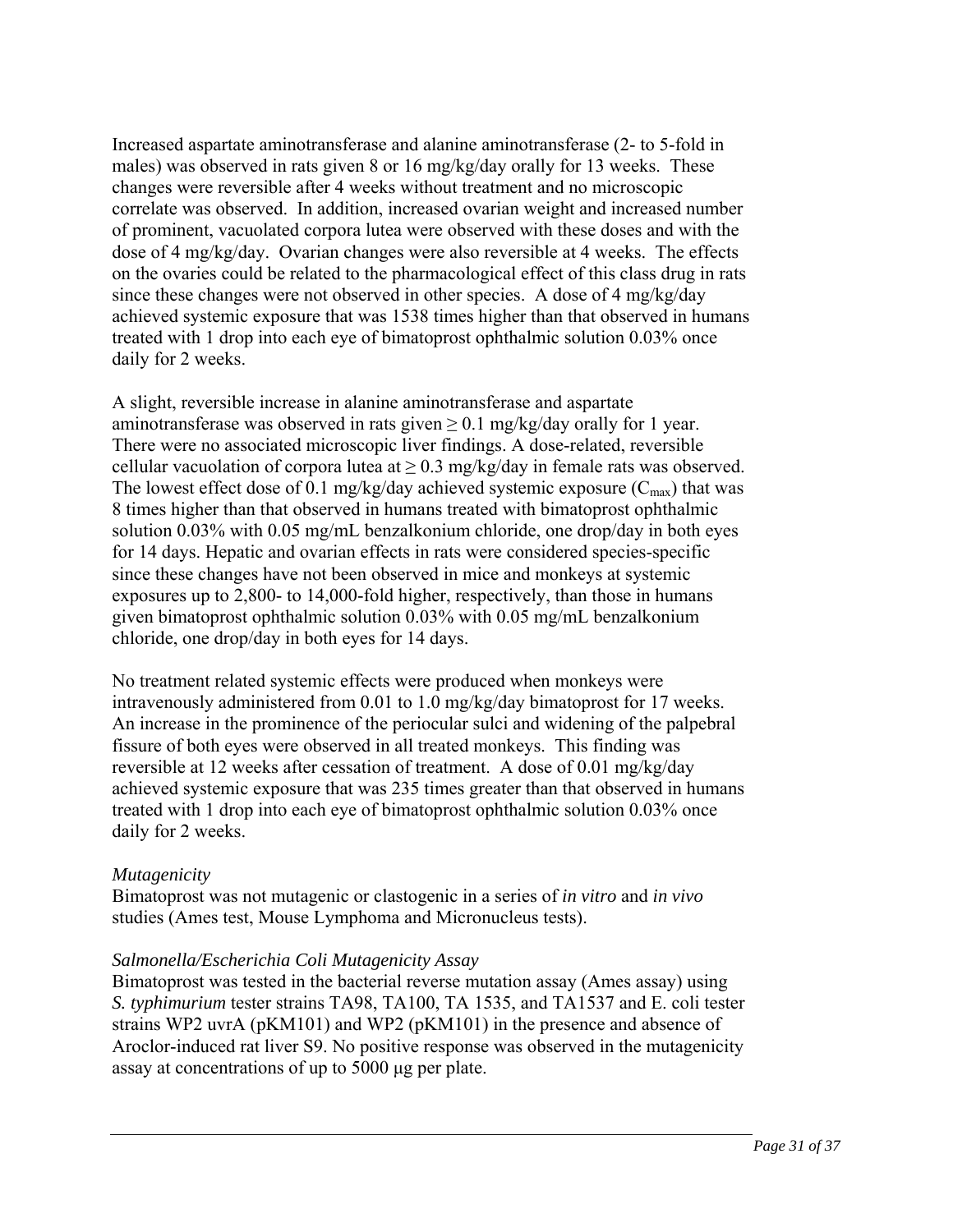### *Mouse Lymphoma Mutagenesis Assay*

Bimatoprost was tested in the reduced volume L5178Y/TK+/- mouse lymphoma mutagenesis assay in the presence and absence of Aroclor-induced rat liver S9, and was negative when tested at concentrations up to 900 μg/mL with or without S9.

#### *In vivo Mouse Micronucleus Assay*

Bimatoprost was assayed for clastogenic activity and potential to disrupt the mitotic apparatus by evaluating micronuclei in polychromatic erythrocyte (PCE) cells in mouse bone marrow. Bimatoprost is considered negative in the mouse bone marrow micronucleus test following 20 mg/kg/day in mice. The high dose was based on the limit of solubility.

### *Carcinogenicity*

Bimatoprost was not carcinogenic when administered once daily orally (by gavage) at doses of 0.3, 1.0 and 2.0 mg/kg/day to mice and 0.1, 0.3 and 1.0 mg/kg/day to rats (192 or 291 times the human exposure based on blood AUC levels from subjects given bimatoprost ophthalmic solution 0.03% with 0.05 mg/mL benzalkonium chloride, one drop/day in both eyes for 14 days) for 104 weeks. *Reproduction and Teratology* 

### *Impairment of Fertility*

No impairment of fertility occurred in rats when males were treated for 70 days prior to cohabitation and females were treated for 15 days prior to mating. Treatment was continued in males until copulation was observed and in females through gestation day 7. The highest dose (0.6 mg/kg/day) achieved systemic exposure that was 103 times that observed in humans treated with 1 drop of bimatoprost ophthalmic solution 0.03% in each eye once daily for 2 weeks.

#### *Pregnancy/Teratogenic Effects*

Bimatoprost given orally at doses up to 0.3 or 0.6 mg/kg/day to pregnant rats during gestation day 7 through 17 caused abortion but no drug-related developmental effects. This effect was also seen in mice receiving 0.3 mg/kg/day during gestation day 6 through 15. The maternal no-observable-adverse-effect level (NOAEL) of bimatoprost was 0.1 or 0.3 mg/kg/day for mice or rats, respectively. Abortion was expected as a rodent-specific pharmacological effect. The lowest effect dose of 0.3 mg/kg in mice and rats achieved systemic exposure (AUC) that was at least 33 or 97 times higher respectively, than that observed in humans treated with bimatoprost ophthalmic solution 0.03% with 0.05 mg/mL benzalkonium chloride, one drop/day in both eyes for 14 days.

#### *Perinatal and Postnatal*

Treatment of F0 female rats given 0.3 mg/kg/day (at systemic exposure estimated at 41 times that observed in humans treated with bimatoprost ophthalmic solution 0.03% with 0.05 mg/mL benzalkonium chloride, one drop/day in both eyes for 14 days) or greater caused maternal toxicity as evidenced by reduced gestation length, increased late resorption, fetal death, and postnatal mortality and reduced pup body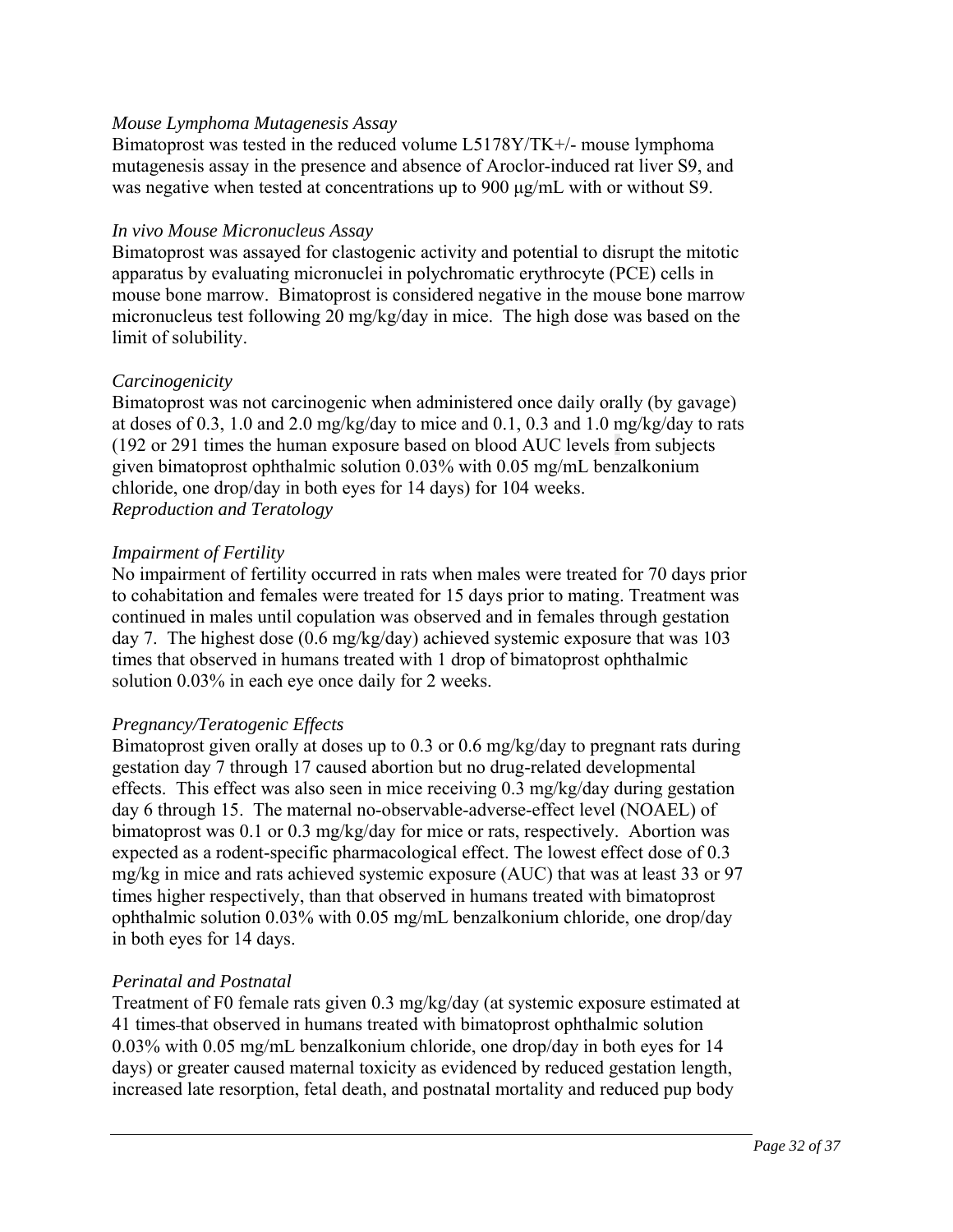weight (a rodent-specific pharmacological effect). No effects on postnatal development and mating performance of the F1 offspring were observed in groups treated with dosages as high as 0.1 mg/kg/day. Neurobehavioral function, Caesarean-sectioning parameters, and litter parameters in F1 rats were unaffected by doses as high as 0.3 mg/kg/day.

#### *Animal Lactation*

In animal studies, bimatoprost has been shown to be excreted in breast milk.

#### *Special Toxicity Studies*

Bimatoprost did not possess antigenic, cutaneous or systemic anaphylactic potential, or produce dermal contact hypersensitivity responses when administered topically, intradermally or systemically in rodents and guinea pigs.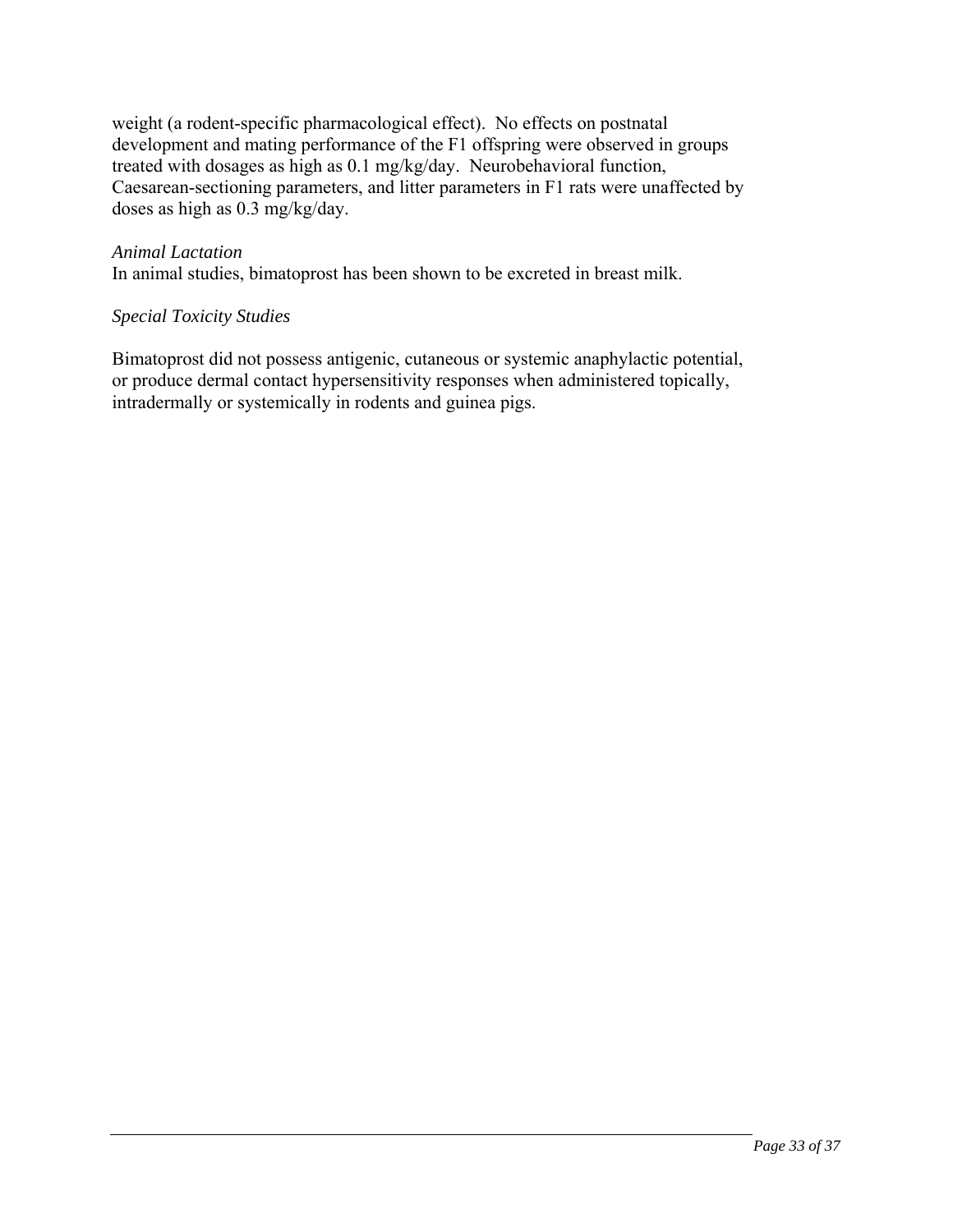### **REFERENCES**

- 1. Brubaker RF, Schoff EO, Nau CB, Carpenter SP, Chen K Vandenburgh AM. Effects of AGN 192024, a new ocular hypotensive agent, on aqueous dynamics. Am J Ophthalmol 2001; 131(1):19-24.
- 2. Dirks M, DuBiner H Cooke D et al. Efficacy and safety of the ocular hypotensive lipid AGN 192024 in patients with elevated IOP: A 30 day comparison with Latanoprost. Investigative Ophthalmol and Vis Sci1999;41(4)S514.
- 3. VanDenburgh AM, Laibovitz RA and Felix C. A one month dose response study of AGN 192024, a novel antiglaucoma agent in patients with elevated intraocular pressure. Investigative Ophthalmol and Vis Sci 1999;40(4):S830.
- 4. Woodward DF, Krauss AH-P, Chen J, Kedzie KM, Protzman CE, Shi L, Chen R, Krauss HA, Bogardus HT, Dinh T, Wheeler LA, Andrews SW, Burk RM, Gac T, Roof MB, Garst ME, Kaplan LJ, Sachs G, Pierce KL, Regan JW, Ross RA, Chan MF. Replacement of the carboxylic acid group of prostaglandin F2α with a hydroxyl or methoxy substituent provides biologically unique compounds. Br J Pharmacol 2000; 130:1933-1943.
- 5. Woodward DF, Fairbairn CE, Krauss A H-P, Lawrence RA, Protzman CE. Radioligand binding analysis of receptor subtypes in two FP receptor preparations that exhibit different functional rank order of a potency in response to prostaglandins. J Pharmacol Exp Ther 1995; 273(1):285-291.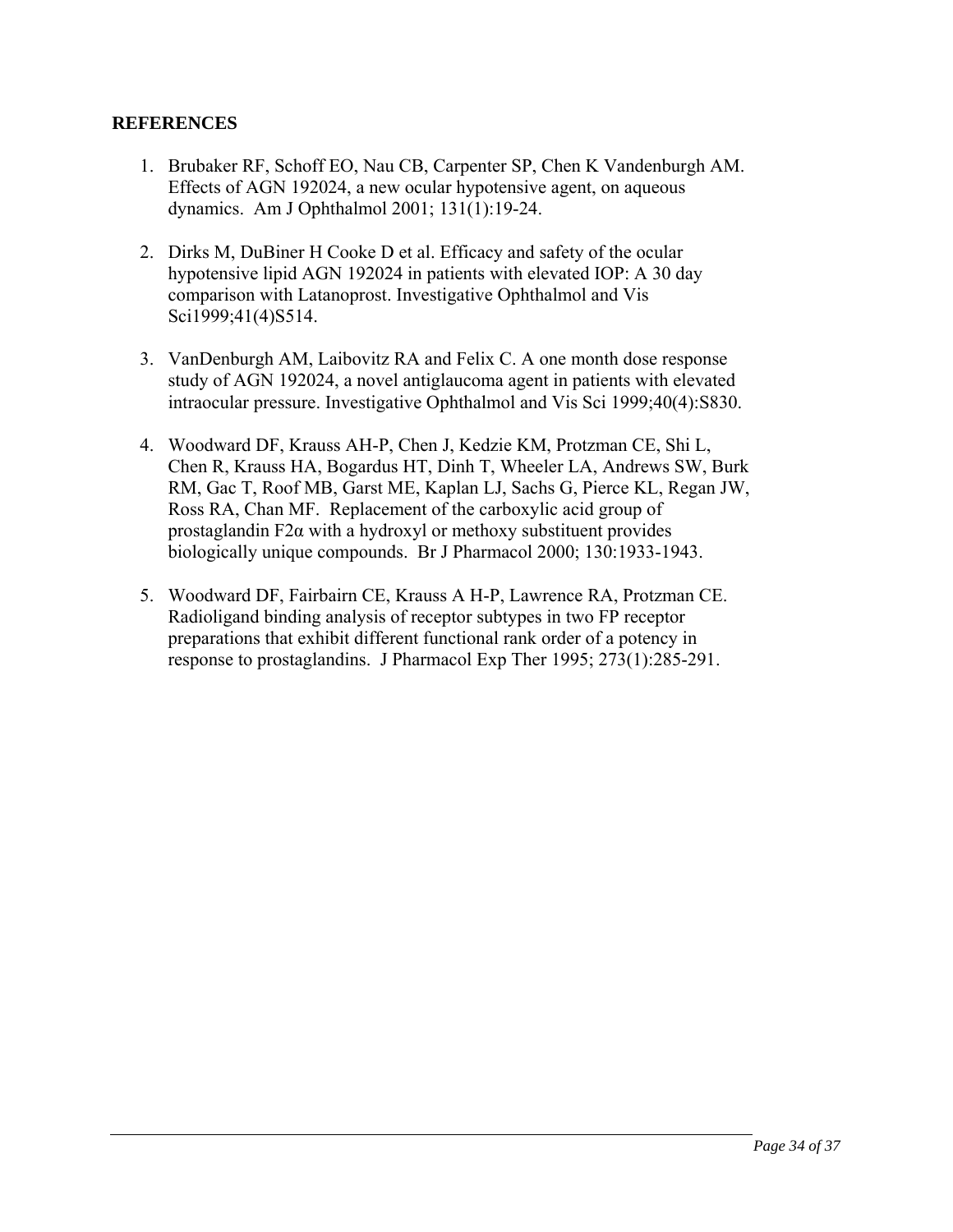#### **PART III: CONSUMER INFORMATION**

#### Pr**LUMIGAN RC®**

#### **Bimatoprost**

#### **Ophthalmic Solution 0.01% w/v**

**This leaflet is Part III of a three-part "Product Monograph" published when LUMIGAN RC® was approved for sale in Canada and is designed specifically for Consumers. This leaflet is a summary and will not tell you everything about LUMIGAN RC®. Contact your doctor or pharmacist if you have any questions about the drug.** 

#### **ABOUT THIS MEDICATION**

#### **What the medication is used for:**

**LUMIGAN RC<sup>®</sup>** eye drops are used to reduce high pressure in the eye in patients with open-angle glaucoma or ocular hypertension. If the high pressure is not reduced, it could eventually damage your sight.

#### **What it does:**

**LUMIGAN RC®** is an antiglaucoma preparation. It belongs to a group of medicines called prostamides. Your eye contains a clear, watery liquid that feeds the inside of the eye. Liquid is constantly being drained out of the eye and new liquid is made to replace this. If the liquid cannot drain out quickly enough, the pressure inside the eye builds up. **LUMIGAN RC®** works by increasing the flow of liquid that is drained. This reduces the pressure inside the eye.

#### **When it should not be used:**

**LUMIGAN RC®** should not be used if you are allergic to bimatoprost, to any of the other ingredients, or to any of the parts of the container (see What the non-medicinal ingredients are).

#### **What the medicinal ingredient is:**

Bimatoprost

#### **What the nonmedicinal ingredients are:**

Benzalkonium chloride, as preservative; sodium chloride, sodium phosphate dibasic heptahydrate, citric acid monohydrate, and purified water. Sodium hydroxide and/or hydrochloric acid may be added to adjust pH.

#### **What dosage forms it comes in:**

Ophthalmic solution, 0.01%

#### **WARNINGS AND PRECAUTIONS**

This product should not be used if you have severe dry eye.

BEFORE you use **LUMIGAN RC®** talk to your doctor or pharmacist if:

- you are taking, or have recently taken, any other medicines, even those not prescribed
- you are already taking an antiglaucoma preparation as **LUMIGAN RC®** may not reduce the high pressure in the eye if used with another antiglaucoma preparation
- you are pregnant, intend to become pregnant or breastfeeding a baby. You should ask you doctor or pharmacist for advice before taking any medicine.
- you have an active eye infection or any other eye condition
- you develop another eye condition (an injury or an infection)
- you need to have eye surgery
- you are allergic to bimatoprost, to any of the other ingredients, such as benzalkonium chloride, or to any of the parts of the container

Your sight may become blurred for a short period of time just after using **LUMIGAN RC®**. Do not drive or use machines until your sight is clear again.

**LUMIGAN RC®** may cause your eyelashes to darken, thicken, and grow, and cause the skin around the eyelid to darken too. The color of your iris (eye) may also go darker over time. These changes may be permanent. The change may be more noticeable if you are only treating one eye. The long term effects on the eye color are unknown.

Hair may grow in areas where **LUMIGAN RC®** solution has been repeatedly in contact with the skin surface. This is why it is important to apply **LUMIGAN RC®** as instructed and to avoid it running onto the cheek or other skin areas.

#### **INTERACTIONS WITH THIS MEDICATION**

No drug interaction studies were done with **LUMIGAN RC®** and none are expected for this ophthalmic product.

#### **PROPER USE OF THIS MEDICATION**

#### **Usual adult dose:**

Normally, you should put one drop of **LUMIGAN RC®** in each eye that needs treatment, once every day, in the evening, following the instructions for use below.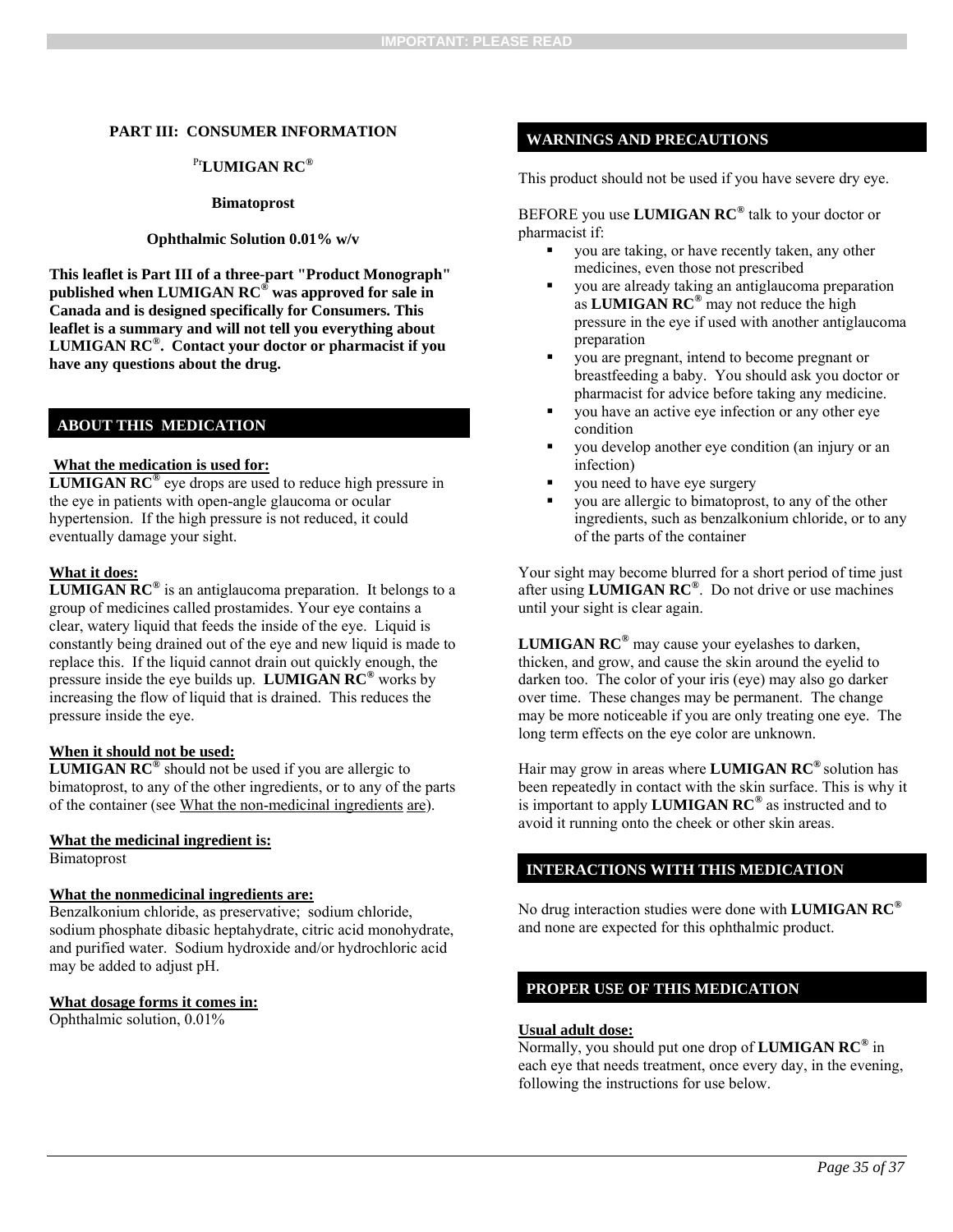You must not use the bottle if the tamper-proof seal on the bottle neck is broken before you first use it. Follow the following steps to help you use **LUMIGAN RC®** properly:

- 1. Wash your hands. Tilt your head back and look at the ceiling.
- 2. Gently pull down the lower eyelid to create a small pocket.
- 3. Turn the bottle upside down and squeeze it gently to release one drop into each eye that needs treatment.
- 4. Let go of the lower lid, and close your eye for 30 seconds.



If a drop misses your eye, try again.

**LUMIGAN RC®** contains a preservative called benzalkonium chloride which may discolour soft contact lenses. If you wear contact lenses, remove them before using **LUMIGAN RC®.**  Wait 15 minutes after using the drops before you put your lenses back in. If you have been prescribed LUMIGAN RC<sup>®</sup> frequently when you have a dry eye condition or damage to your cornea, your doctor may monitor your eye condition.

Always use **LUMIGAN RC®** exactly as your doctor has instructed you. If you use **LUMIGAN RC®** with another eye drop, leave at least five minutes between putting in **LUMIGAN RC®** and then the other drops.

To help prevent infections, do not let the tip of the bottle touch your eye or anything else. Put the cap back on and close the bottle immediately after you have used it.

#### **Overdose:**

In case of accidental oral ingestion or overdose, contact your doctor, regional poison control centre immediately or hospital emergency department, even if there are no symptoms.

If you accidentally use too many drops, just go back to your regular once a day dosing the next day.

#### **Missed Dose:**

If you forget to take **LUMIGAN RC®**, use a single drop as soon as you remember, and then go back to your regular routine. **Do not take two doses to make up for the one that you missed.** 

#### **SIDE EFFECTS AND WHAT TO DO ABOUT THEM**

|        | Very common $\int$ Occurs in more than 1 out of 10 patients |
|--------|-------------------------------------------------------------|
| Common | Occurs in between 1 and 10 out of every                     |
|        | 100 patients                                                |

Like all medicines, **LUMIGAN RC®** can have side effects. Most of the side effects are not serious. If these persist or cause you concern, consult your doctor.

#### **Very common**

• Eye redness

#### **Common**

- Longer eyelashes
- Eye irritation
- Red and/or itchy eyelids
- Darkening of the eyelid
- Eyelash discolouration
- Itchy eyes
- Excessive hair growth
- Small breaks in the surface of the eye

Some patients (fewer than 2 in every 100) experience a change in iris color with bimatoprost treatment. The change is a darkening, with the eyes becoming more brown. This usually happens during the first year of treatment. Eye darkening is expected to increase as long as **LUMIGAN RC®** is administered.

It is not known what this change means over the long term. Talk to your doctor if you notice a change in your iris color; depending on your clinical situation your doctor may want to re-evaluate your treatment.

*This is not a complete list of side effects. For any unexpected effects while taking LUMIGAN RC®, contact your doctor or pharmacist.* 

#### **HOW TO STORE IT**

**LUMIGAN RC®** should be stored in the original container at 2º to 25ºC. Discard unused solution at the end of treatment.

Do not use the drops after the expiry date (marked "Exp") on the bottle and the box.

Keep out of the reach and sight of children.